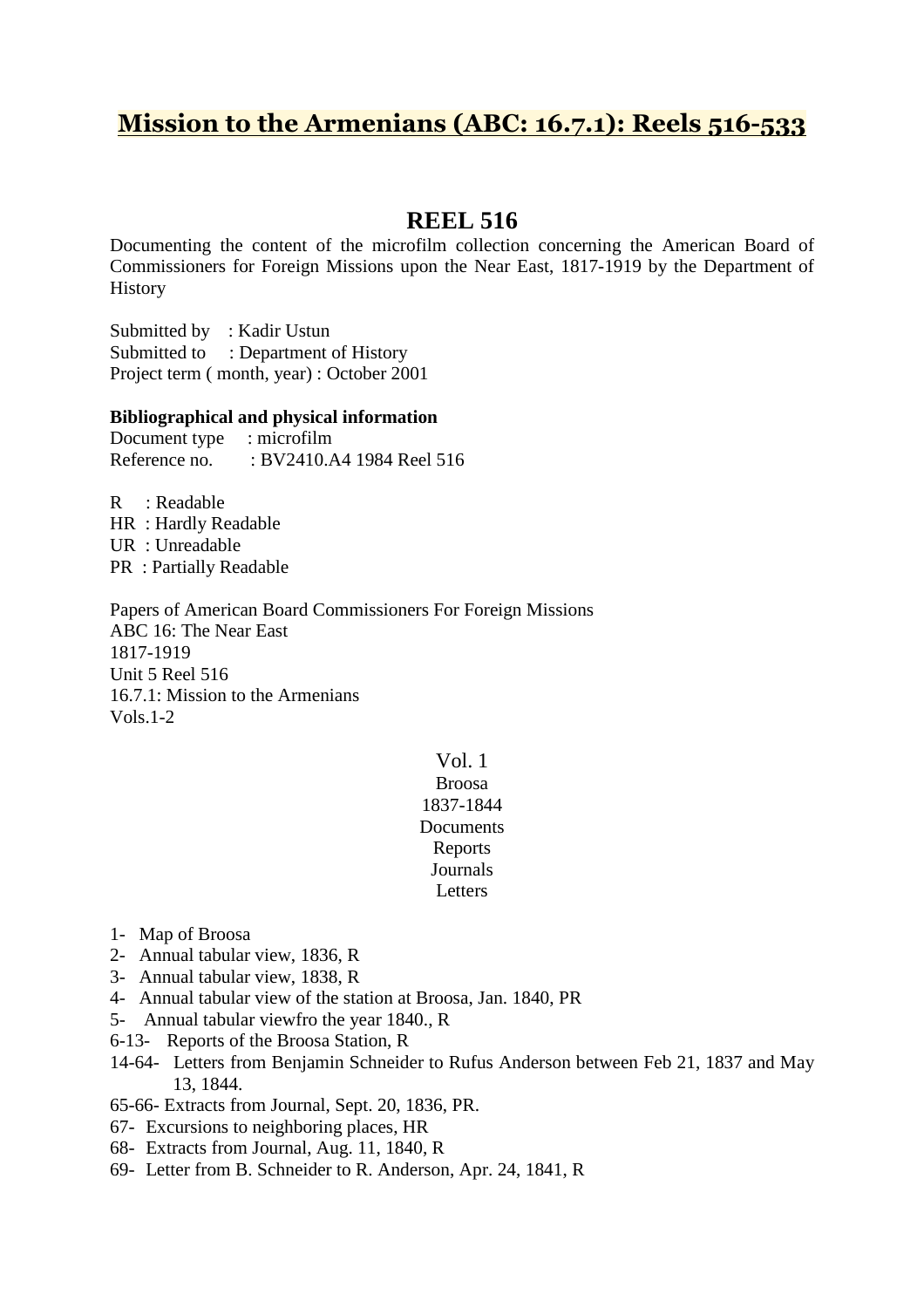- 70- 72- Extracts from Journal, Dec. 30, 1840, R
- 73- UR
- 74- Extracts from Journal, Jan. 5, 1842, PR
- 75- Extracts from Journal, May, 23, 1842, R
- 76- Extracts from Journal, Oct. 4, 1842, R
- 77- Extracts from Journal, Jan. 16, 1843, R
- 78- ?
- 79- Extracts from Journal of Broosa, Aug. 23, 1843, PR
- 81- Extracts from Journal, Jan. 24, 1844, PR
- 82- Letter from H. A. Homes to R. Anderson, Aug. 12, 1844, R
- 83- Expenses of a house keeper in Constantinople, extract from unpublished notes, R
- 84- Letter from H. A. Homes to R. Anderson, Sept. 29, 1841, HR
- 85- Letter from H. A. Homes to R. Anderson, Oct. 20, 1841, R
- 86- Letter from H. A. Homes to R. Anderson, Oct. 22, 1841, R
- 87-91- UR
- 92- Letter from H. A. Homes to R. Anderson, Dec. 22, 1837, HR
- 93- Letter from P. G. Powers to D. Greene, March 17, 1838, R
- 94- Letter from P. G. Powers to R. Anderson, March 30, 1838, R
- 95- Letter from P. G. Powers to R. Anderson 20, 1838, R
- 96- Letter from P. G. Powers to R. Anderson, Jan. 20, 1838, R
- 97- Letter from P. G. Powers to D. Greene, Apr. 19, 1839, R
- 98- Letter from P. G. Powers to R. Anderson, Sept. 14, 1839, R
- 99- Letter from P. G. Powers to R. Anderson, Jan. 8, 1840, HR
- 100-Letter from P. G. Powers to R. Anderson, June 3, 1840, HR
- 101-Letter from P. G. Powers to R. Anderson, Oct. 2, 1840, PR
- 102-131- Letter from P. G. Powers to R. Anderson, between Oct. 26, 1840 and 15, 4, 1840.
- 132- Letters from Daniel Ladd to R. Anderson, Feb. 8, 1843, R
- 133- 138- UR
- 139- Extracts from the journal of D. Ladd, June 26, 1842, HR

#### Vol. 2

Broosa, Erzroom, Smyrna, Trebizond, Greece 1844-1846

### Letters

- 1-2 Communication from the station, Broosa
- 3-5 Letter from Ladd to Anderson
- 6-7 Letter from Powers to R. Anderson
- 8- 23 Letter from Schnider to R. Anderson
- 24-33 Communication from the station, Erzroom
- 34- Letter from Coale to R. Anderson
- 35- Letter from Hale to R. Anderson
- 36-38 Letter from Jackson to R. Anderson
- 39- Letter from ........ to Pasha of Erzroom
- 40-52- W. C. Peabody
- 53- Laure to Anderson
- 54-70 Letter from Smith to R. Anderson
- 71-85 Joint Letters from the Station, Smyrna
- 86-98- B. Adger to R. Anderson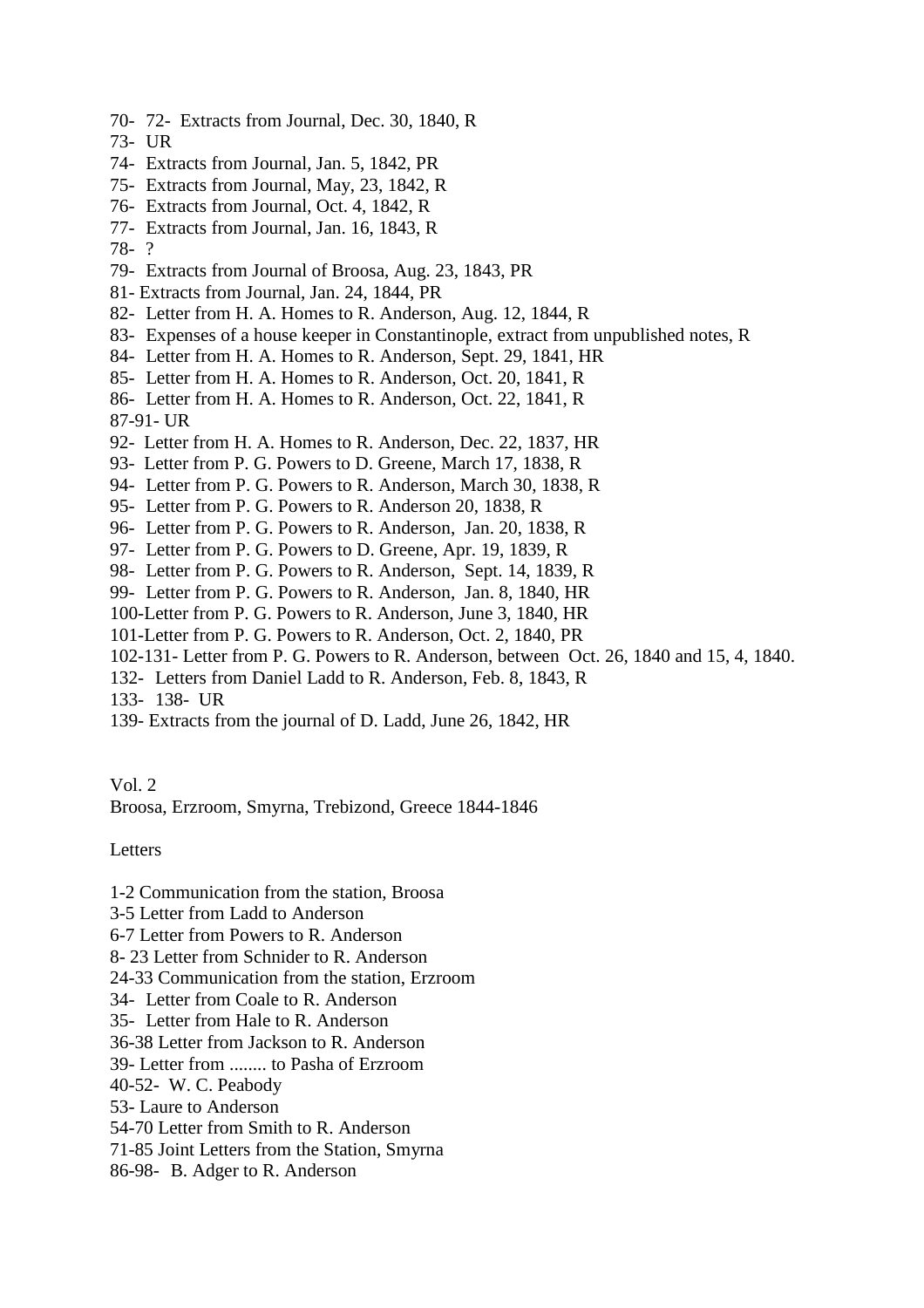- 99-101 Letter from N. Benjamin to R. Anderson
- 102- Letter from E. E. Blifs to R. Anderson
- 103-106- Letter from Everet to R. Anderson
- 107-114- Letter from I. P. Johnston to R. Anderson
- 115-116- Letter from M. C. Johnston to R. Anderson
- 117-131- Letter from E. Riggs to R. Anderson
- 132-138- Letter from D. Temple to R. Anderson
- 140-142- Joint letters from the station of Trebizond
- 143-161- Letter from N. Benjamin to R. Anderson
- 162-170- Letter from E. E. Blifs to R. Anderson
- 172-175- Letter from I. P. Johnston to R. Anderson
- 176-178- Letter from M. C. Johnston to R. Anderson
- 179-189- Letter from Powers to R. Anderson
- 190- Yocob the son of Yregor
- 191- 231- Letter from Jones King to R. Anderson.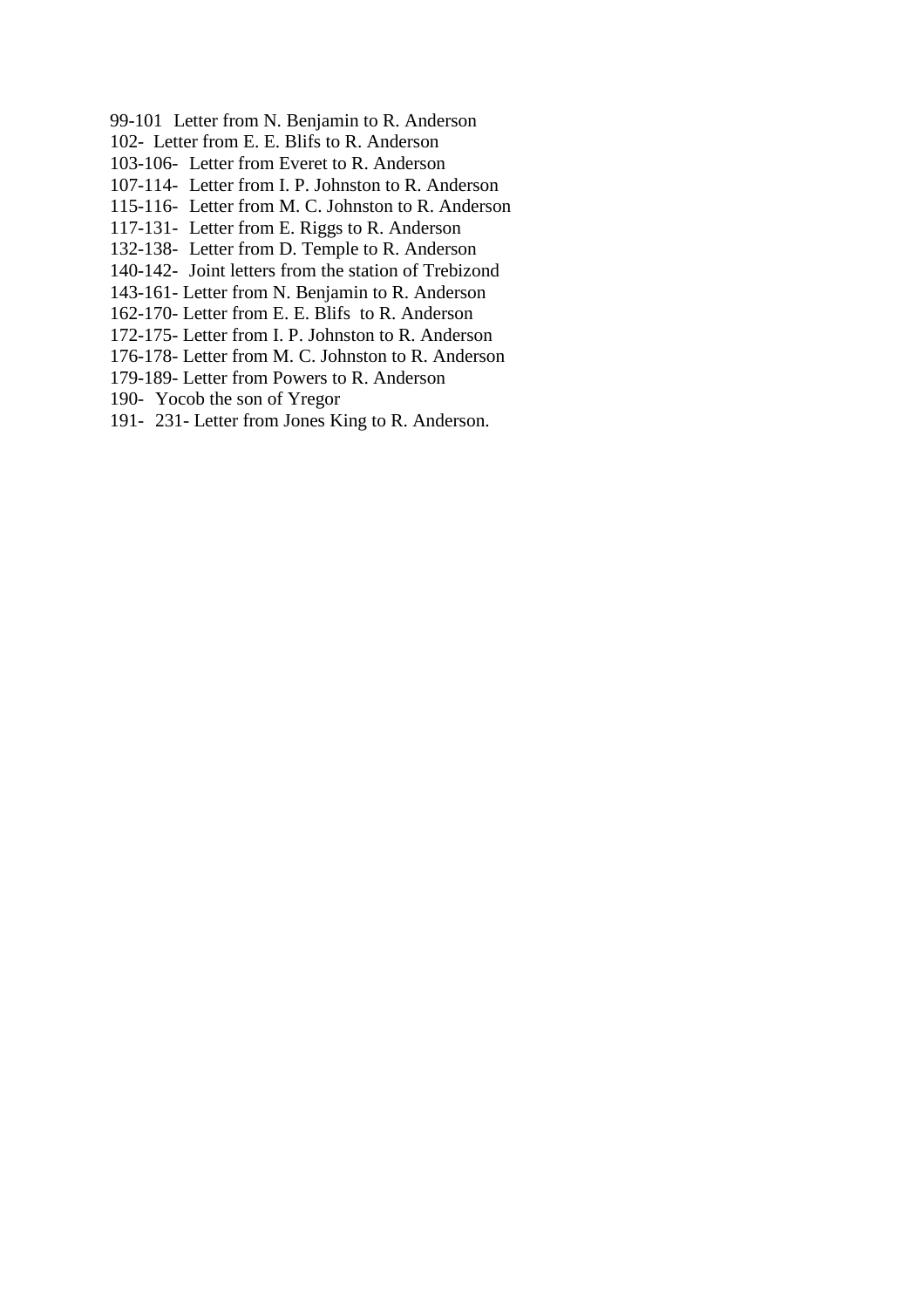SUBMITTED TO: The Department of History SUBMITTED BY: Rıza Yıldırım TYPE OF DOCUMENT: Microfilm PROJECT TERM: October 2000 REFERENCE NUMBER: BV2410.A4 1984 REEL 517 DEGREE READABILITY: Readable R, partially readable PR, hardly readable HR, unreadable UR.

## MISSION TO THE ARMENIANS CONSTANTINOPLE 1837-1844 DOCUMENTS REPORTS JOURNALS LETTERS

#### INDEX

 Goodell, W, 126- 192 Ecclesiastical matter 169 Journal 193- 197 Letter 126- 192 Letter to M. Petkins 126 Letter from the Mission 9-25 Mission Journal 26-27 Mission Meeting Minutes and Reports 28-116 Native Armenians letters Journal 117-125 Letters to the Board ……. 117-118. Journals to 119-122-125. Reports and papers of the mission 28-116 Appeal to the ………. Of the mission to …………. 36 Report on the Armenian magazine 98 List of books printed in Venice(?) 82 Letter from …………. 32 Importance of ………….. 93 Importance of Constantinople as a …… 86 Native agency papers relating ……. 94 to 96. Policy of the mission among the Armenians 84 Papacy papers 114 to 116. Seminary(?) at Brbrk 1843 102.103 Statement made to ……… Ambassador 40 Tabular view of the mission 1-8 Visit made by mission ……….. to Nicomedia 31.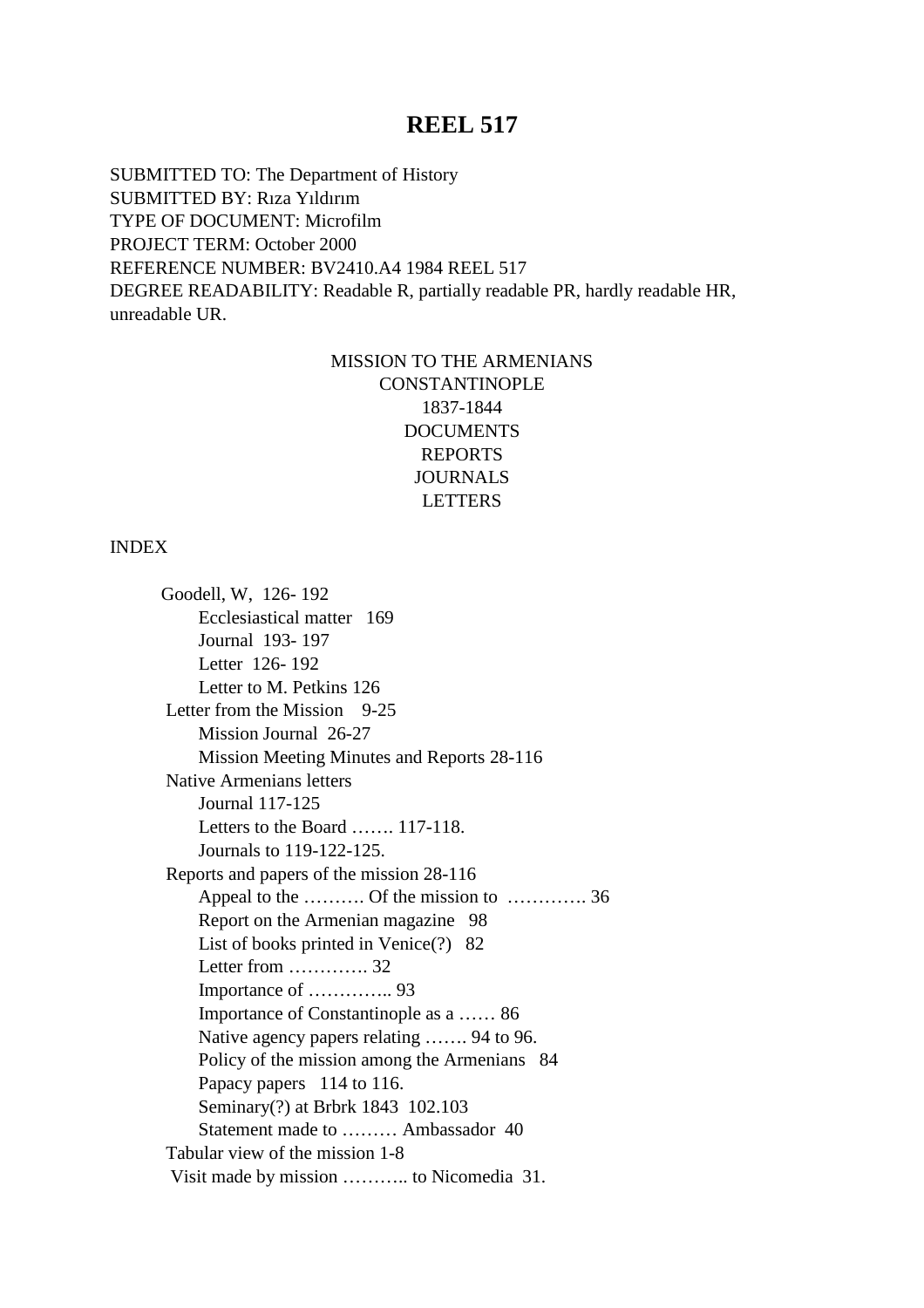#### LETTERS, REPORTS, JOURNALS, MINUTES

- 1) Letters from William Goodell to Rufus Anderson from February 1837 to May 20 1843. HR
- 2) Joint Journal ( from the December to the March 18…). PR
- 3) Journal of the Mission of Constantinople including February, March & April 1838 PR
- 4) Abstract of the doing of the first annual meeting of the Mission in Turkey. PR -reports PR -resolutions PR -missional estimates PR -duties of officiers: of the chairman, of the editing committee, of the office committee PR 5) Journal of the Mission from January 1839 to ...... HR 6) Journal of the Mission at Constantinople 1840 PR 7) Journal of the Mission to Nicomedia PR 8) An Appeal to the friends of the …….. …………………….by W. Goodell HR 9) The ……… Committee Report HR 10) The ……… Committee Report HR 11) Minutes of the Annual Meeting of the Mission in Turkey, June-July 1843. PR 12) Report of the ………….. HR 13) The Policy of the Mission towards the Armenians PR 14) Reformation among the Armenians PR 15) ……………………………………. UR 16) …………………………………… UR 17) Report on Native Agency PR 18) Report on the Armenians …… PR 19) Report on Departments of ………HR 20) Report on the …….. UR 21) Report on the……… UR 22) Report on the …… UR 23) Report on the Committee ……. HR 24) Letters from John B. Aeger to Rumus Anderson from February 5 1839 to April 1844 PR 25) Letters from W. Goodell to Rumus Anderson from May 26 1841 to December 24 1842. PR 26) Letter from H.G.O. Dwight to Rumus Anderson May 25 1841. PR 27) Letter from G. Jackson to Rumus Anderson Jan 9 !838. PR 28) Minutes …………… HR 29) Report ……………... HR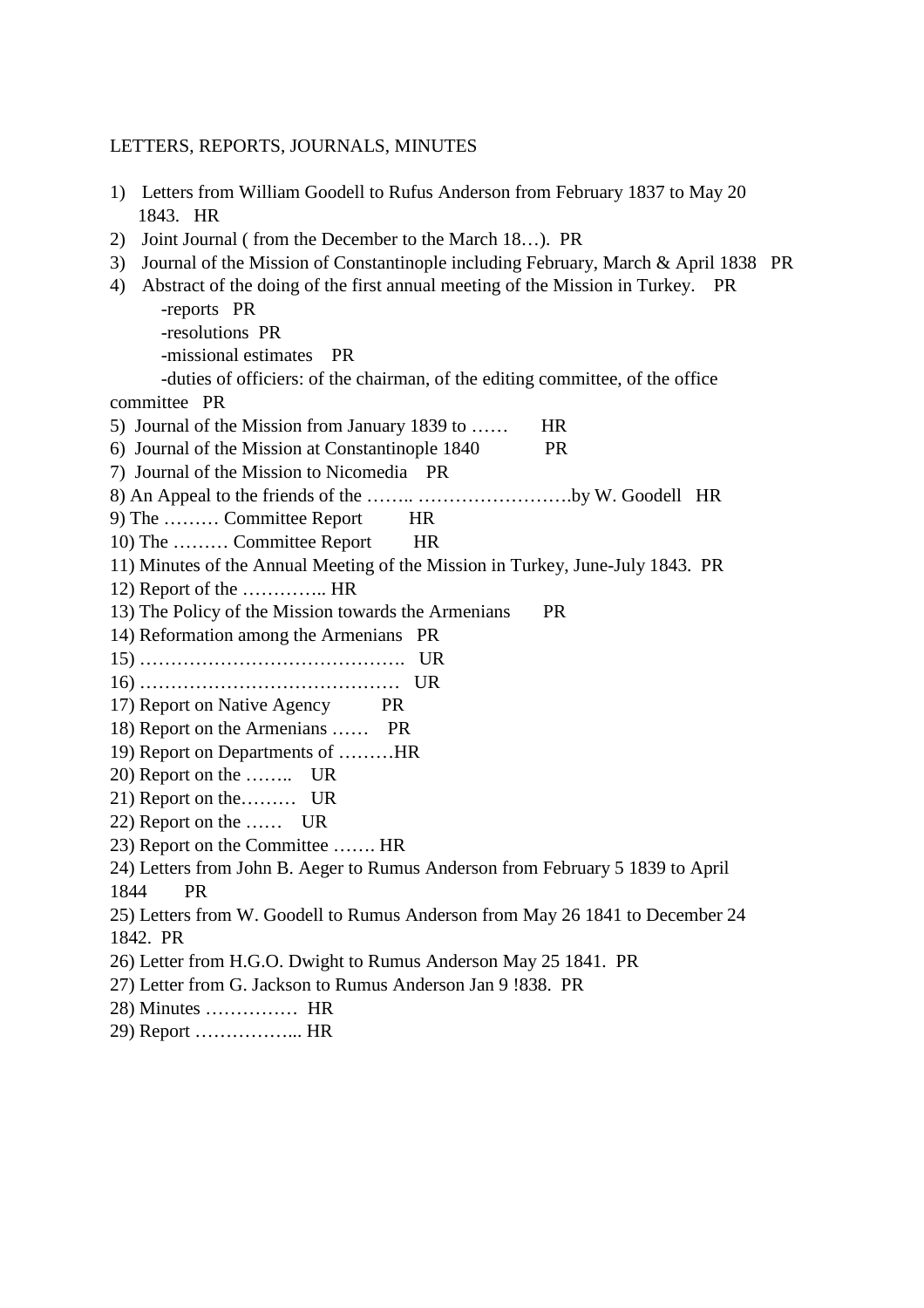SUBMITTED TO: The Department of History SUBMITTED BY: Rıza Yıldırım TYPE OF DOCUMENT: Microfilm PROJECT TERM: November 2000 REFERENCE NUMBER: BV2410.A4 1984 REEL 518 DEGREE OF READABILITY: Readable R, Partly readable PR, Hardly readable HR, Unreadable UR.

## MISSION TO THE ARMENIANS CONSTANTINOPLE

## JOURNALS LETTERS

### INDEX

Dwight H.G.O. 1 t0 129 ………………

 Essay on seperation of Enlightened Christians from Degenerated Churches annual meeting 1841 128 Journal 112-127 Letters 1-10 To Patron J.D. 4 To Petkins 1 To Smith 2.3 Letters from Miss D. to …… Band ……… no:111 Hamlin G 212-239 Journal 232-239 Letters 212-231 Reports of them 229-239 Homes H.A. 167 to 211 Journal 203 to 209 Letter 167 to 202 Notes repeating ………. 211 ……….Dr to Homes 210 Schauffer W.G. 129 to 166 Communication to Boston……. 1836 166 Journal 159 to 165 Letter 129 to 158 Von Sennefr H. F. 249 Wood G.W. 240 to 248

LETTERS, JOURNALS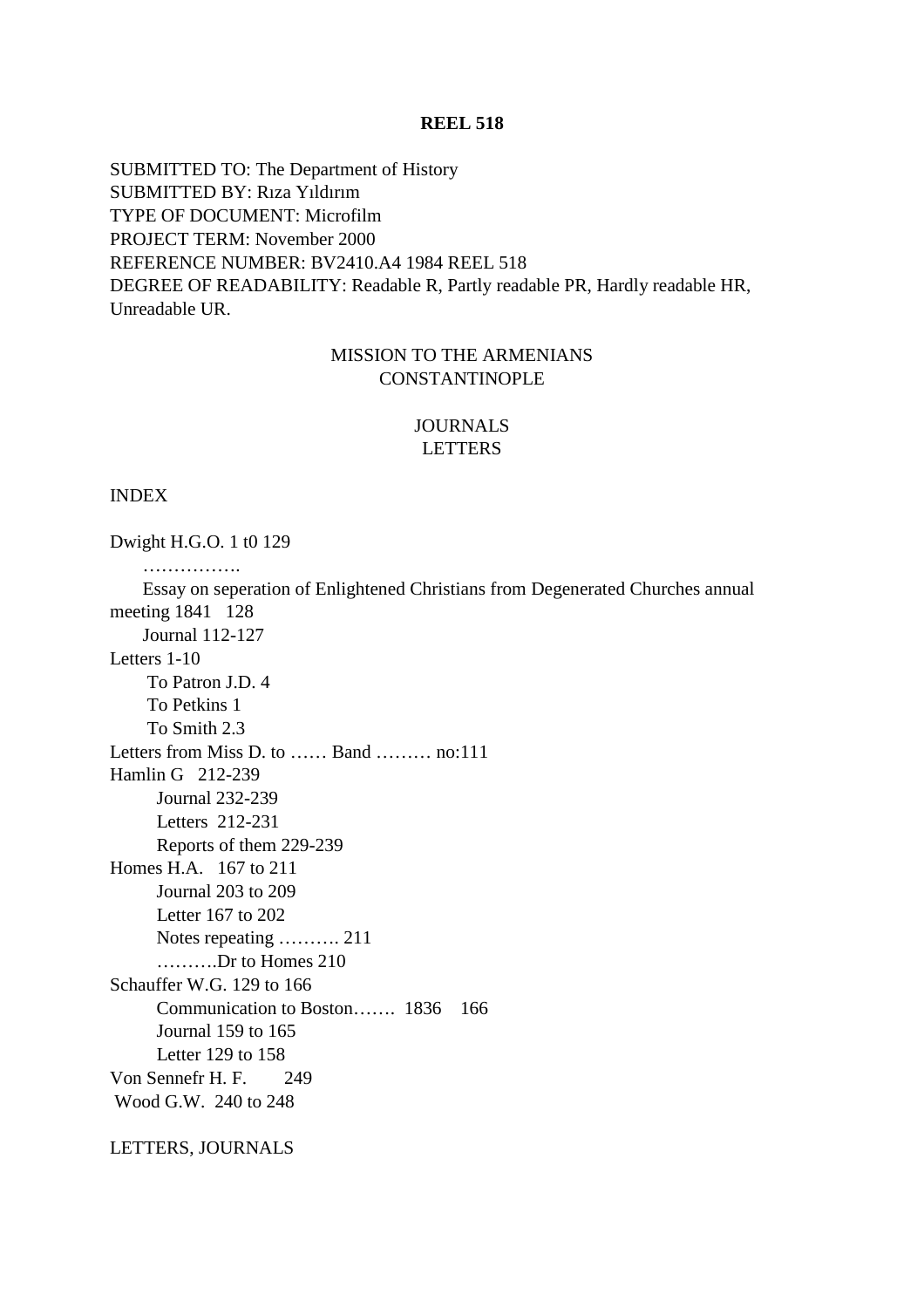1) Letter from H.W. Dwight to Justin Petkins December 31 1839 HR 2) Letter from H.W. Dwight to …..Smith from January 24 1839 to February 4 1839 HR 3) "'' "" "" "" "" David Grame April 12 !838 PR 4) "" "" "" "" "" M.A.Armstrong April 8 1839 R 5) "" "" "" "" "" Rufus Anderson from March 29 1838 to May 25 1844 PR 6) Letter from H.W. Dwight to G.B.Whiting July 18 1840 PR 7) "" "" "" "" " A.B. ……. December 9 1841 HR 8) Journal 112 (by Dwight) PR 9) Dwight's Journal HR 10) Journal of Dwight 118 R 11) Journal of ………(possibly Dwight) UR 12) Journal of Dwight for three months commenting July 1843 HR 13) "" "" "" "" "" starting from January 18 1844 UR 14) An Essay on the seperation of enlightened Christians from degenerated Churches. May 1841 (by Dwight) R 15) Letters from W.G. Shauffer to Rufus Anderson from April 24 1837 to January 6 1843 PR 16) Journal …………. 1836 HR 17) Journal by Shauffer March 5- November 9 1837 HR 18) Letters from H.A.Homes to Rufus Anderson from May .. 1837 to March 23 1844 PR 19) Journal by Homes PR 20) …………………………… from Journal of Damascus August 10, 1838 (by H.A.Homes) HR 21) Journal from ……………… by Homes PR 22) Journal from ………….. PR 23) Erzurum to Diyarbekir 1839 PR 24) Journal PR 25) …………. from Journal of H.A.Homes 1843 HR 26) Letters from C.Hamilton to Rufus Anderson from February 11 1839 to May 23 1844 PR 27) Journal from August 20 1840 to July 1 1841 PR 28) Journal of ……….. at ………… from July 1841 to January 1842 (by Hamilton) PR 29) Journal from January 1 to July 1 1842 (by Hamilton) PR 30) Journal of …………..from July 1842 to January 1843 UR 31) Journal of …………..from January 1843 to July ….. (by Hamilton) PR 32) Report on the …….. at Bebek (by C. Hamilton) R 33) Letters from W. Wood to Rufus Anderson from April 30 1842 to July 11 1844 PR 34)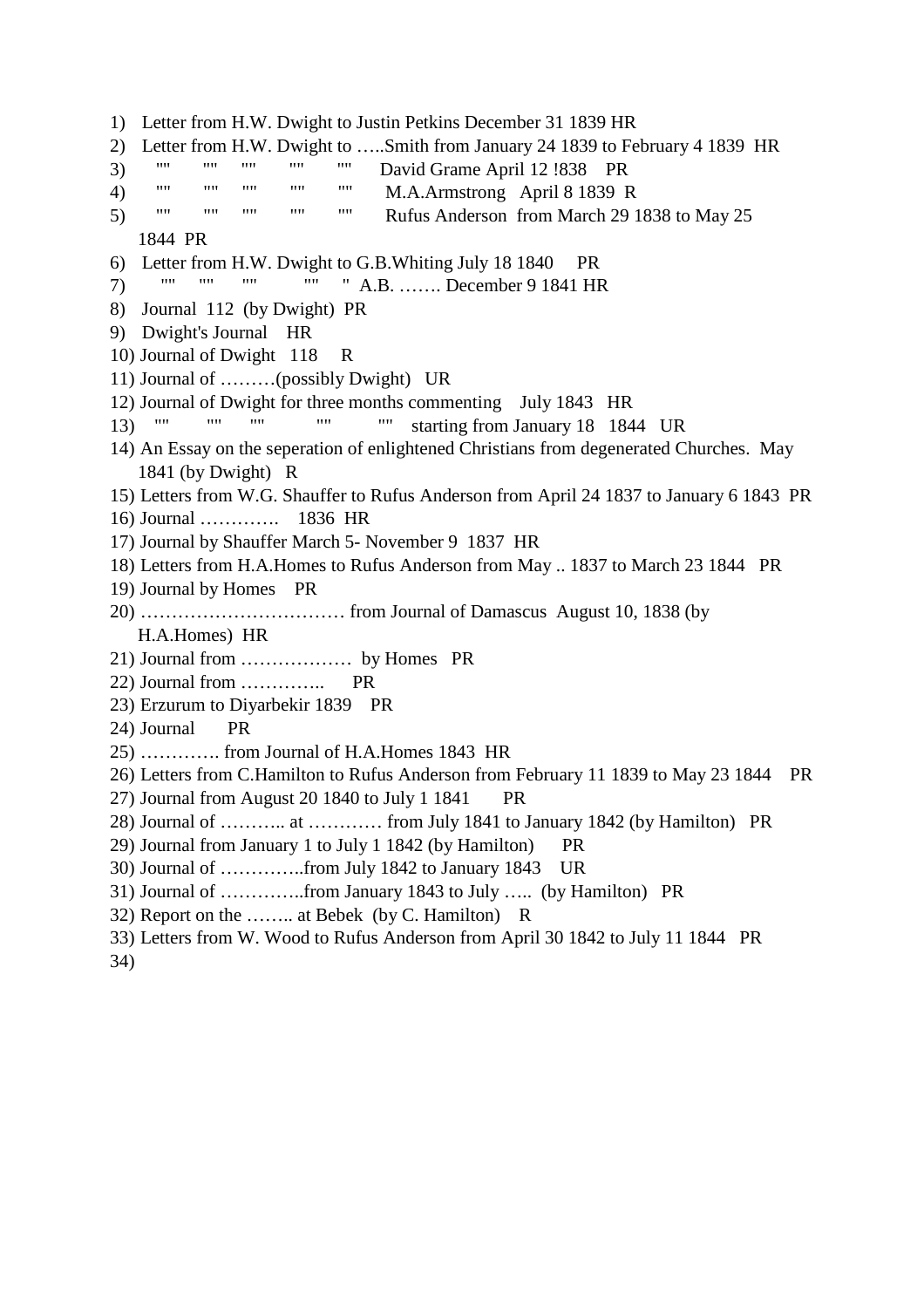SUBMITTED TO: The Department of History SUBMITTED BY: Rıza Yıldırım TYPE OF DOCUMENT: Microfilm PROJECT TERM: November 2000 REFERENCE NUMBER: BV2410.A4 1984 REEL 519 DEGREE OF READABILITY: Readable R, Partly readable PR, Hardly readable HR, Unreadable UR.

## MISSION TO THE JEWS CONSTANTINOPLE 1844-1846 REPORTS LETTERS

INDEX

#### **Constantinople**

Communications from the Mission, including several written by members of the …….. at Bebek 1-56

 Barten, Benjamin 57 Benneth, Rev. Samuel 58.59 Dwight, Rev. H.G.O 60-113 Dwight, W. M.L. 114 Goodell, Rev. W. 115-140 Hamilton, Rev. C. 141-160 Hmisdales, W.S.C. 161 Homes, Rev. H.A 162-180 Lewis, Rev. W.B. 181 Major, Rev. ……… 182 Shauffer, Rev. W. 180-190 Von Sennefr, Rev. H.G. 191-200 Wollers, Rev. Y. 218

## **Mission to the Jews**

 Report at the mission 219 Shauffer,Rev. W.G. 220-224

#### LETTERS, REPORTS

- 1) Letters from W.Goodell to Rufus Anderson from September 4 1844 to September 151846 PR
- 2) Letters from W.G.Shauffer to Rufus Anderson from July 9 1844 to July 14 1846 PR
- 3) Letters from H.G.O.Dwight to Rufus Anderson from September 30 1844 to December 7 1846 PR
- 4) Letter from D.V.Can to Rufus Anderson November 26 1844 PR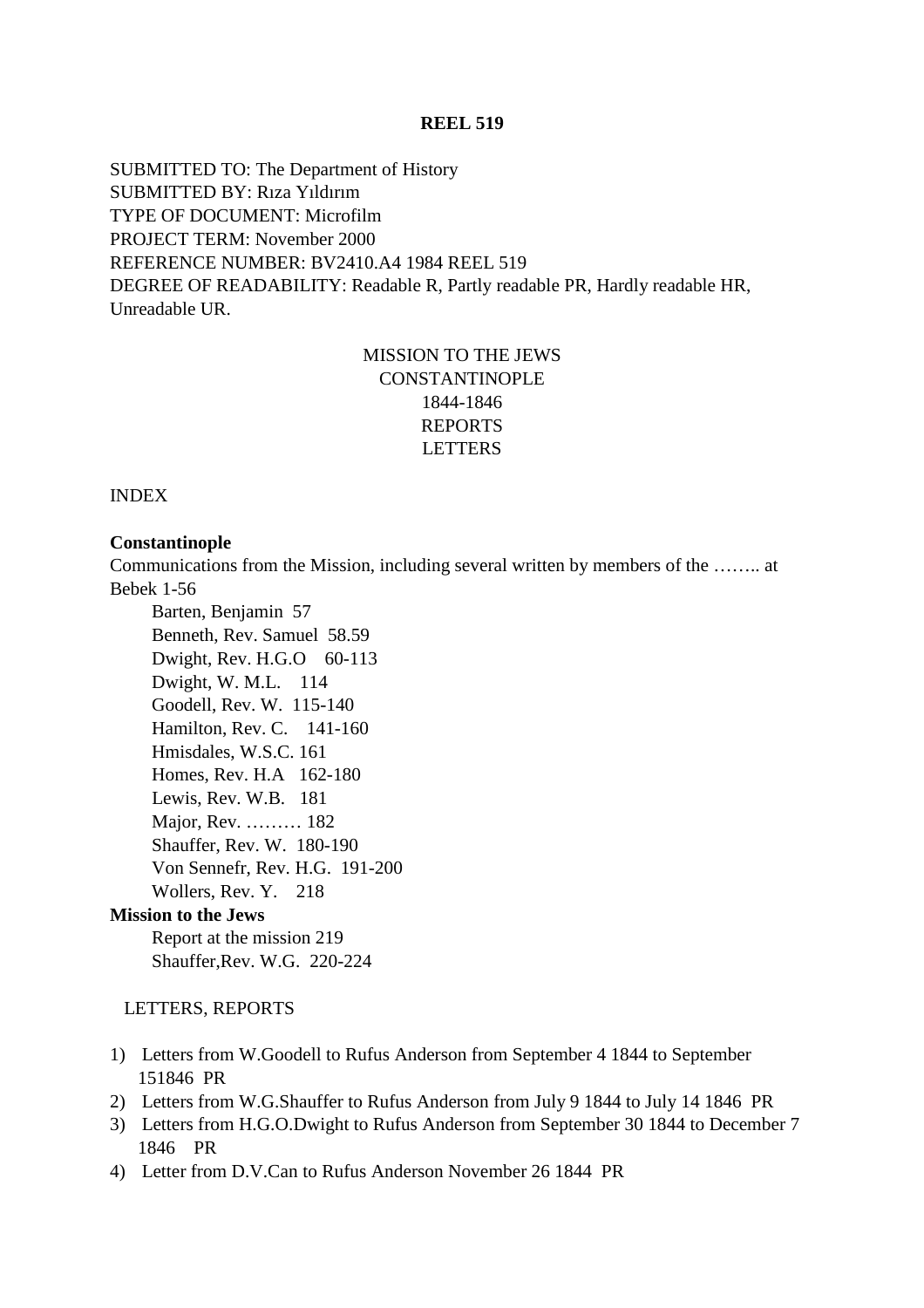- 5) Annual Tabular View R
- 6) Report of Hamilton on the seminary(?) HR
- 7) Report of the Staline(?) at Constantinople for the year 1844-45 by Henry A. Homes R
- 8) Letters from H.A.Homes to Rufus Anderson from March 26 1845 to December 9 1846 PR
- 9) Statement related ………… Armenians in Turkey PR
- 10) Annual Tabular View
- 11) Report on the seminary at Bebek by Hamilton PR
- 12) Report on the managers of the Armenian ………Seminary by Goodell HR
- 13) Annual report of the mission of Constantinople by H.A.Homes May 30 1846 PR
- 14) Minutes of the seventh annual meeting of the mission in Turkey R
- 15) …………………………………………………………………… UR
- 16) Letter from E.Riggs to Rufus Anderson June 16 1846 R
- 17) Letter from L.Von Sennefr to Rufus Anderson June 16 1846 PR
- 18) Ordination at Constantinople PR
- 19) Plan of Church Organization for the Euangelical Armenians R
- 20) Copy of a letter August 22 1846 PR
- 21) Comparison …………spiritual 4 formal religion R
- 22) Infallibility(?) of the Church R
- 23) Science is superior to wealth R
- 24) Testimony of …………….. February 23 1846 PR
- 25) Letter from ………….. to Rufus Anderson October 1846 R
- 26) Letters from Samuel Benneth to Rufus Anderson fromJanuary 29 1845 to August 28 1845 PR
- 27) Letters from C.Hamilton to Rufus Anderson from July 8 1844 to August 18 1846 PR
- 28) Note intended for publication by H.A.Homes R
- 29) Letters from Von Sennefr to Rufus Anderson from October 2 1844 to September 17 1846 PR
- 30) Letters from W.Wood to Rufus Anderson from September 5 1844 to September 6 1846 PR
- 31) Letter from S.S.Wollers to Rufus Anderson February 1 1845 PR
- 32) Report on the Jewish Mission in Turkey by Shauffer PR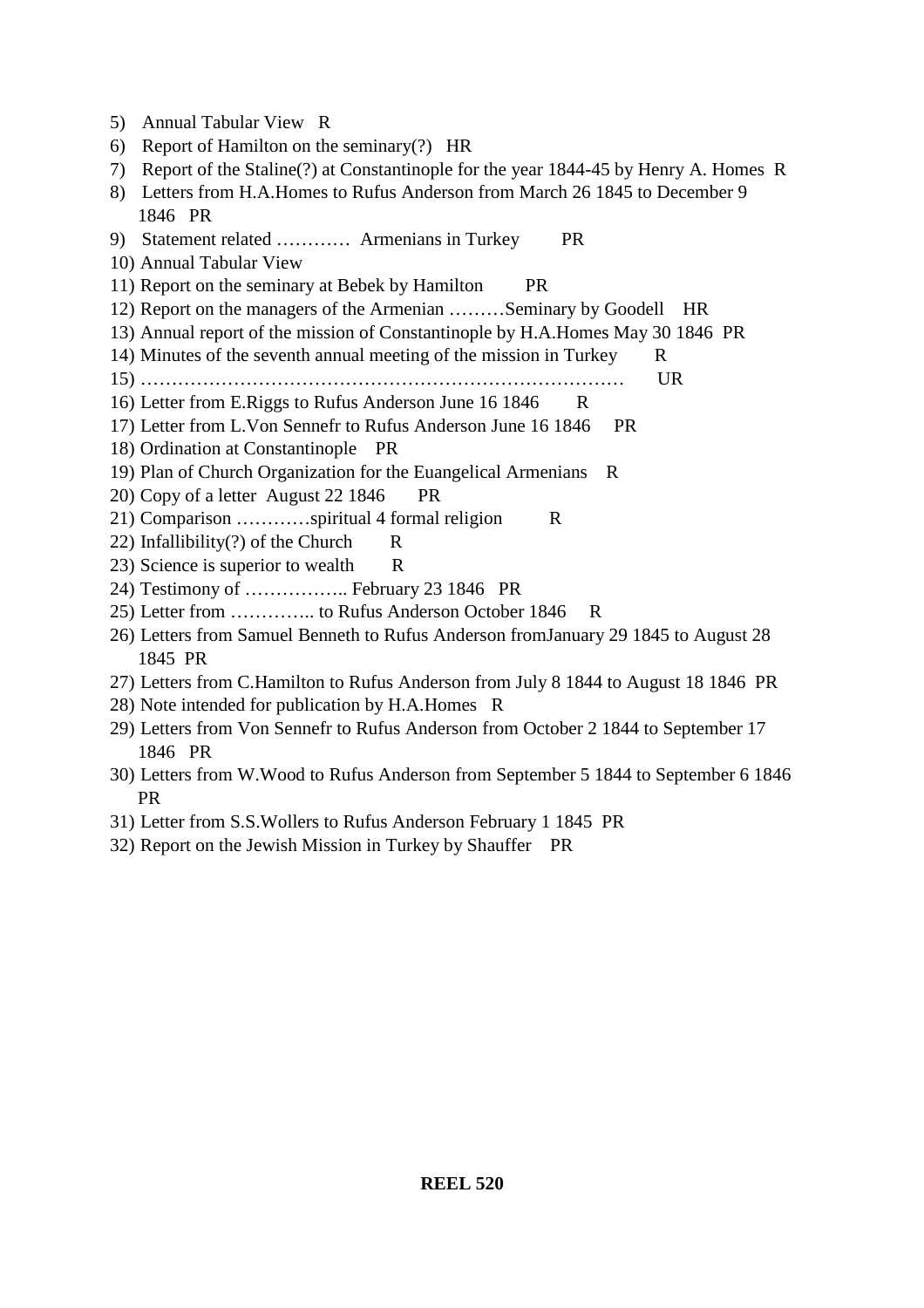SUBMITTED TO: The Department of History SUBMITTED BY: Rıza Yıldırım TYPE OF DOCUMENT: Microfilm PROJECT TERM: November 2000 REFERENCE NUMBER: BV2410.A4 1984 REEL 520 DEGREE OF READABILITY: Readable R, Partly readable PR, Hardly readable HR, Unreadable UR.

## SMYRNA 1837-1844 **DOCUMENTS** REPORTS JOURNALS LETTERS

## INDEX

Adger J.B 49.137.206 Journal 201-205 Letters 49.137-200 Letters to B.Banker(?) 137 Letters to J.Jowett 138 Calhom S.H. 230-238 Comes ……… with H.Southgath(?) notes 234 to 238 ………….. Opinion 35-223 Hallack H. 239-277 E.Riggs 18 The Mission Joint letters minutes of meetings Report no 14-47 Journal at the mission 17 Minutes 9 The Mission Report at the value of Smyrna as a ……. 47 Tabular view 1-7 Pehorokimo(?) H.B. 178 Riggs E. 68.96-136 Poetry written in Philadelphia Asia Minor 120 Visit to Palestine 136 Temple D. 48-95 On separation of the Euangelical Christians from the degenerated Churches of the East 93

DOCUMENTS, REPORTS, JOURNALS, LETTERS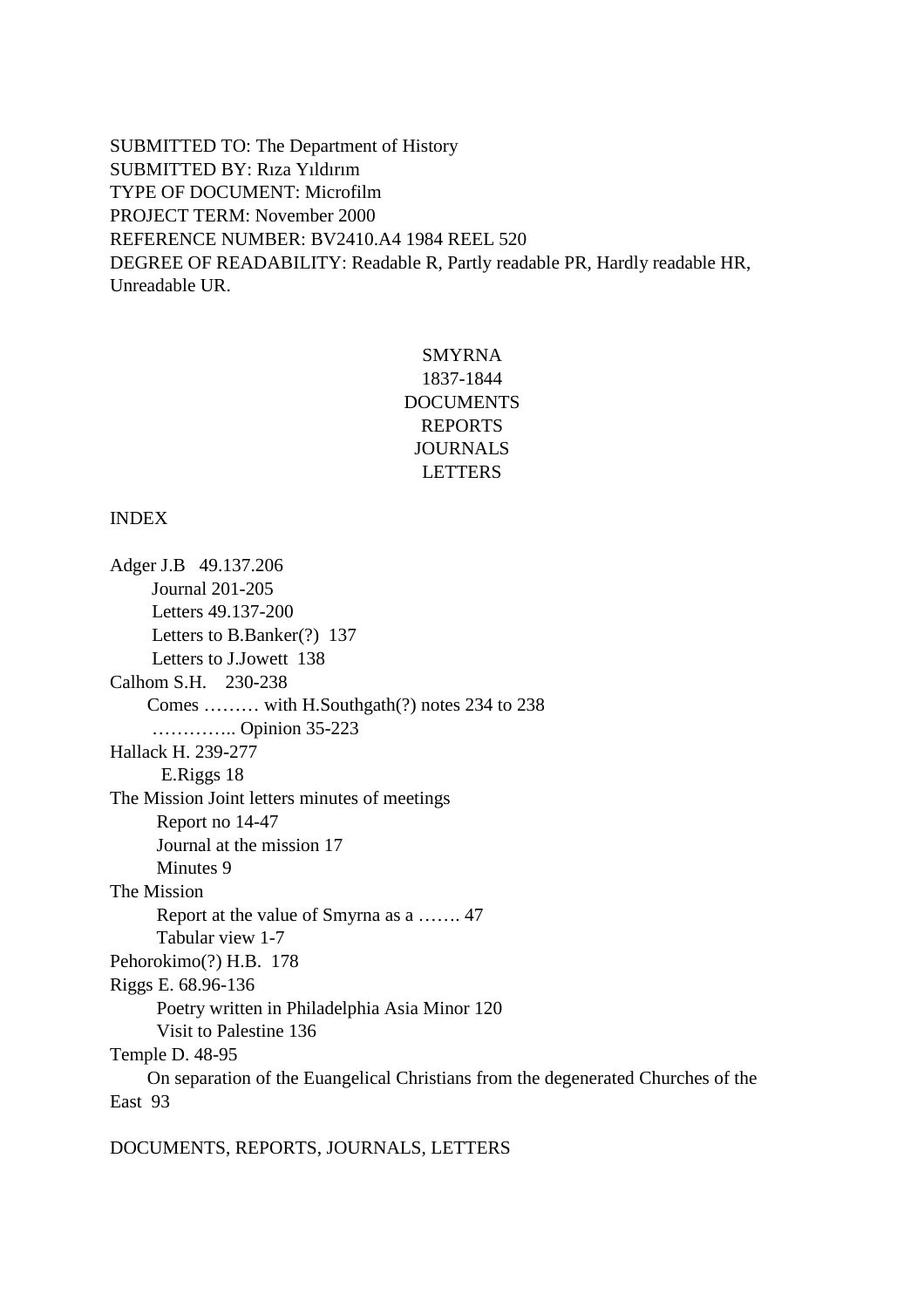1) Annual Tabular View PR 2) Letters from John B. Adger to Rufus Anderson from May 8 1837 to April 21 January 5 1844 PR 3) Journal (sign is not readable) HR 4) "" "" "" "" March 15 1841 PR 5) Report on The Armenian High School of the Mission in Turkey PR 6) Letters from Elias.Riggs to Rufus Anderson from April 21 1842 to Jun 5 1844 PR 7) Report of studying committee of Smyrna Mission R 8) Catalogue of books of the A.B.C.F.M. ……….. R 9) Contract PR 10) Records of the second annual meeting of the mission in Turkey R 11) ………………………………………………………………… PR 12) Report of the Smyrna station for 1843 PR 13) New Estimate of ........... at the Smyrna station in 1844 R 14) The Committee on ………. Report the following resolutions UR 15) Letters from D. Jennifle(?) to Rufus Anderson from March 31 1837 to March 1 1844 PR

16) Visit to Palestine by John B. Adger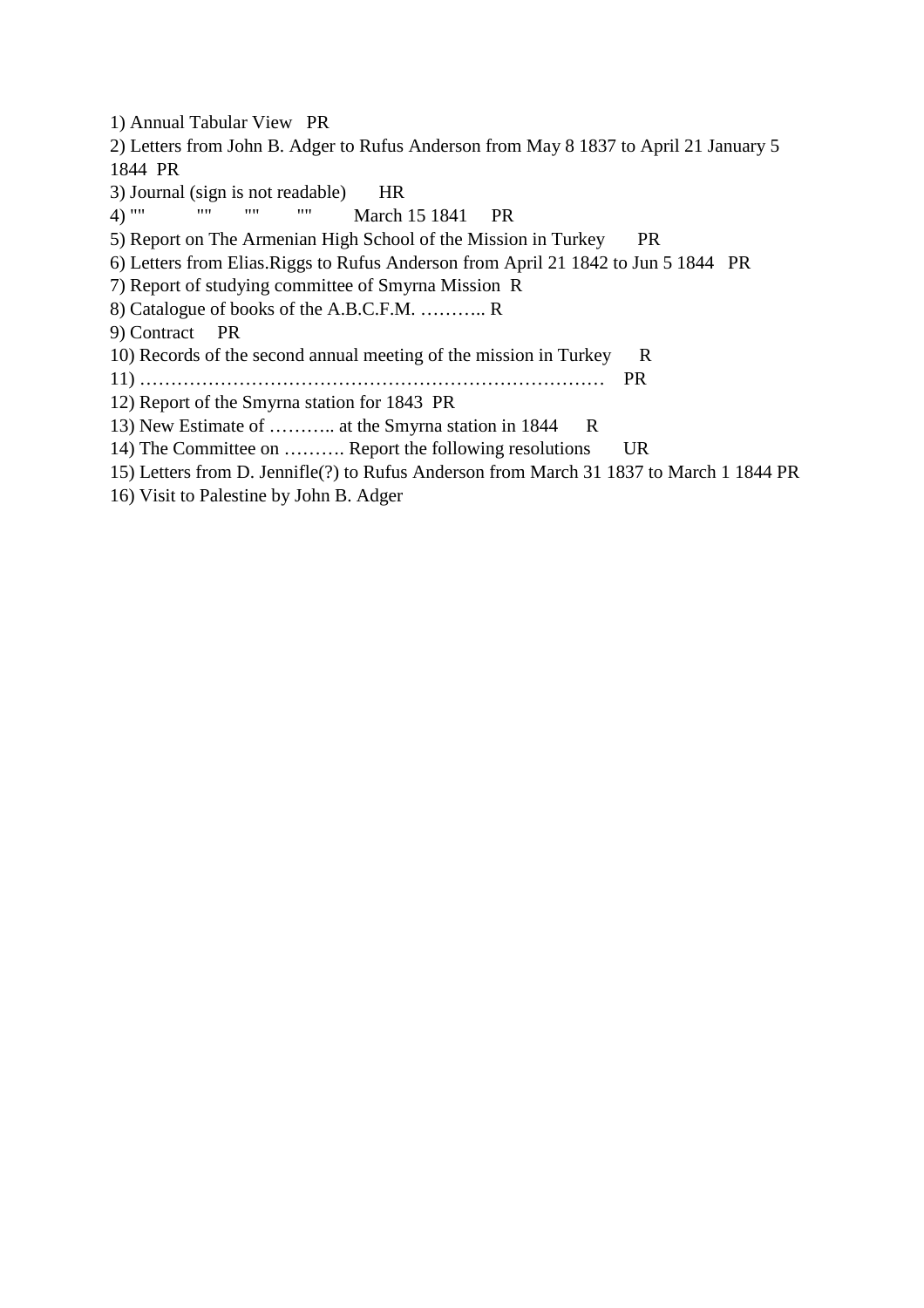Submitted To: Department of History Submitted By: M. Sait Yavuz Project Term: October Document Type: Microfilm Reference No: BV2410.A4 1984 Reel 521

## **Content:**

Report of the American Board of Commissioners for foreign Missions ABCFM 16 The Near East 1817-1919 Unit 5 Reel 521 16.7.1: Missions to the Armenians Vol.6 Part 2- Vol.7 SMYRNA

Type, From, To, Subject (if Applicable), Date(s), Readability

- 1- Journal, John B. Adger, Anderson DD, Nov 18<sup>th</sup> 1836-Aug 24<sup>th</sup> 1837, Hard
- 2- Letter, John B. Adger, Anderson DD, Jan 26<sup>th</sup> 1837, Hard
- 3- Report, John B. Adger, Anderson DD, April 18<sup>th</sup> 1838, Hard
- 4- Journal, John B. Adger, Anderson DD, About a Tour, 1838-April  $15<sup>th</sup> 1839$ . Hard
- 5- Journal, John B. Adger, Anderson DD, Feb. 10<sup>th</sup> 1841, Hard
- 6- Journal, John B. Adger, Anderson DD, Nov 24<sup>th</sup> 1841-april 30<sup>th</sup> 1842, Hard
- 7- Journal, John B. Adger, Anderson DD, May 16<sup>th</sup> 1842-Feb. 15<sup>th</sup> 1843, Hard
- 8- Report, John B. Adger, Anderson DD, the list of Books of adger, June  $28<sup>th</sup>$  1838, Hard
- 9- Journal, John B. Adger, Anderson DD, May 6<sup>th</sup> 1840-Sept. 19<sup>th</sup> 1840, Hard
- 10-Journal, John B. Adger, Anderson DD, Oct 3rd 1840, Hard
- 11-Journal, John B. Adger, Anderson DD, Oct 10<sup>th</sup> 1840-Jan 4<sup>th</sup> 1841, Hard
- 12-Journal, John B. Adger, Anderson DD, Feb  $12<sup>th</sup>$ -April  $2<sup>nd</sup>$  1841, Hard
- 13-Letter, Henry J., Anderson DD, June 3rd 1841, Hard
- 14-Letter, Henry J., Anderson DD, June 4<sup>th</sup> 1841, Hard
- 15-Letter, Henry J., Anderson DD, Nov. 1<sup>st</sup> 1841, Hard
- 16-Letter, Henry J., Anderson DD, Feb. 6<sup>th</sup> 1842, Hard
- 17-Letter, Henry J., Anderson DD, Feb. 10<sup>th</sup> 1842, Hard
- 18-Letter, Henry J., Anderson DD, Sep. 1<sup>st</sup> 1842, Hard
- 19-Letter, Henry J., Anderson DD, Dec. 22nd 1842, Hard
- 20-Letter, Henry J., Anderson DD, Jan 19<sup>th</sup> 1843, Hard
- 21-Letter, Henry J., Anderson DD, Feb. 6<sup>th</sup> 1843, Partially Readable
- 22-Letter, Henry J., Anderson DD, Feb 16<sup>th</sup> 1843, Hard
- 23-Letter, Henry J., Anderson DD, Feb 16<sup>th</sup> 1843, Unreadable
- 24-Letter, Henry J., Anderson DD, Mar 20<sup>th</sup> 1843, Unreadable
- 25-Letter, Henry J., Anderson DD, April 21<sup>st</sup> 1843, Hard
- 26-Letter, Henry J., Anderson DD, April 29<sup>th</sup> 1843, Hard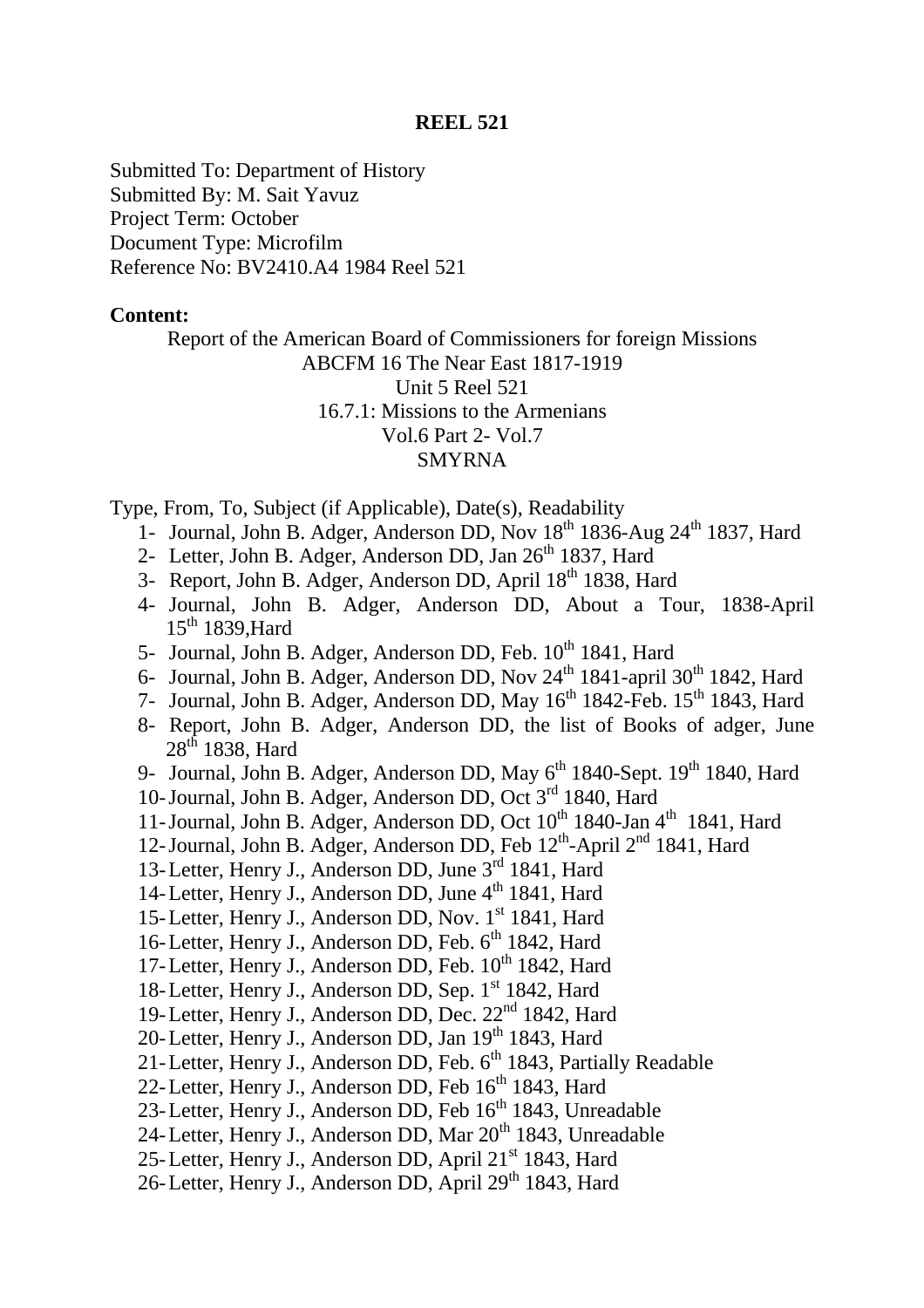27-Letter, Henry J., Anderson DD, Aug 29<sup>th</sup> 1843, Unreadable 28-Letter, Henry J., Anderson DD, Sept 19th 1843, Hard 29-Journal, Henry J., Anderson DD, Jan 29<sup>th</sup>-April 9<sup>th</sup> 1843, Hard 30-Letter, J.H. Colbourn, Anderson DD, June 1st 1841, Hard 31-Letter, J.H. Colbourn, Anderson DD, June 7<sup>th</sup> 1843, Hard 32-Letter, J.H. Colbourn, Anderson DD, Dec 29<sup>th</sup> 1843, Hard 33-Letter, J.H. Colbourn, Anderson DD, Jan 20<sup>th</sup> 1844, Hard 34-Letter, J.H. Colbourn, Anderson DD, Jan 1<sup>st</sup> 1844, Hard 35-Letter, J.H. Colbourn, Anderson DD, Jan 11<sup>th</sup> 1844, Hard 36-Letter, J.H. Colbourn, Anderson DD, Jan 20<sup>th</sup> 1844, Hard 37-Letter, J.H. Colbourn, Anderson DD, Jan 26<sup>th</sup> 1844, Hard 38-Letter, Homan Hallock, Anderson DD, Sept 21<sup>st</sup> 1835, Hard 39-Letter, Homan Hallock, Anderson DD, Jan 10<sup>th</sup> 1837, Hard 40-Letter, Richard Harr, Anderson DD, Sept 16<sup>th</sup> 1835, Hard 41-Report, ?, ?, List of Boston Office Furniture, Readable 42-Letter, Homan Hallock, Anderson DD, Aug 3rd 1837, Hard 43-Letter, Homan Hallock, Anderson DD, Nov 25<sup>th</sup> 1839, Hard 44-Letter, Homan Hallock, Anderson DD, Jan 24<sup>th</sup> 1838, Hard 45-Letter, Homan Hallock, Anderson DD, Feb 20<sup>th</sup> 1838, Hard 46-Letter, Homan Hallock, Anderson DD, Mar 8<sup>th</sup> 1838, Hard 47-Letter, Homan Hallock, Anderson DD, April 9<sup>th</sup> 1838, Hard 48-Letter, Homan Hallock, Anderson DD, July 1<sup>st</sup> 1838, Hard 49-Letter, Homan Hallock, Anderson DD, Nov 20<sup>th</sup> 1838, Hard 50-Report, Homan Hallock, Anderson DD,1838, Hard 51-Letter, Homan Hallock, Anderson DD, Jan 10<sup>th</sup> 1839, Hard 52-Letter, Homan Hallock, Anderson DD, Feb 22<sup>nd</sup> 1839, Hard 53-Letter, Homan Hallock, Anderson DD, June 10<sup>th</sup> 1839, Hard 54-Letter, Homan Hallock, Anderson DD, June 10<sup>th</sup> 1839, Hard 55-Letter, Homan Hallock, Anderson DD, Nov 17<sup>th</sup> 1839, Partially Readable 56-Letter, Homan Hallock, Anderson DD, Nov 30<sup>th</sup> 1839, Unreadable 57-Letter, Homan Hallock, Anderson DD, Jan 19<sup>th</sup> 1840. Hard 58-Contract, Homan Hallock, Anderson DD, ? , Readable 59-Letter, Homan Hallock, Anderson DD, July 20<sup>th</sup> 1840, Hard 60-Letter, Homan Hallock, Anderson DD, Mar 30<sup>th</sup> 1841, Hard 61-Letter, Homan Hallock, Anderson DD, July 27<sup>th</sup> 1841, Hard 62-Letter, Homan Hallock, Anderson DD, Sept 20<sup>th</sup> 1841, Hard 63-Letter, Adner, Homan Hallock, April 15<sup>th</sup> 1841, Hard 64-Letter, Durght, Homan Hallock, June  $7<sup>th</sup>$  1841, Hard 65-Letter, ?, Homan Hallock, June 1<sup>st</sup> 1841, Hard 66-Letter, Hallock, Anderson DD, Oct 16<sup>th</sup> 1841, Hard 67-Letter, Hallock, Anderson DD, Oct 28<sup>th</sup> 1841, Hard 68-Letter, Hallock, Anderson DD, Nov 8<sup>th</sup> 1841, Hard 69-Letter, Hallock, Anderson DD, Nov 29<sup>th</sup> 1841, Hard 70-Letter, Hallock, Anderson DD, Dec 8<sup>th</sup> 1841 (or Jan 8<sup>th</sup> 1842), Hard 71-Letter, Hallock, Anderson DD, Feb 1st 1842, Hard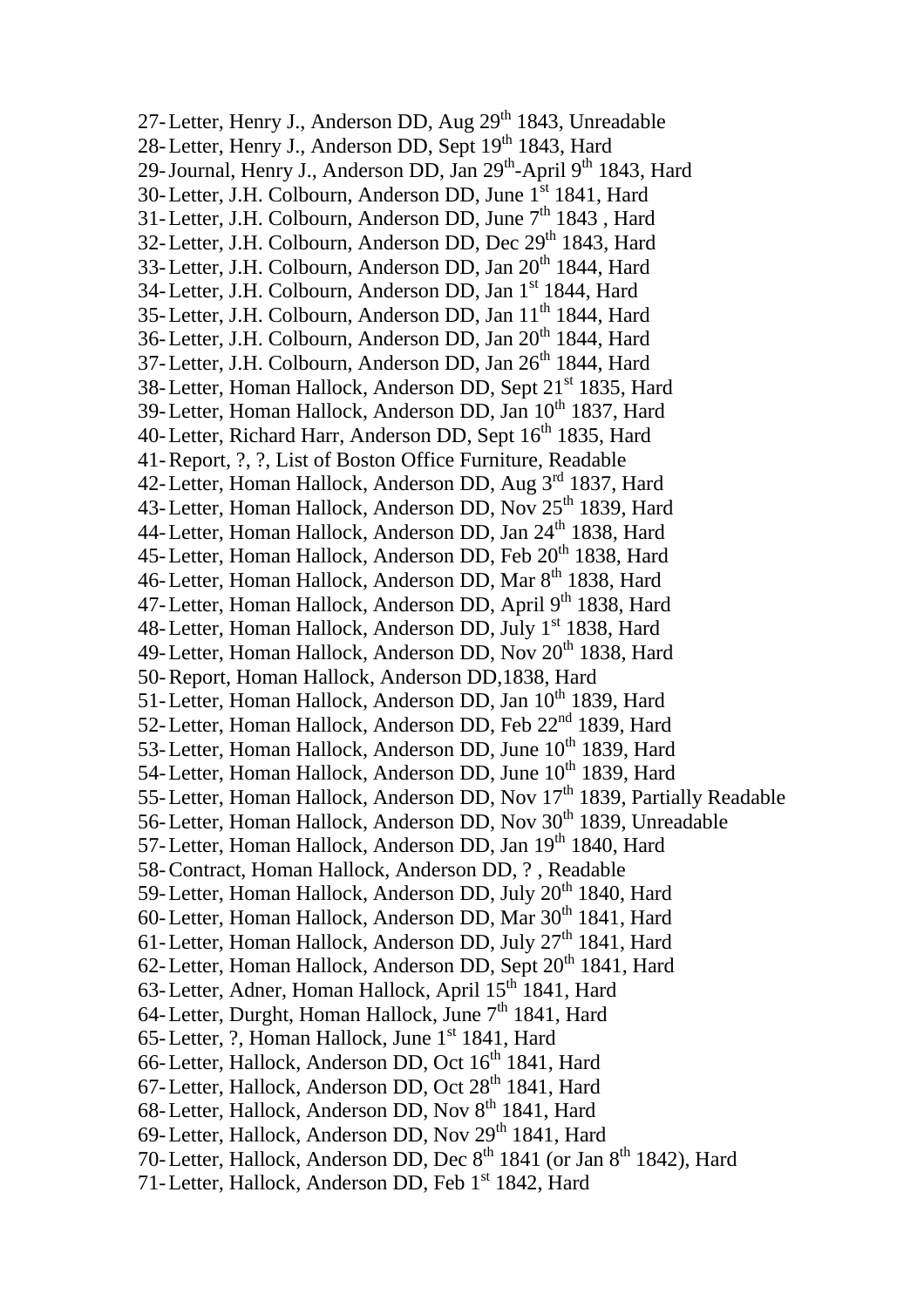72-Letter, Hallock, Anderson DD, Feb 25<sup>th</sup> 1842, Hard 73-Article, Hallock, Anderson DD, June 1841, Hard 74-Report, Potrococking, Anderson, Nov 25<sup>th</sup> 1837, Hard, (Page 219) 75-Letter, Jackson, Anderson DD, April 1<sup>st</sup> 1839, Hard 76-Letter, Jackson, Anderson DD, Sept 2nd 1840, Hard 77-Letter, Jackson, Anderson DD, Sept 4<sup>th</sup> 1840, Hard 78-Letter, Jackson, Anderson DD, Oct 30<sup>th</sup> 1840, Hard 79-Letter, Jackson, Anderson DD, Jan 22nd 1841, Hard 80-Letter, Jackson, Anderson DD, Aug 14<sup>th</sup> 1841, Hard 81-Letter, Jackson, Anderson DD, Sept 8<sup>th</sup> 1841, Hard 82-Letter, Jackson, Anderson DD, Dec 28<sup>th</sup> 1841, Hard 83-Letter, Jackson, Anderson DD, Dec 26<sup>th</sup> 1842, Hard 84-Letter, Jackson, Anderson DD, Jan 2<sup>nd</sup> 1843, Hard 85-Letter, Jackson, Anderson DD, Dec 1<sup>st</sup> 1843. Hard 86-Letter, Jackson, Anderson DD, Mar 5<sup>th</sup> 1844, Hard 87-Journal, Jackson, Anderson DD, Oct 5<sup>th</sup> 1839-Jan 29<sup>th</sup> 1840, Hard 88-Journal, Jackson, Anderson DD, Sept 1<sup>st</sup> 1840-Aug 4<sup>th</sup> 1841, Hard 89-Journal, Jackson, Anderson DD, Jan 4<sup>th</sup> 1842-Dec 25<sup>th</sup> 1840, Hard 90-Letter, Jackson, Anderson DD, Jan 17<sup>th</sup> 1843, Hard 91-Journal, Jackson, Anderson DD, Jan  $8<sup>th</sup>$  1843-June 30<sup>th</sup> 1843, Hard 92-Journal, Jackson, Anderson DD, Feb  $10^{th}$  1844-Nov 30<sup>th</sup> 1844, Hard 93-Letter, Peabody, Anderson DD, Nov 8<sup>th</sup> 1842. Unreadable 94-Letter, Peabody, Anderson DD, Feb 18<sup>th</sup> 1844. Unreadable 95-Journal, Peabody, Anderson DD, Jan 4<sup>th</sup> 1842-Dec 26<sup>th</sup> 1842, Hard 96-Journal, Peabody, Anderson DD, June 5<sup>th</sup> 1843-July 24<sup>th</sup> 1843, Hard 97-Journal, Peabody, Anderson DD, June 15<sup>th</sup> 1843-Dec 16<sup>th</sup> 1843, Hard

# **VOL 7- Trebizond-Erzeroom 1837-1844**

| Bliss E. E.                                         | Index<br>$53 - 60$               |
|-----------------------------------------------------|----------------------------------|
| Goodwell                                            | 5                                |
| Jackson W. G.<br>Journal<br>Letters                 | 51-53, 78-83<br>43-52, 62, 66-77 |
| Jackson To Peabody<br>Journal<br>Report of Erzeroom | 63-65<br>64                      |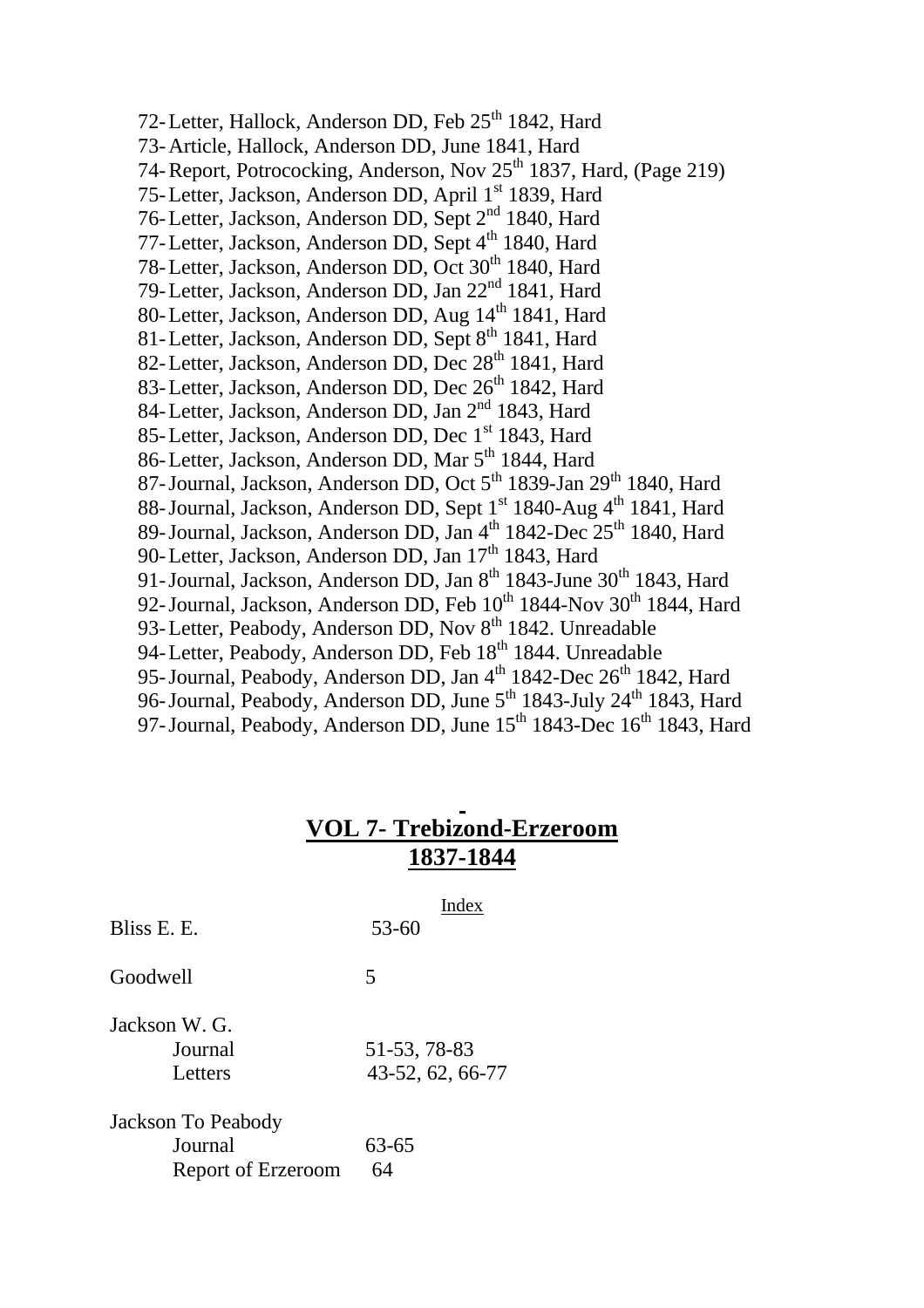| Johnston To Peabody | $9-42$   |
|---------------------|----------|
| Journal             | 36-42    |
| Letters             | $9 - 33$ |

## Peabody

| Letters | 61, 83, 84-87 |
|---------|---------------|
| Journal | 85-87         |

## Reports

| <b>Importance of Trebizond</b> |  |
|--------------------------------|--|
| Christian                      |  |
| <b>Salaries</b>                |  |

## **Content:**

- 1- Letter, Johnston-Jackson, Includes a Tabular view of Trebizond, Oct  $25<sup>th</sup> 1837$ , Unreadable
- 2- Letter, ?, ?, Nov 20<sup>th</sup> 1837, Hard
- 3- Letter, Jackson, Anderson, Oct 25<sup>th</sup> 1838, Unreadable
- 4- Report, Jackson, Anderson, Aug 24<sup>th</sup> 1839, Unreadable
- 5- Letter, Jackson, Anderson, Dec 24<sup>th</sup> 1842, Unreadable
- 6- Report, Johnston, Anderson, Importance of Trebizond, 1844, Unreadable
- 7- Report, E. E. Bliss, Anderson, The Christian Policy, Feb 14<sup>th</sup> 1844, Unreadable
- 8- Report, E. E. Bliss, Anderson, Salaries, Feb 14<sup>th</sup> 1844, Unreadable
- 9- Report, E. E. Bliss, T. Johston, Trebizond, 1844, Unreadable
- 10-Letter, Johston, Anderson, May 20<sup>th</sup> 1837, Unreadable
- 11-Letter, Johston, Anderson, Sept 13<sup>th</sup> 1837, Unreadable
- 12-Letter, Johston, Anderson, Jan 26<sup>th</sup> 1838, Unreadable
- 13-Letter, Johston, Anderson, April 18<sup>th</sup> 1838, Unreadable
- 14-Letter, Johston, Anderson, Sept 18<sup>th</sup> 1838, Unreadable
- 15-Letter, Johston, Anderson, Oct 11<sup>th</sup> 1838, Unreadable
- 16-Letter, Johston, Anderson, Nov 28<sup>th</sup> 1838, Unreadable
- 17-Letter, Johston, Anderson, May 28<sup>th</sup> 1839, Unreadable
- 18-Letter, Johston, Anderson, Feb 3rd 1840, Unreadable
- 19-Letter, Johston, Anderson, June  $9<sup>th</sup>$  1840, Hard
- 20-Report, Johston, Anderson, List of Books to Order, June 1840, Hard
- 21-Letter, Johston, Anderson, Oct 8<sup>th</sup> 1840, Unreadable
- 22-Letter, Johston, Anderson, Oct 20<sup>th</sup> 1840, Unreadable
- 23-Letter, Johston, Anderson, June 2<sup>nd</sup> 1841, Unreadable
- 24-Letter, Johston, Anderson, Jan  $12<sup>th</sup> 1842$ , Unreadable
- 25-Letter, Johston, Anderson, Mar 23rd 1842, Unreadable
- 26-Letter, Johston, Anderson, May 19<sup>th</sup> 1842, Unreadable
- 27-Letter, Johston, Anderson, Aug 25<sup>th</sup> 1842, Unreadable
- 28-Letter, Johston, Anderson, Nov 2nd 1842, Unreadable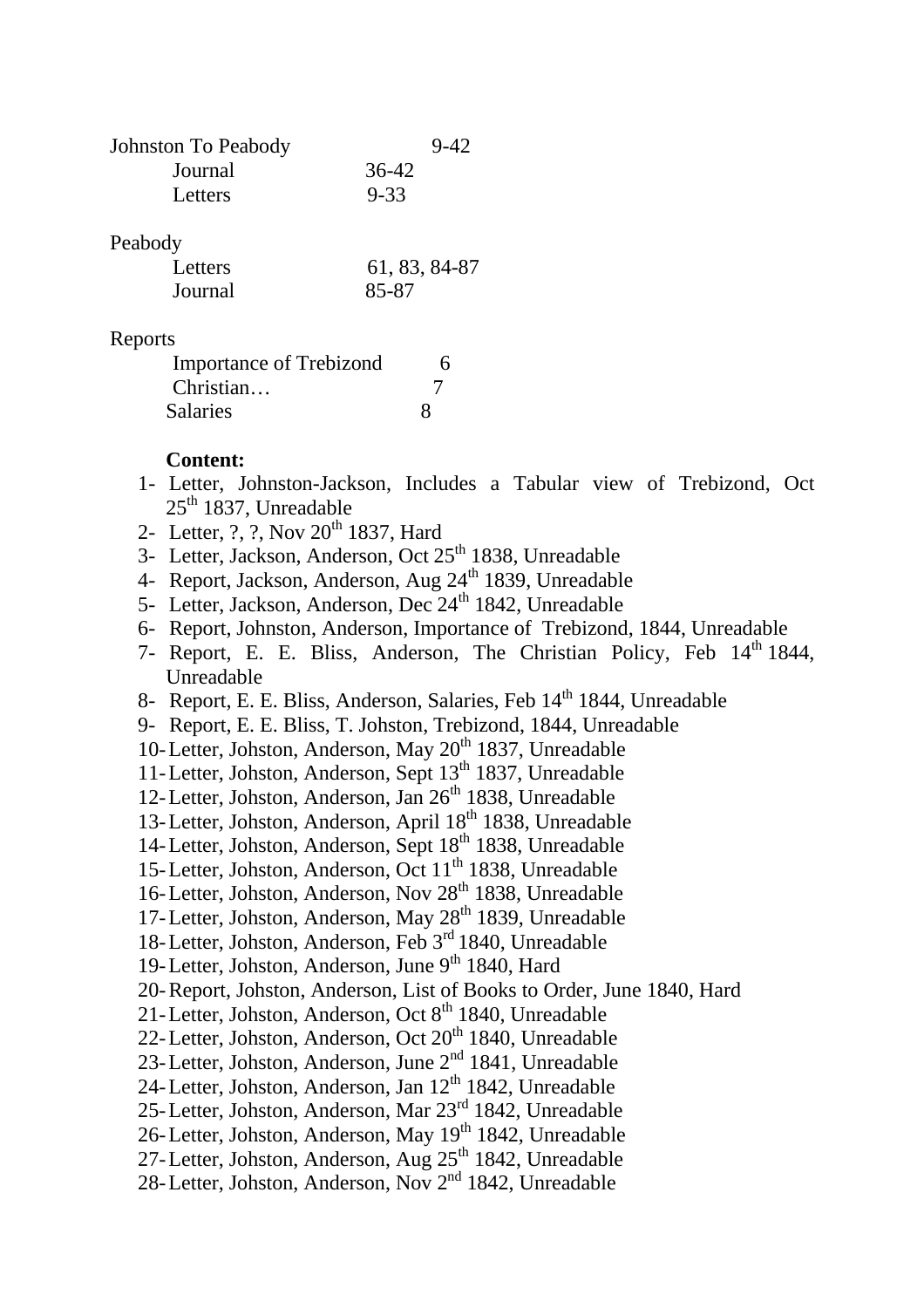29-Letter, Johston, Anderson, Nov 2<sup>nd</sup> 1842, Unreadable 30-Letter, Johston, Anderson, Mar 21<sup>st</sup> 1843, Unreadable 31-Letter, Johston, Anderson, Dec. 22<sup>nd</sup> 1843, Unreadable 32-Letter, Johston, Anderson, Jan 2<sup>nd</sup> 1844, Unreadable 33-Letter, Johston, Anderson, Feb 14<sup>th</sup> 1844, Unreadable 34-Letter, Johston, Anderson, Mar 2nd 1844, Unreadable 35-Letter, Johston, Anderson, April 3rd 1844, Unreadable 36-Letter, Johston, Anderson, Feb 14<sup>th</sup> 1844, Unreadable 37-Letter, Johston, Anderson, Mar  $1<sup>st</sup>$  – Sept 9<sup>th</sup> 1844, Unreadable 38-Journal, Johston, Anderson, Aug 18<sup>th</sup> 1836, Unreadable 39-Journal, Johston, Anderson, Nov  $8^{th}$  1840 – April 23<sup>rd</sup> 1841, Unreadable 40-Journal, Johston, Anderson, Trebizond, Jan  $1<sup>st</sup> - 12<sup>th</sup> 1843$ , Unreadable 41-Journal, Johston, Anderson, Jan  $12^{th}$  –Feb  $20^{th}$  1843, Unreadable 42-Journal, Johston, Anderson, Feb 24<sup>th</sup>- June 6<sup>th</sup> 1843, Unreadable 43-Report, Johnston, Anderson, Trebizond Station, June  $12<sup>th</sup>$  1843, Hard 44-Journal, Johston, Anderson, June  $26<sup>th</sup>$ - Dec  $30<sup>th</sup>$  1843, Unreadable 45-Letter, Jackson-Anderson, Feb 9th 1836, Unreadable 46-Letter, Jackson-Anderson, Feb 9<sup>th</sup> 1836, Unreadable 47-Letter, Jackson-Anderson, July 4<sup>th</sup> 1837, Unreadable 48-Letter, Jackson-Anderson, Mar  $20<sup>th</sup>$  1838, Unreadable 49-Letter, Dwight-Anderson, Mar 2<sup>nd</sup> 1838, Unreadable 50-Letter, Jackson-Anderson, Jan 2nd 1839, Unreadable 51-Letter, Jackson-Anderson, July 8<sup>th</sup> 1839, Unreadable 52-Letter, Jackson-Anderson, Sept 18<sup>th</sup> 1839, Unreadable 53-Letter, Jackson-Anderson, Oct 8<sup>th</sup> 1839, Unreadable 54-Letter, Jackson-Anderson, July 21<sup>st</sup> 1839, Unreadable 55-Journal, Jackson-Anderson, Jan 7<sup>th</sup>-Dec 9<sup>th</sup> 1837, Unreadable 56-Journal, Jackson-Anderson, July 10<sup>th</sup>-April 24<sup>th</sup> 1838, Unreadable 57-?, E. Bliss- ?, April 24<sup>th</sup> 1843, Unreadable 58-Letter, E. Bliss, Anderson, May 3<sup>rd</sup> 1843, Hard 59-Letter, E. Bliss, Anderson, May 17rd 1843, Hard 60-Letter, E. Bliss, Anderson, Dec 13<sup>th</sup> 1843, Hard 61-Letter, E. Bliss, Y.B. Juat?, Feb  $4<sup>th</sup>$  1844, Hard 62-Letter, E. Bliss, Anderson, Feb  $15<sup>th</sup> 1844$ , Hard 63-Letter, E. Bliss, Anderson, May 18<sup>th</sup> 1844, Hard 64-Letter, ?, Anderson, Sept 15<sup>th</sup> 1841, Hard 65-Letter, Jackson, Anderson, Sept  $17<sup>th</sup> 1841$ , Hard 66-Letter, W. Goodell, Anderson, Oct  $5<sup>th</sup>$  1841, Hard 67-Letter, W. Goodell, Anderson, Oct 6<sup>th</sup> 1841, Hard 68-Letter, Jackson, Anderson, June  $4<sup>th</sup>$  1844, Hard 69-Letter, ? , Anderson, June 23rd 1842, Hard 70-Report, Peabody, Anderson, Erzeroom Station, 1843, Hard 71-Journal, Jackson, Anderson, Mar  $1<sup>st</sup> - 5<sup>th</sup>$  1844, Hard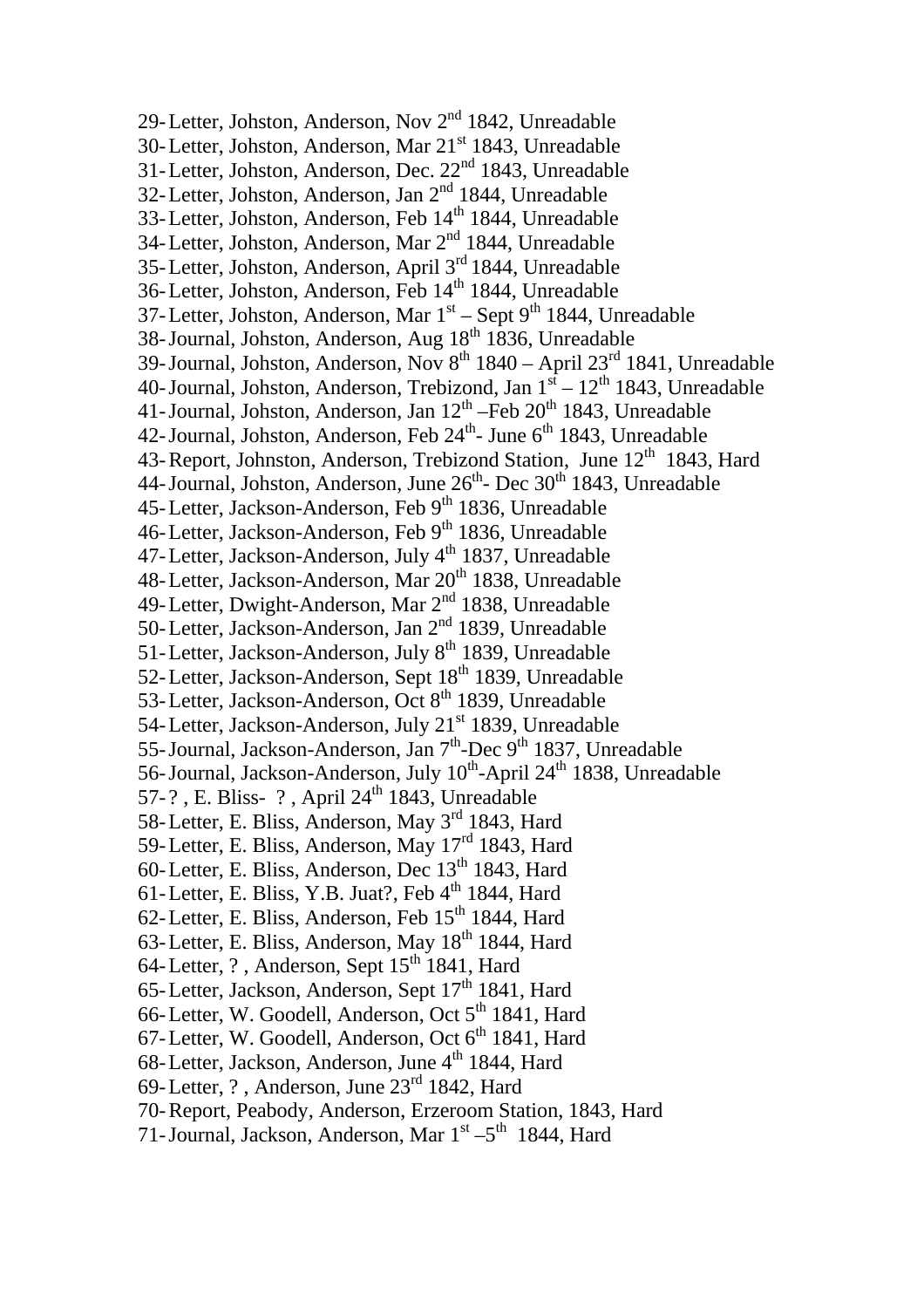Submitted To: Department of History

Submitted By: M. Sait Yavuz

Project Term: November

Document Type: Microfilm

Reference No: BV2410.A4 1984 Reel 522

## **Content:**

Report of the American Board of Commissioners for foreign Missions

## ABCFM 16 The Near East 1817-1919

Unit 5 Reel 522

16.7.1: Missions to the Armenians

## Vol.8

Type, Subject (if Applicable), From, To, Date(s), Readability

- 1-21. Annual Tabular Views 1846-1859
	- 1846 From Dwight To Anderson DD. (Partially Readable)
	- 1847 From ? To Anderson (P.R.)
	- 1848 From Wood To Anderson (P.R.)
	- 1849 From ? To Anderson (P.R.)
	- 1850 From ? To Anderson (P.R.)
	- 1851 From ? To Anderson (P.R.)
	- 1852 From ? To Anderson (P.R.)
	- 1853 From ? To Anderson (P.R.)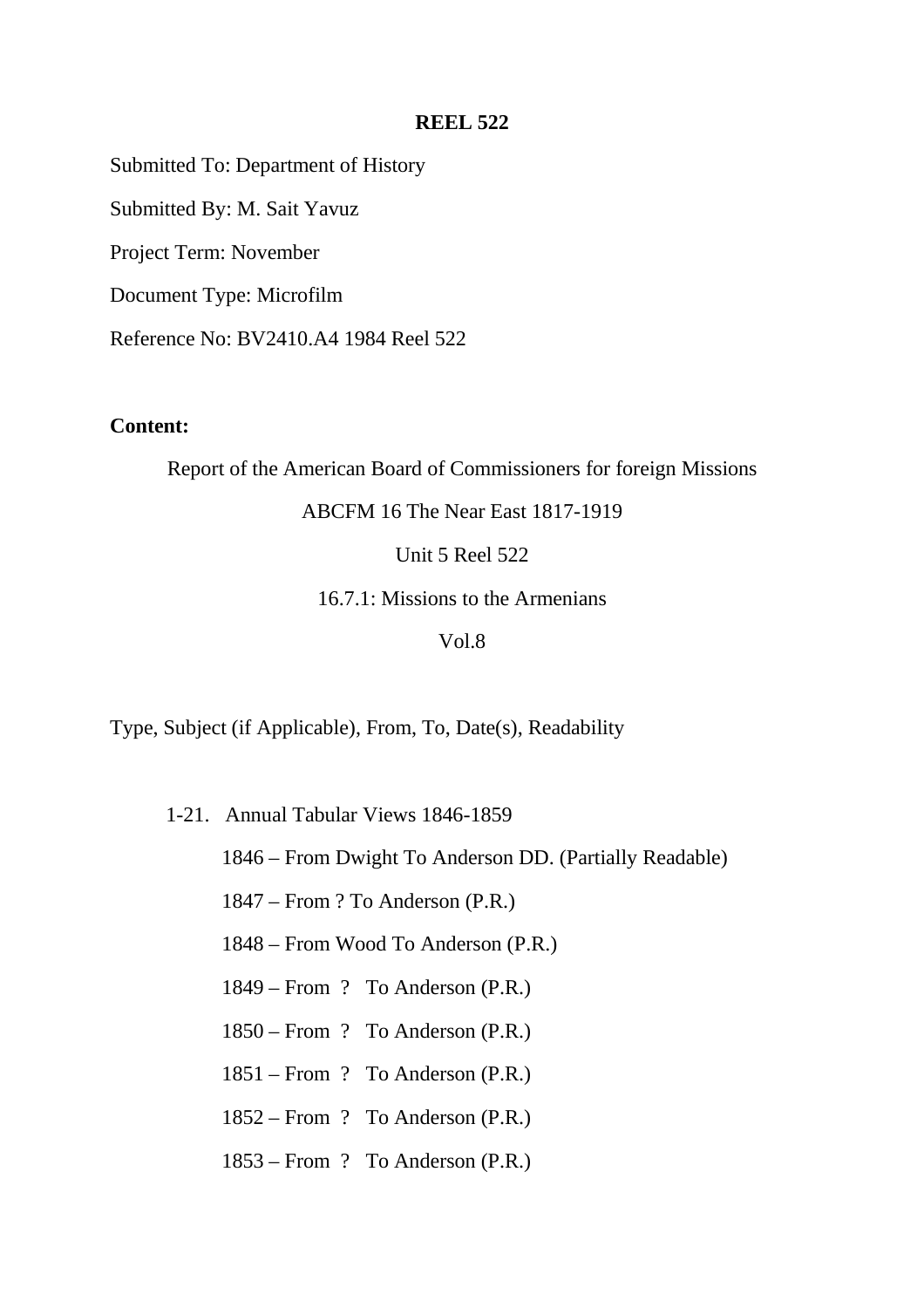1854 – From E. Riggo To Anderson (P.R.)

- 1855 From Dwight To Anderson (P.R.)
- 1856 From ? To Anderson (P.R.)
- 1857 From Howbody? To Anderson (P.R.)
- 1858 From Dwight to Anderson (P.R.)
- 1859 From Howbody? and ? To Anderson (P.R.)
- 1857 (a second tabular view) From ? To Anderson Hard

1858 – From ? To Anderson (P.R.) Southern Armenian Mission Supplementary Tabular view for year 1858 1859 – From ? To Anderson, Southern Armenian Mission Supplementary Tabular view for year 1859 1859 – From ? To Anderson, Southern Armenian Mission Supplementary Tabular view for year 1859

- 22. Report From ? To Anderson The Power of the Gospel everywhere the same, Convention and Happy? Death of Housef? Gamalıelyan – 1847 – Hard
- 23. Letter From Goodell To Anderson The Jewish Mission Feb 15, 1847 – Hard
- 24. Letter From Hamlin To Anderson On the purchase of a Chapel from the Dutch Government – April 27, 1847 – Hard
- 25. Letter From Goosell, Dwight, Schauffler, Gamlin, Wood, Everett To the Editor of 'the Christian Willness and Advocate' – On Errors committed…….?, teaching the  $\ldots$ ................? – Feb 28, 1847 – Hard
- 26. Document From several missionaries To the headquarters About the Armenian Persecution – 1847
- 27. Report From Homes To head of the Persecution Fund for Armenians About Fund for relief of persecuted Armenians – June 30, 1847
- 28. Minutes of meeting of mission From Albert H.G.O. and Dwight To ? Sept 9, 1847 – Hard
- 29. Report of the station at Smyrna From ? To ? Sept 9 1847 Hard
- 30. Report of the station at Broosa From Daniel Dodd To ? Sept 9 1847 – Hard
- 31. Report of the station at Constantinople From Schauffler To ? Sept 9 1847 – Hard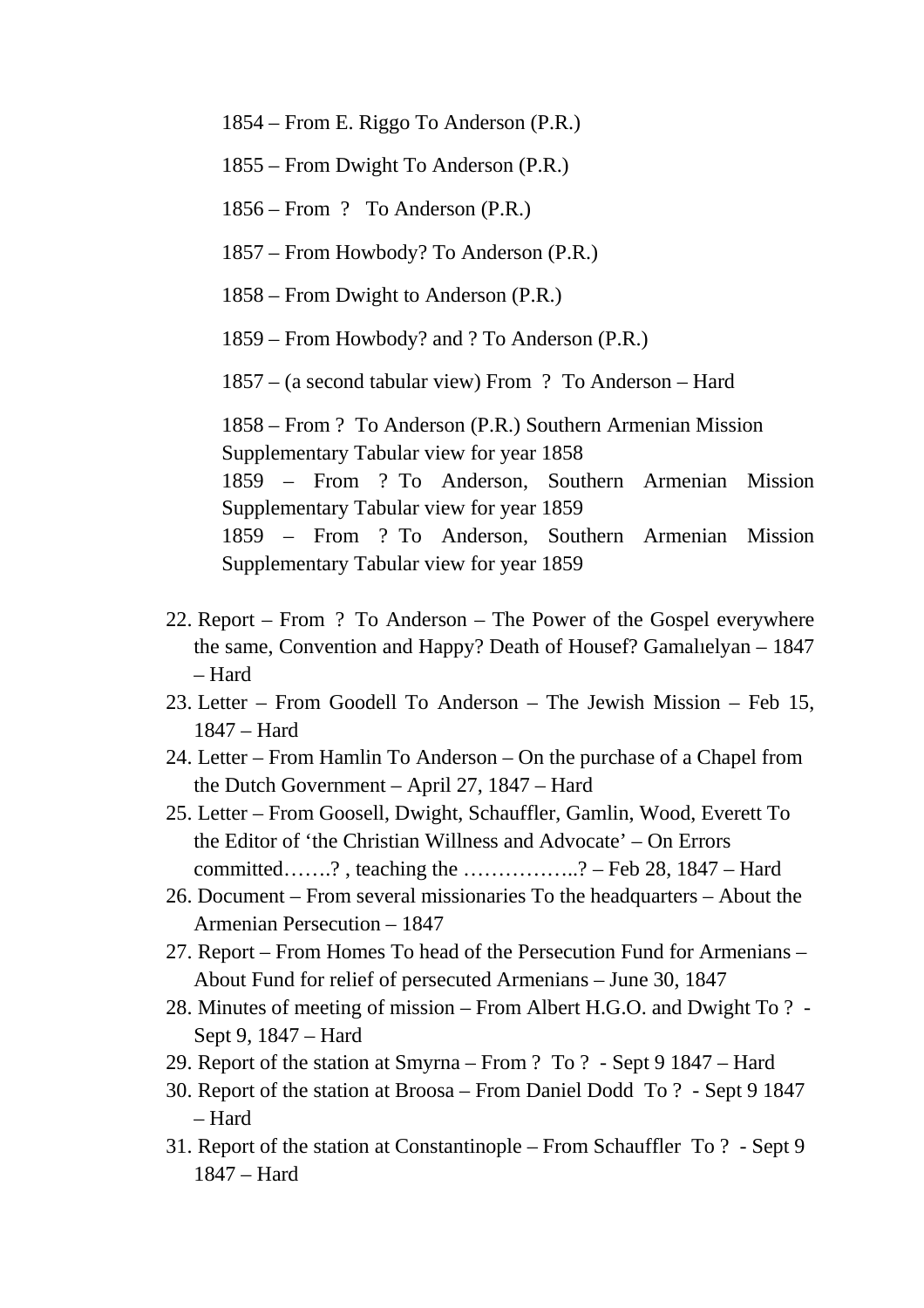- 32. Report of the station at Trebizond From Bliss To ? Seot 3, 1847 Hard
- 33. Report of the station at Erzeroom From Peabody To ? 1846-1847 Hard
- 34. Report of the committee of Publication From Riggs To ? Sept 1, 1847 – Hard
- 35. Letter on Estimates of expenditures of Broosa station for 1848 From ? To ? - Hard
- 36. Report of the Seminary at Bebek for the annual meeting of the mission From Wood To ? - Sept 9, 1847 – Hard
- 37. Report of the Seminary at Bebek for the annual meeting of the mission From Goodell To ? - Sept 9, 1847 – Hard
- 38. Report of the Jewish Missionary at the Constantinople station From Schauffler To Anderson – Hard
- 39. Commentary on the proceedings of the mission at meeting held at Smyrna – From Power and Dwight To Anderson – Sept 25, 1847 – Hard
- 40. Letter on Relations and accounts with the Armenian Tract Society From Riggs To Anderson – Jan 8, 1848 – Hard
- 42. Letter of a congratulation to Lord Cowley From Dwight, Schauffler, Homes, Hamlin, Wood, Everett, ? To Lord Cowley – Dec. 21, 1847 – Hard
- 43. Copy of the Letter of Lord Cowley as a reply From Homes To Anderson – Dec 28, 1847 – Hard
- 44. Report on purchase of a site for a house of Worship From Homes To Anderson – Nov 1, 1848 – Hard
- 45. Minutes of Annual meeting at the mission From Wood To Anderson June, 1849 – Hard
- 46. Letter on Importance of the press and of a nation agency From Daniel Dodd to Anderson – June 19, 1859 – Hard
- 47. Letter to the Auxiliary Bible Society From Schauffler and Dodd To John Brigham – June 19, 1849 – Hard
- 48. Report on the support of nation From ? To ? 1849 Hard
- 49. Report of the Committee of Publication about Printing executed at Smyrna in 1847 and 1848 – From Riggs and Benjamin To ? – Hard
- 50. Report of the Constantinople station 1848-49 From ? To ? June 11, 1849 – Hard
- 51. Letter of advice to Mr. Power on case of discipline From Riggs and Wood – June 15, 1849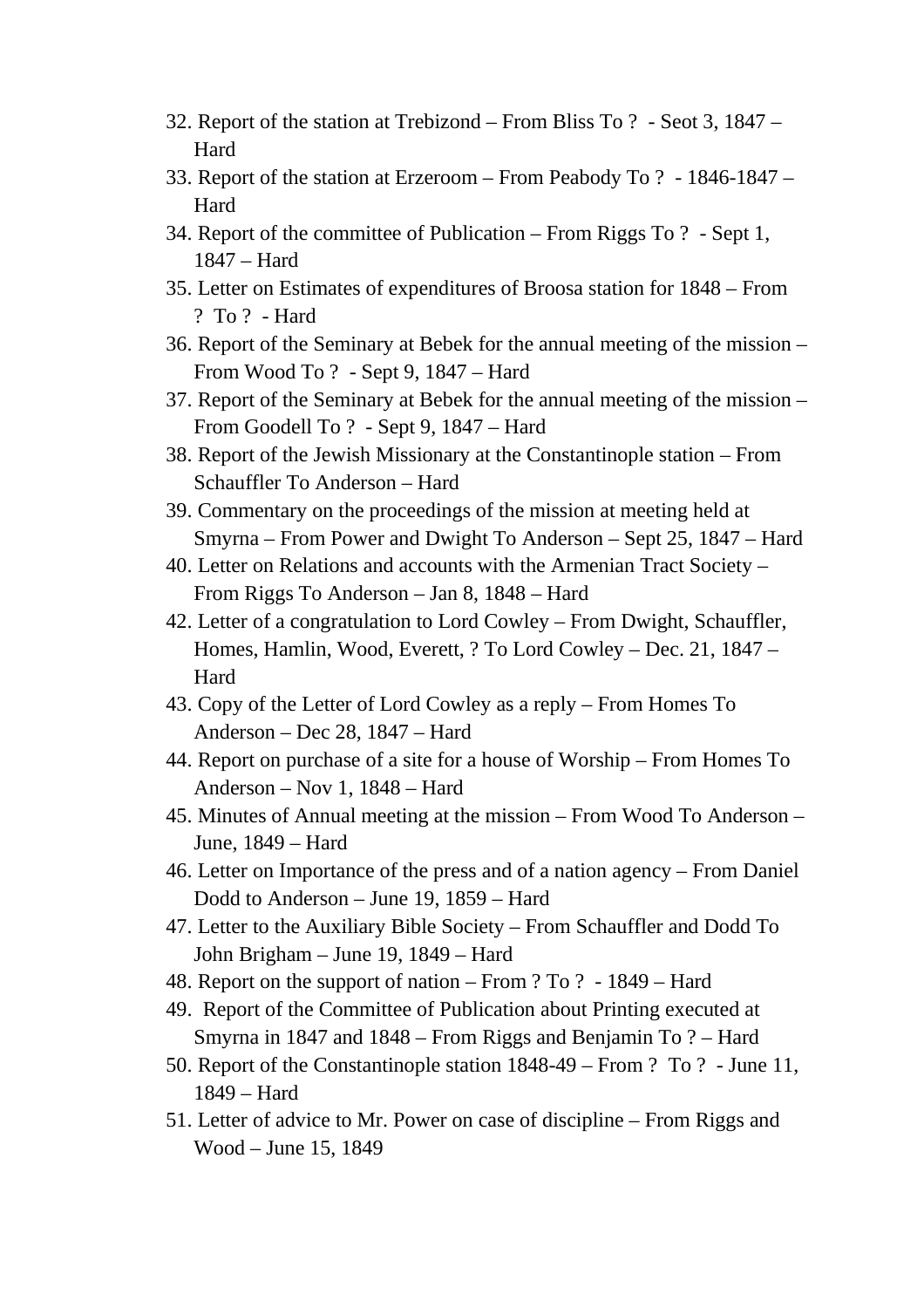- 52. Letter on advice to Mr. Power on the salary of a nation factor? from Riggs and Wood To Powers – June 18, 1849 – Hard
- 53. Letter of sympathy to D. Anderson From Wood To Anderson July 14, 1849 – Hard
- 54. Record of annual meeting at Constantinople From Riggs To ? June 1850 – Hard
- 55. Report of the station at Constantinople for 1850 From Homes To ? June 3, 1850 – Hard
- 56. Estimates for several stations for 1851 From Riggs To Anderson Hard
- 57. General letter of the mission for 1850– From Goodell To Anderson June 12, 1850 – Hard
- 58. The seminars study of English , ……….(helpers) from the intention? From Homes, Power, Wood, Smith To Anderson – June 14, 1850 – Hard
- 59. Estimates for several stations for 1851 From ? To Anderson May 25, 1850 – Hard
- 60. Letter to Sir Stratford Canning From Goodell, Dwight, Schauffler, Homes, Everett, ? – Dec. 9, 1850 – Hard
- 61. Letter to Sir Stratford Canning From Goodell, Dwight, Schauffler, Homes, Everett, ? – Dec. 9, 1850 – Hard (different from 60)
- 62. Sir Stratford's reply
- 63. Letter on the erection of the Chapel in Pera From Dwight To Anderson – March 24, 1851 – Hard
- 64. Minutes on annual meeting in Constantinople From Van Leunet To ? June 9, 1851 – Hard
- 65. Report of Constantinople station From Henry Van Leunet To ? June 1851 – Hard
- 66. Petition of Greeks for a researcher From ? To ? –
- 67. Letter on arguments for furnishing the Greeks with a researcher From Henry Van Leunet To ? – 1852 – Hard
- 68. Letter to the Armenian Tract Society From Schauffler To W. A. Bullock – June 19, 1851 – Hard
- 69. Letter on the reasons for uniting the Armenian and Jewish missions From Everett and ? To …denthal (Rundenthal) committee – June 10, 1851 – Hard
- 70. General letter for 1851 (Miss Laborasi? wanted ) From Dwight and Dodd to Anderson – June 25, 1851 – Hard
- 71. Report on printing done in Smyrna in 1846 From Riggs To Anderson Feb 19, 1847 – Hard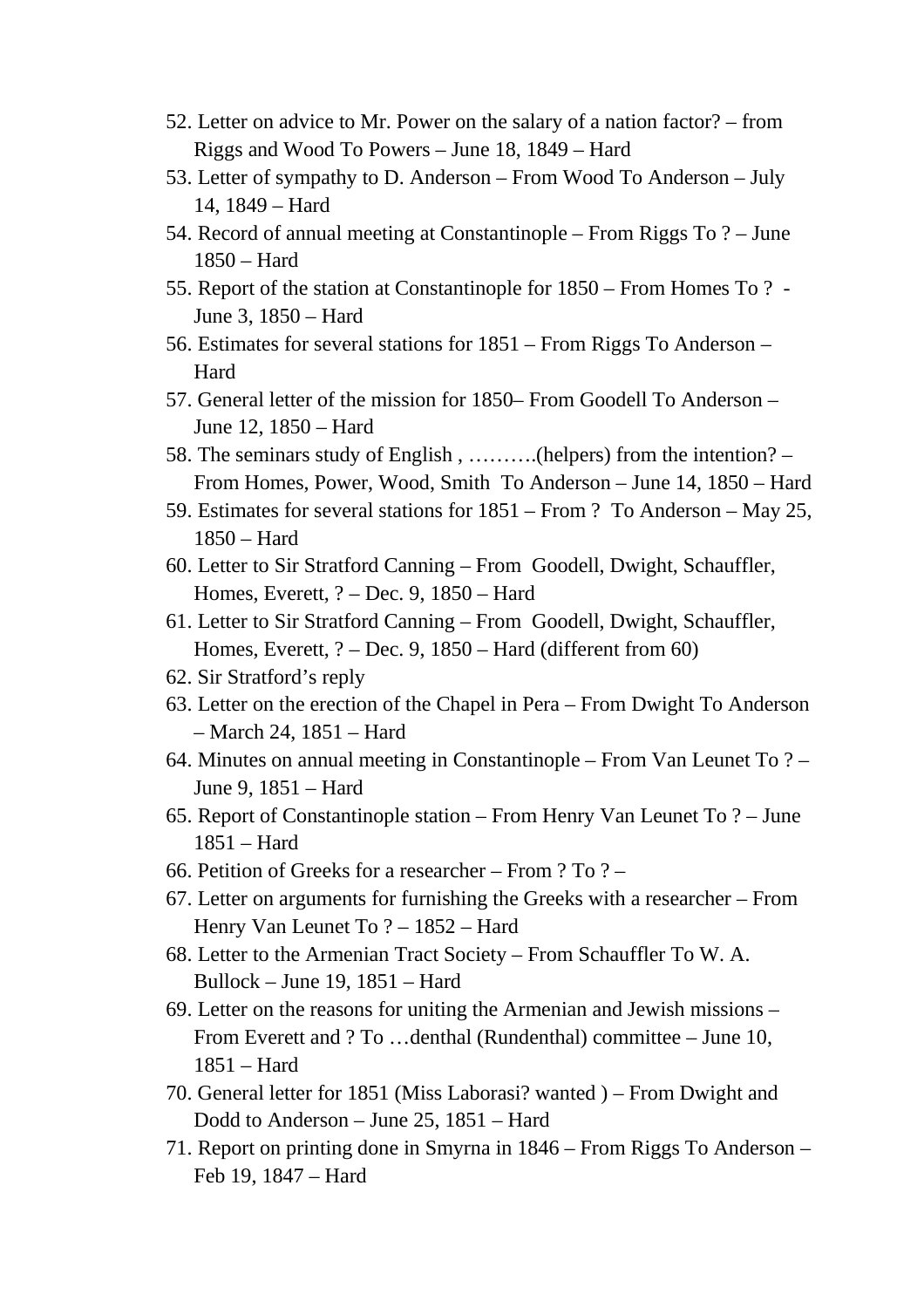- 72. Report on printing done in Smyrna in 1850 From Riggs and Benjamin To Anderson – 1850 – Hard
- 73. Estimates of expenses of the several stations for 1852 From Johnston to ? – 1852 – Hard
- 74. Letters to the auxiliary Bible society From Bliss and Schauffler to John Bingham – June 23, 1851 – Hard
- 75. Records of annual meeting at Smyrna, 1852 From Van Leunett May 1852, Hard
- 76. Report of Constantinople station, 1851 From Van Leunet 1852
- 77. Letter on printing done in 1851 under the title of 'works we finished and in preparation' From Riggs and Benjamin – April 24, 1852 – Hard
- 78. Claims of proposed new stations From Riggs and Everett To Anderson – May 5, 1852 – Hard
- 79. Letter to the auxiliary Bible society From Johnston To Brigham May 5, 1852 – Hard
- 80. Letter on civil organizations of the protestants From Van Leunet April 7, 1852 – Hard
- 81. Report on estimates of expenses for 1853 From Schauffler May 6, 1852 – Hard
- 82. Letter to Armenian Tract Society From Everett To Hallock May 1, 1852 – Hard
- 83. Letetr on removal of the press to Constantinople, Mr. Johnston's case From Hamlin, Dwight, Riggs, Benjamin To Anderson – May 29, 1852 – Hard
- 84. Address to Lord Stratford de Redcliffe May 27, 1852 Hard
- 85. Lord Redcliffe's reply, to missionaries Hard
- 86. Letter on Change at Affairs of U.S. From John P. Brown Sept. 24, 1852 – Hard
- 87. On the proposal transfer of the Greek department to the

```
………….(Armenian) Mission society – From Van Leunet To Benjamin
```

```
– Sept. 10, 1852 – Hard
```
- 88. On the proposal transfer of the Greek department to the ……….(Armenian) Mission society – From Dodd and Van Leunet To Anderson – Aug 11, 1852 – Hard
- 89. On the erection of a building for Chapel and school house From Daniel Dodd To Anderson – Aug. 16, 1852 – Hard
- 90. Letter on reasons for Mr. Wood's return to Constantinople From Dwight to Anderson – Aug. 19, 1852 – Hard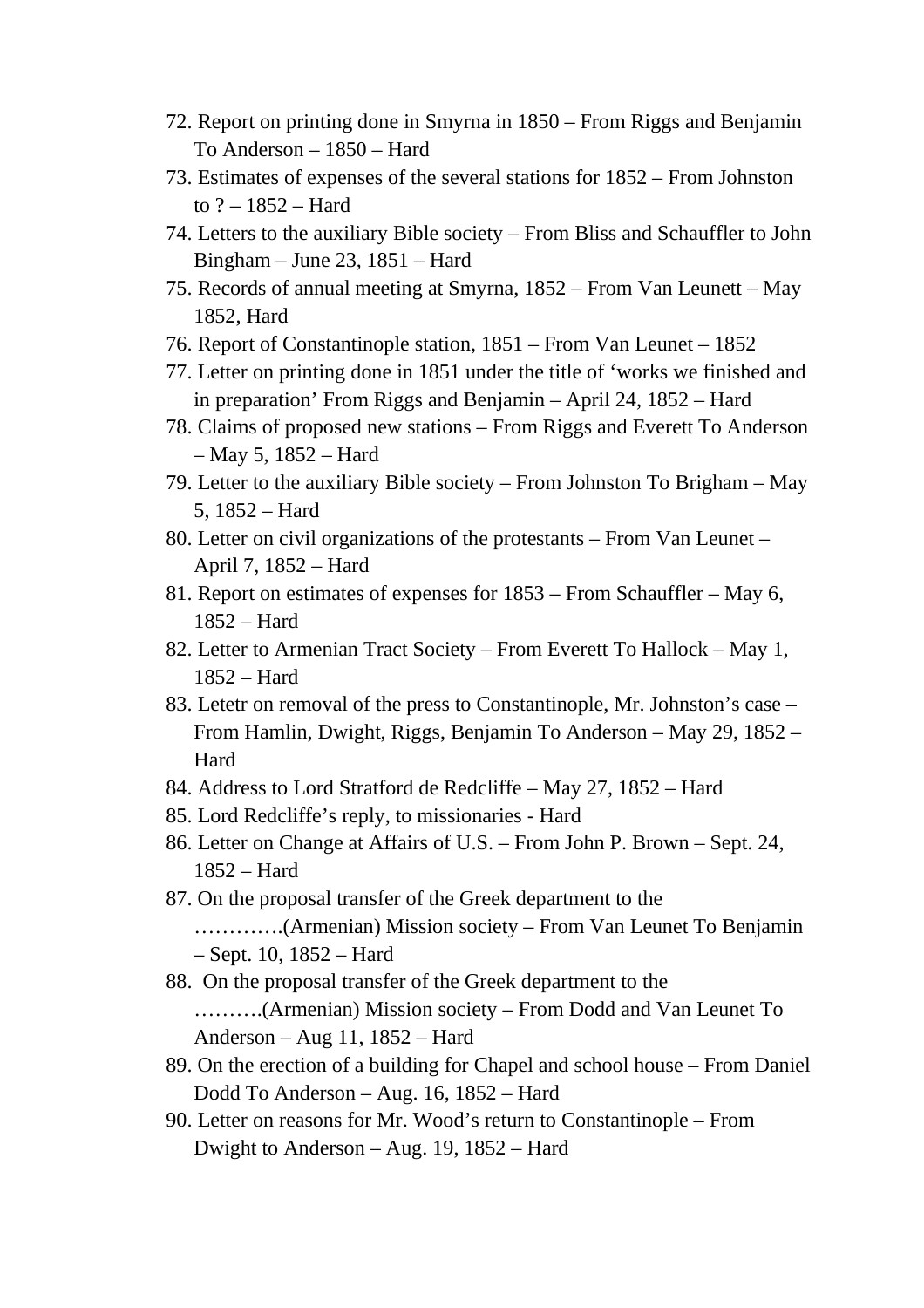- 91. Letter on reasons for sending Miss Halerina Haynin to Constantinople From Hamlin to Anderson – Aug 25, 1852 – Hard
- 92. Letter on U.S.'s change of affairs in the case of……? From J. P. Brown – Jan 17, 1853
- 93. Reasons of the reappointment of Mr. Carr.. From Hamlin and Schauffler To Anderson – May 27, 1853 – Hard
- 94. Records of annual meeting of mission From Van Leunet June 14, 1853 – Hard
- 95. Report of the Constantinople Station From Van Leunet May 28, 1853 – Hard
- 96. General letter of the mission From Powers To Anderson June 13, 1853 – Hard
- 97. Estimates of expenses for 1854 From Dwight, Hamlin, Everett June 14, 1853 – Hard
- 98. Report on Education From Hamlin 1854 Hard
- 99. Meeting of Jewish Mission From Powers July 2, 1853 Hard
- 100. Peoposed union of Jewish mission with Armenian Mission From Riggs To Anderson – June 29, 1853 – Hard
- 101. Printing executed at the mission press From ? 1853 Hard
- 102. Manifesto of the Turkish Government, aid of the Musulman in prospect of the war - A notice and an article from a newspaper – Oct 24, 1853 – Readable
- 103. Proceeding of the annual meeting of the mission From E. Riggs 1854 – Hard
- 104. Report of the Constantinople station From ? May 1854
- 105. Several letters on proposed decisions of the mission From Benjamin and Bliss To Anderson – June 10, 1854 – Hard
- 106. Mr. Goodell on the wants of Constantinople proper? From Goodell To Anderson – June 21, 1854
- 107. Report on theological classes in the intensive? From ? To ? June 10, 1854
- 108. Report of Publishing committee on printing done in 1853 and review of first year of printing function wholly in Constantinople – From Benjamin and Dwight – June 10, 1854
- 109. Letter to the Auxiliary Bible Society From Van Leunets to Brigham – June 1854
- 110. Estimates of expenses for 1855 From (unreadable) to ? June 9, 1854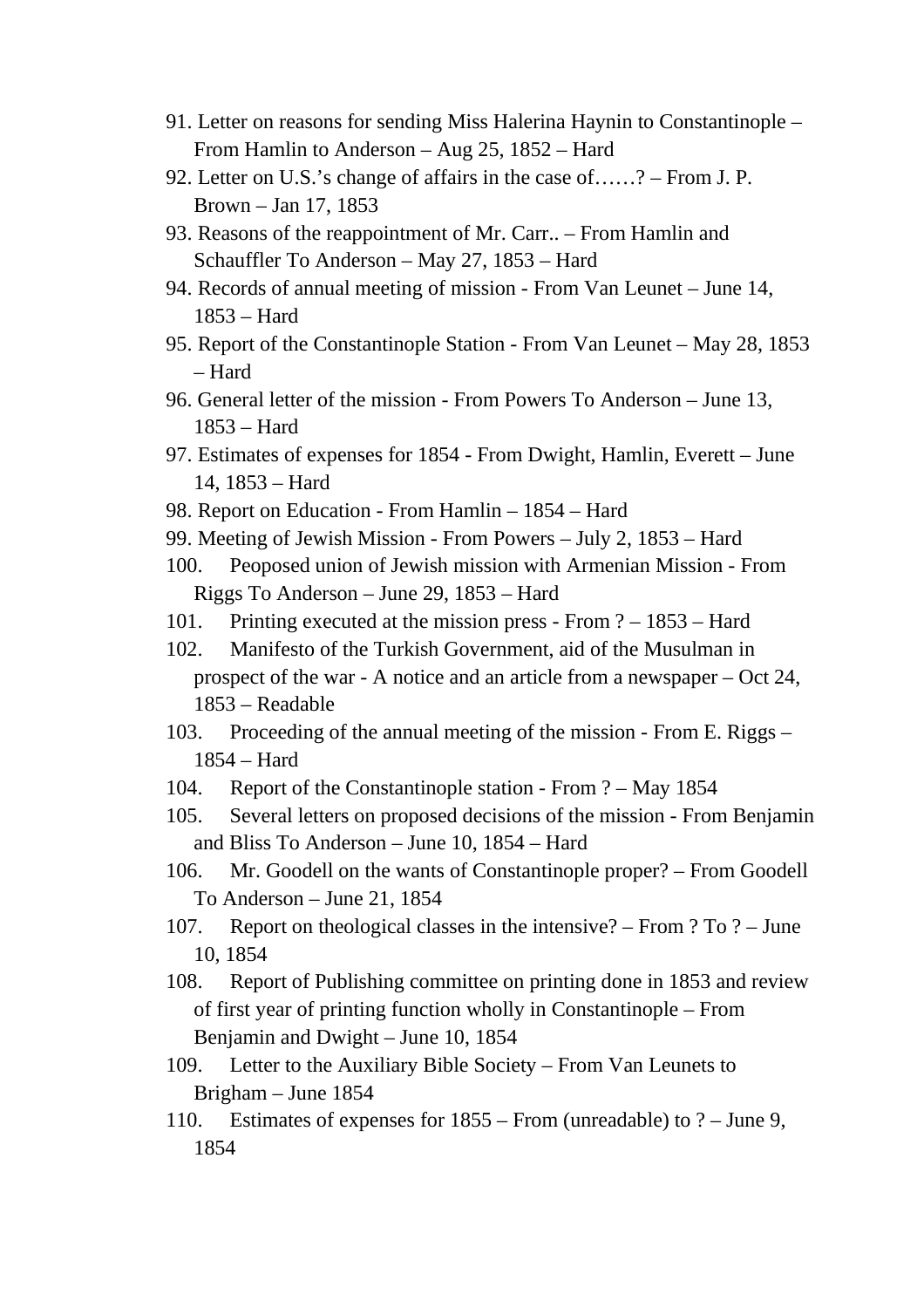- 111. Minutes of the annual meeting in May 1855 From Riggs to ? May 14, 1854
- 112. Constitution and by-Laws of the mission From ? to ? 1854 Readable
- 113. Report of the Constantinople station From Goodell
- 114. Report of committee of publication, printings in 1854 From Riggs and Dwight – May 12, 1855 – Hard
- 115. Report of committee of publication, printings in 1855 From Bliss and Parsons And Riggs – May 24, 1855
- 116. Estimates of expenses for 1856, Special estimates for printing From Bliss, Parsons and Riggs – May 24, 1855
- 117. Report on Rebaptism of councils? From Papal and Oriental churches – From Dwight and Dodd
- 118. Letter to the Assyrian mission From Goodell, Schauffler, and Schneider to the member of the Armenian mission – June 10, 1854
- 119. Peculiary accounts with Turkish mission and society From Riggs Aug. 6, 1855

Reports Represented at the Constantinople Conference The meeting of the mission with D. Anderson, Nov. 1855

- 120. a) On the governing object in foreign mission From Dwight Nov. 1855
- 121. b) On the decision of the mission Unreadable
- 122. c) ……… of the southern field -
- 123. d) On the education of a Nation Ministry Hamlin
- 124. e) On the organization of nation churches From Riggs Nov 28, 1855
- 125. f) On church building From Riggs and Hamlin
- 126. g) On the Kemah boarding school From Goodell
- 127. h) On the Jewish mission From Dwight and Dodd 1855
- 128. I) On the supply of the field From Goodell
- 129. j) On missionary labor among the Muslems dodd and Goodell Nov. 28, 1855
- 130. k) On supplying from mission funds the temperal wants of committee - Unreadable
- 131. l) On salaries (the war necessitates an increase) From Riggs and ? Nov. 28, 1855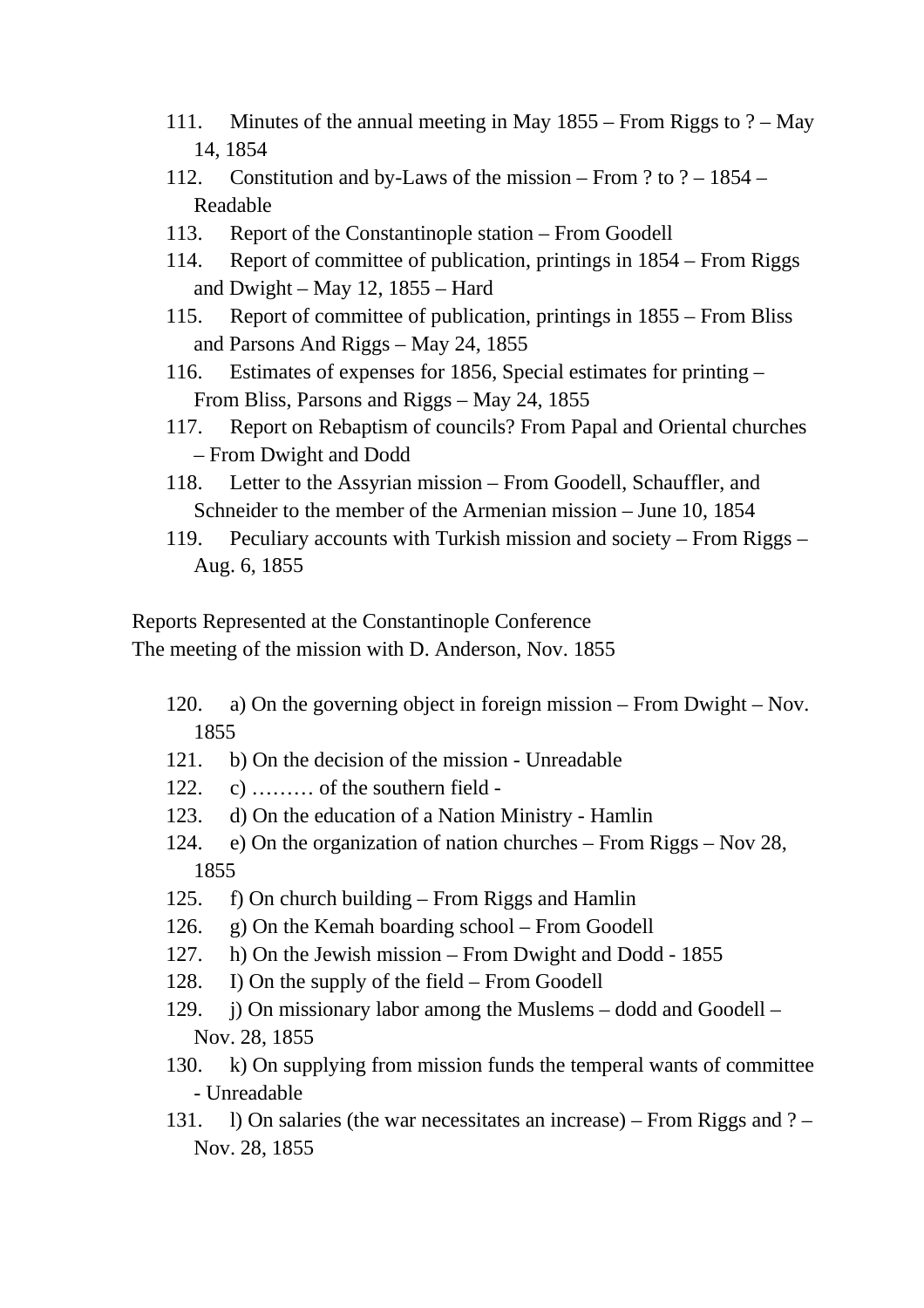132. m) On estimating appropriations and expenditures – From Riggs – Nov. 28, 1855

\_\_\_\_\_\_\_\_\_\_\_\_\_\_\_\_\_\_\_\_\_\_\_\_\_\_\_\_\_\_\_\_\_\_\_\_\_\_\_\_\_\_\_\_\_\_\_\_\_\_\_\_\_\_\_\_\_\_\_\_\_\_\_\_\_

- 133. Address of missionaries to Lord Stratford de Rediffe From Schauffler, Goodell, Dwight, Blackwood, Riggs, etc… to Right Honorable Viscount – March 4 1856
- 134. Minutes of the annual meeting From Dwight 1856
- 135. Estimated expenses for 1857 Dodd and Pettibone
- 136. Report of Constantinople station From Schauffler
- 137. General letter of the mission From Dodd and Homan? To Anderson – May 30 1856
- 138. Report of the Jewish department by Miss Schauffler– Schauffler Unreadable
- 139. Additional appropriations requested
- 140. Printing done in 1856

 $\overline{\phantom{a}}$ 

- 141. Action of Scottish mission From Alexander Homan
- 142. The Bulgarian field. Turkish missions aid society From Goodell, Dwight, Schauffler, Hamlin, Homan, Bliss, Peabody, Pettibone, etc.. – Feb 13 1857
- 143. Letter on the appointment of a Tsearusor for the mission From Pettibone, Goodell and Dwight to Anderson – April 22, 1857
- 144. Memoranda in regard to the printing, financing
- 145. Minutes of the annual meeting From several missionaries
- 146. Reports of Constantinople station From Pettibone Unreadable
- 147. Letter of …….., Goodell, Dwight, Schauffler and Mounth? To Anderson on their relations to the Turkish mission aid society – From Hamlin, Schauffler, Dwight and Goodell to Anderson – May 20, 1857
- 148. From Dr. Pratt and Jewell, more physicians wanted From Pratt and Jewelt to Anderson – June 2, 1857
- 149. Reasons why Dr Riggs should not complete Dr. Smith's mission From Schauffler, Hamlin, Dodd and Richardson – To Anderson – June 3, 1857
- 150. The Mohammedan and Bulgarian fields of labor From Schauffler, Hamlin, Dodd and Richardson – To Anderson – June 3, 1857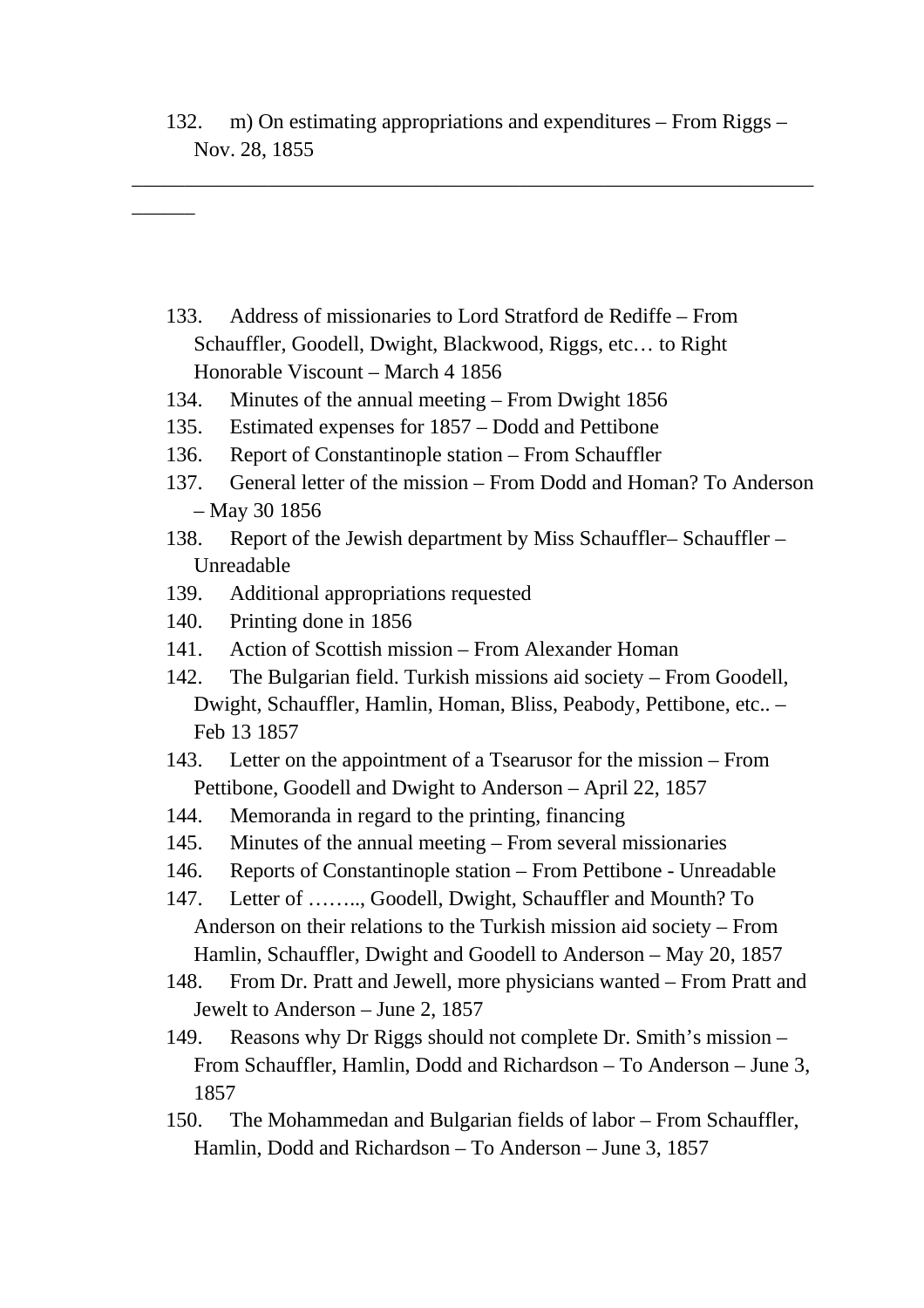- 151. Nature and extent of the field. What shall be attempted From Dwight, Richardson and Van Leunets to Anderson – June 4, 1857
- 152. Salaries of missionary. Expenses of …….. Nation agency From Trowbridge, Schauffler and Smith to ? - Unreadable
- 153. General letter of the mission From Schauffler Unreadable
- 154. Relations of the missions with the Turkish missions aid society From Bliss and Pettiborn – 1858
- 155. …….. of the Bulgarian Turkish Fields From Schauffler, Hamlin and Richardson
- 156. Continues– From Schauffler, Hamlin, Richardson and Dodd
- 157. Estimates of Funds from Turkish missions aid society From Pettibone
- 158. Request for special fund for Bebek seminary Unreadable
- 159. Will of B. G. Mugurditch by Mugurditch July 16, 1857
- 160. Estimates of Southern Armenian missions for 1858 1857
- 161. Report of Dr. Bratt and Jewelt on Billiard Temperaments From Pratt and Jewell
- 162. Church building fund, Report of Committee Unreadable
- 163. Letters to Auxiliary Bible society and Armenian Tract Society From Pettibone to Brigham – Nov 29, 1857
- 164. ? , 1857
- 165. Continues From Bliss to Hallock Feb 5, 1858
- 166. Continues From Dwight Jan 13, 1858
- 167. Minutes of annual meeting of North Armenian mission From Trowbridge, May 31, 1858
- 168. ? From Trowbridge, May 31, 1858
- 169. Report of Constantinople station Hamlin Nov 6, 1857
- 170. Printing done in 1857 Bliss 1857
- 171. Letters to Auxiliary Bible Society and Armenian Tract Society From Peabody, Goodell and Poland to Brigham – June 11, 1858
- 172. Continues From Hamlin, Peabody and Bliss to Hallock June 14, 1858
- 173. Estimated expenses of Northern Armenian Mission
- 174. General letter of the mission From Goodell, Winchosto? And Pettibone to (unreadable) – June 17, 1858
- 175. Relations with the Nation church and communities ?
- 176. An article on Anglo-oriented literature society prospectus Geo. R. Birch - Readable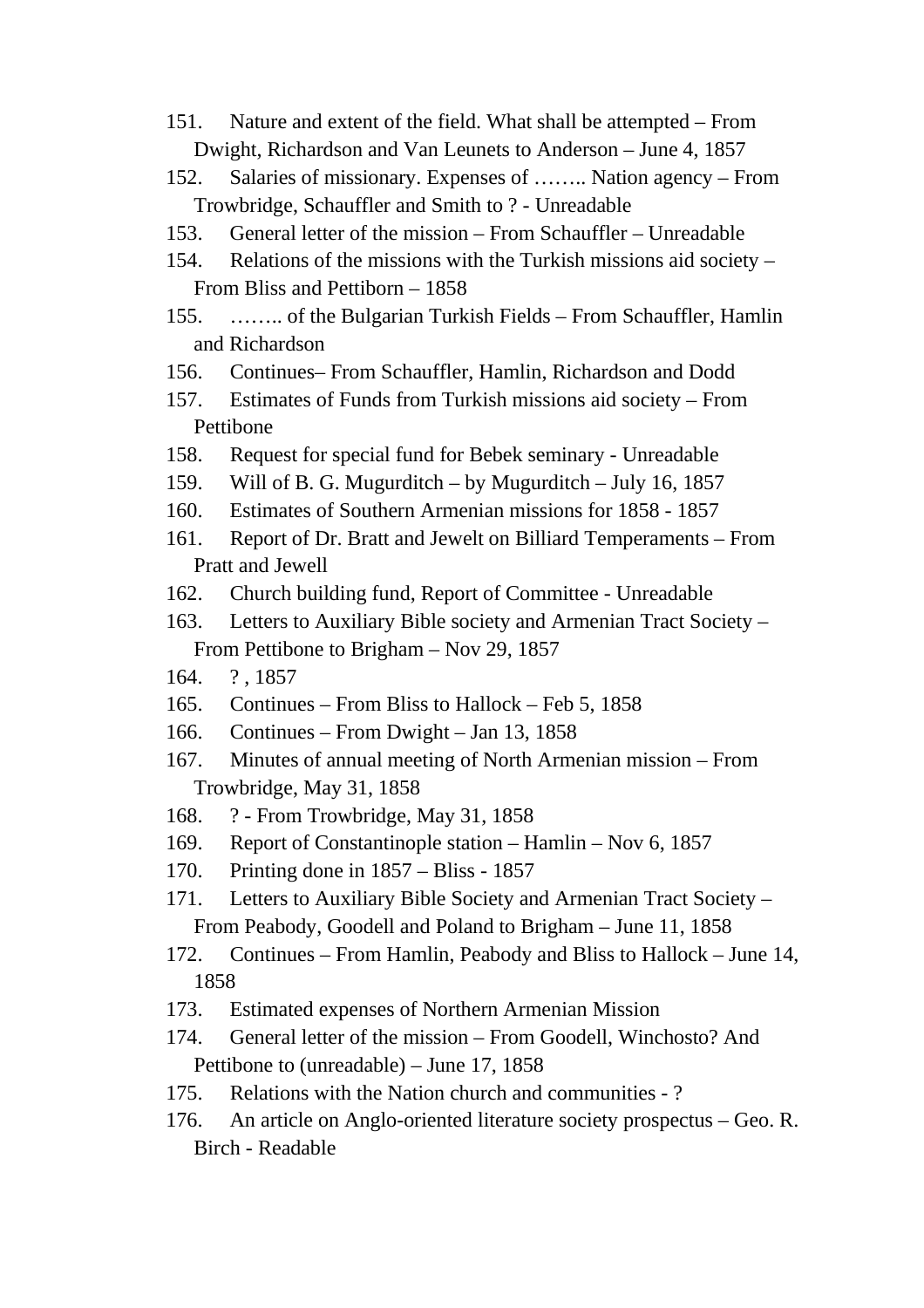- 177. Mr. Van Semeris? Paper on the Tocat School From Van Leunets March 4, 1858
- 178. Mr. Van Semeris? Resign to change of Tocat School From Van Leunets to the Committee ad interim – March 5, 1858
- 179. Resolutions of the mission in ….. From Dwight
- 180. Correspondence of Mr. Van Semeris? with Committee aid ……. On his remaining in the school– From Van Leunets to the Committee ad interim – July 12, 1858
- 181. Letter from Dwight to Van Leunett Aug. 2, 1858
- 182. Continues From Van Leunets to the Committee ad interim Sept 3, 1858
- 183. Continues From Van Leunets to Dwight Sept. 29, 1858
- 184. Continues From 14 missionaries to Honorable Viscount Oct 12 1858
- 185. Fairwell address to Lord Stratford and his reply Oct. 12, 1858
- 186. Continues From Redcliffe October 12 1858 Unreadable
- 187. Continues Readable
- 188. Continues March 15, 1859 Readable
- 189. Turkish missiond aid society. Revival in Bebek seminary An article by minasion and some additions by several persons such as Anderson - Readable
- 190. Erection of a Protestant Church in constant … Readable
- 191. Office, honors and privileges of mixed meetings From Bliss to Hallock – Feb. 10, 1859
- 192. Letters to and from the auxiliary Tract Society From Kingsbury to Mr. Jordan – March 24, 1859
- 193. Continues From Bliss to Hallock March 21, 1859
- 194. Continues From Pettibone June 6 27, 1859
- 195. Minutes of the annual meeting From Peabody May 1859
- 196. Report of the Constantinople station From ? Jan 15, 1859
- 197. First annual report of Washburn on treasures By George Washburn
- 198. Estimated expenses of Northern Armenian mission for 1860 From Dwight, Leonard and ? to Anderson
- 199. General letter of the mission From Richardson
- 200. Report on a decision of the Northern Armenian mission From (unreadable) – June 10, 1859
- 201. Relations of the missionaries to the Nation churches From Riggs and Pettibone – June 17, 1859
- 202. Continues From Goodell and Riggs to Brigham June 20, 1859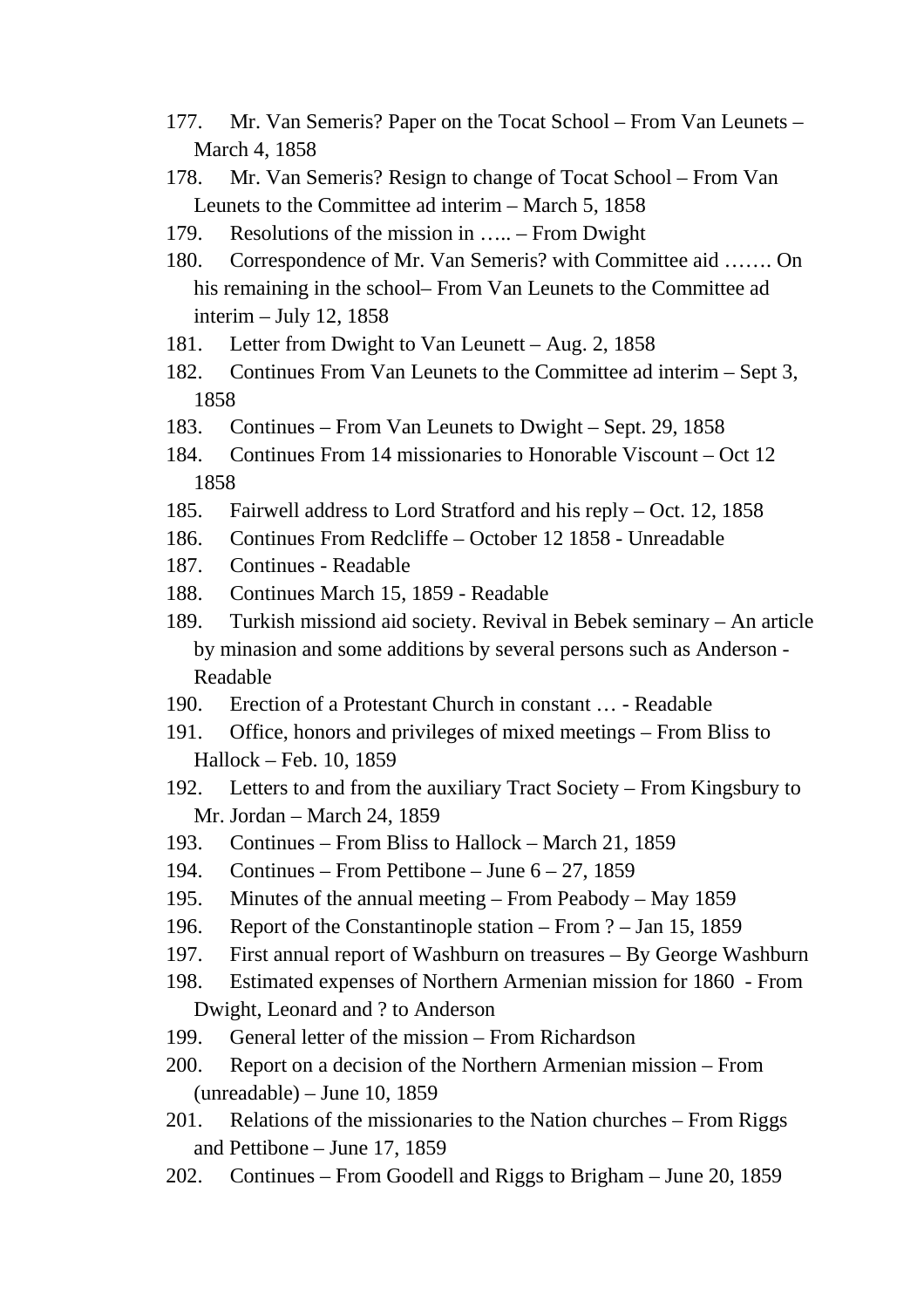- 203. Letters to the Auxiliary Bible Society and Armenian Tract Society From Bliss, Peabody and Trowbridge to the secretaries of Armenian Tract Society – June 21, 1859
- 204. List of books and tracts? In the nation languages printed since 1839, also printing operations in 1858 – From Pettibone to Mr. …….? – June 24, 1859
- 205. Letters to the Auxiliary Bible Society and Armenian Tract Society May 30, 1859
- 206. Report of Adrianople station From Ball and ? to Birch June 23, 1859
- 207. Letters to the Turkish missionary aid society From Hamlin
- 208. Report on purchasing mission premises at …..? From Washburn to Anderson – Sept 7, 1859
- 209. Proposed Christian University in Constantinople From Trowbridge to Anderson – Aug 28, 1859
- 210. Circular of ………? aid intensions on ……? From ? to Anderson Sept 18, 1859
- 211. Proposed Turkish Theological school From Pratt Nov. 1856

## SOUTHERN ARMENIAN MISSION

- 212. Organization of the Southern Armenian mission From (unreadable) – Sept. 12, 1856
- 213. Report of committee on education (theological class) From Walker and Pratt -
- 214. Reports on estimates and finances, and also salaries… From Hutting
- 215. Continues From Pratt 17 March 1857
- 216. Minutes of First annual meeting of 1857 ?
- 217. Reports on theological education and supply stations From Pratt to Hallock – Sept. 1, 1857
- 218. Letters to Armenian Tract Society From ? April 12-20, 1858
- 219. Minutes of  $2^{nd}$  and  $3^{rd}$  annual meetings, 1858 and 1859 From H. White to the secretaries of the Armenian Tract Society – April 20, 1858
- 220. Letters to Armenian Tract Society From Pratt and ?
- 221. Reports on common school and girls' school From Morgan and Hutting – april 10, 1858
- 222. Continues From Parkins and White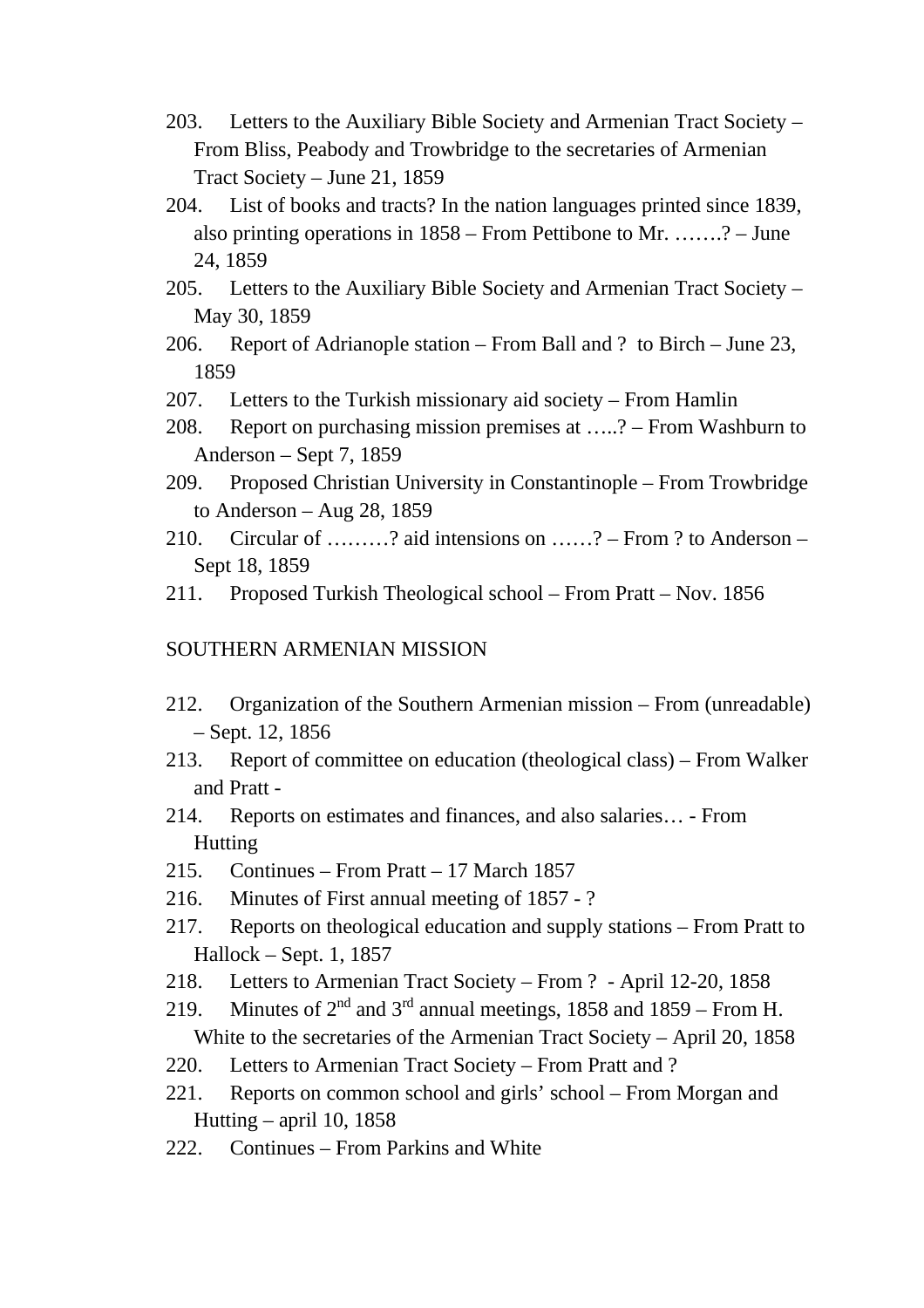- 223. Relations with Turkish missions aid society From A. B. Morgan April 15, 1858
- 224. Continues From Hutting and Gaffing April 20, 1858
- 225. Estimates for 1859 From Morgan April 18-30 1859
- 226. Minutes of  $2<sup>nd</sup>$  and  $3<sup>rd</sup>$  annual meetings, 1858 and 1859 From Sch….? To Anderson – April 18, 1859
- 227. (Unreadable) From Powers and White April 29, 1859
- 228. Estimates for 1859 From Morgan
- 229. General letter for 1859, Essay on missions, work among Musulmans – From White and Hutting – April 6, 1859
- 230. Relations to nation ……..? and churches, Church building From Gaffing to Hallock – April 29, 1859
- 231. Letters to Armenian Tract Society From Gaffing
- 232. Relations to nation ……..? and churches, Church building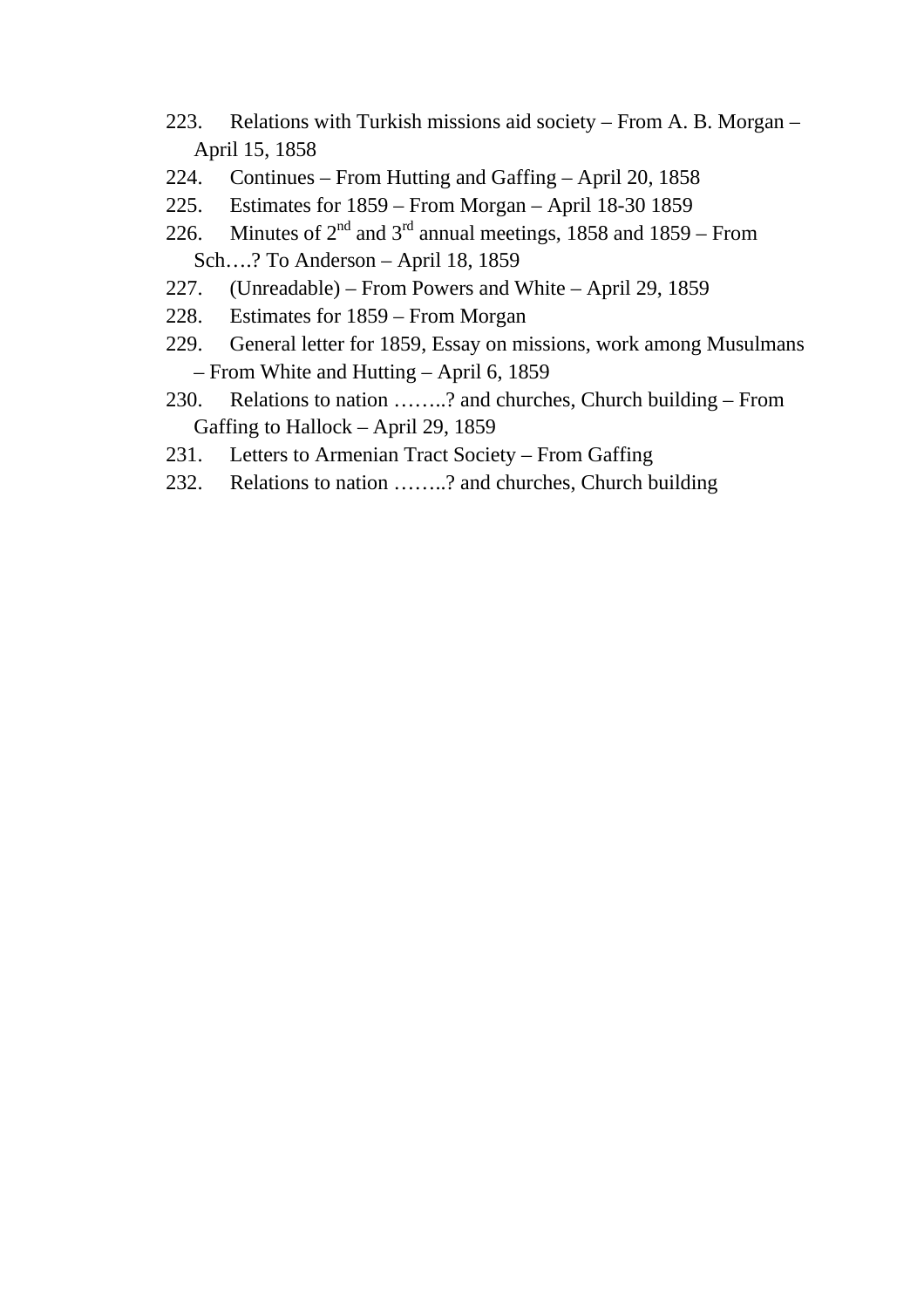Submitted by : Metin Bezikoglu

Submitted to : Department of History

Project term ( month, year) : March 2001

## **Bibliographical and physical information**

Document type : microfilm Reference no. : BV2410.A4 1984 Reel 523

R : Readable HR : Hardly Readable UR : Unreadable

PR : Partially Readable

## Papers of ABCFM ABC 16: The Near East 1817-1919 Unit 5 Reel 523 16:7.1: Mission to the Armenians

Vol. 9 Armenian Missions 1846-1859

Documents Station Reports Joint Letters

Letters and Papers of the ABCFM Vol. 208

### **MISSIONS TO THE ARMENIAN PEOPLE AND TO THE JEWS (VOL. II)**

Station Reports Missions to the Jews at Salonica and Constantinople Joint Letters The Seminary at Bebek

Letters from evangelical Armenians, 1847 – 1859.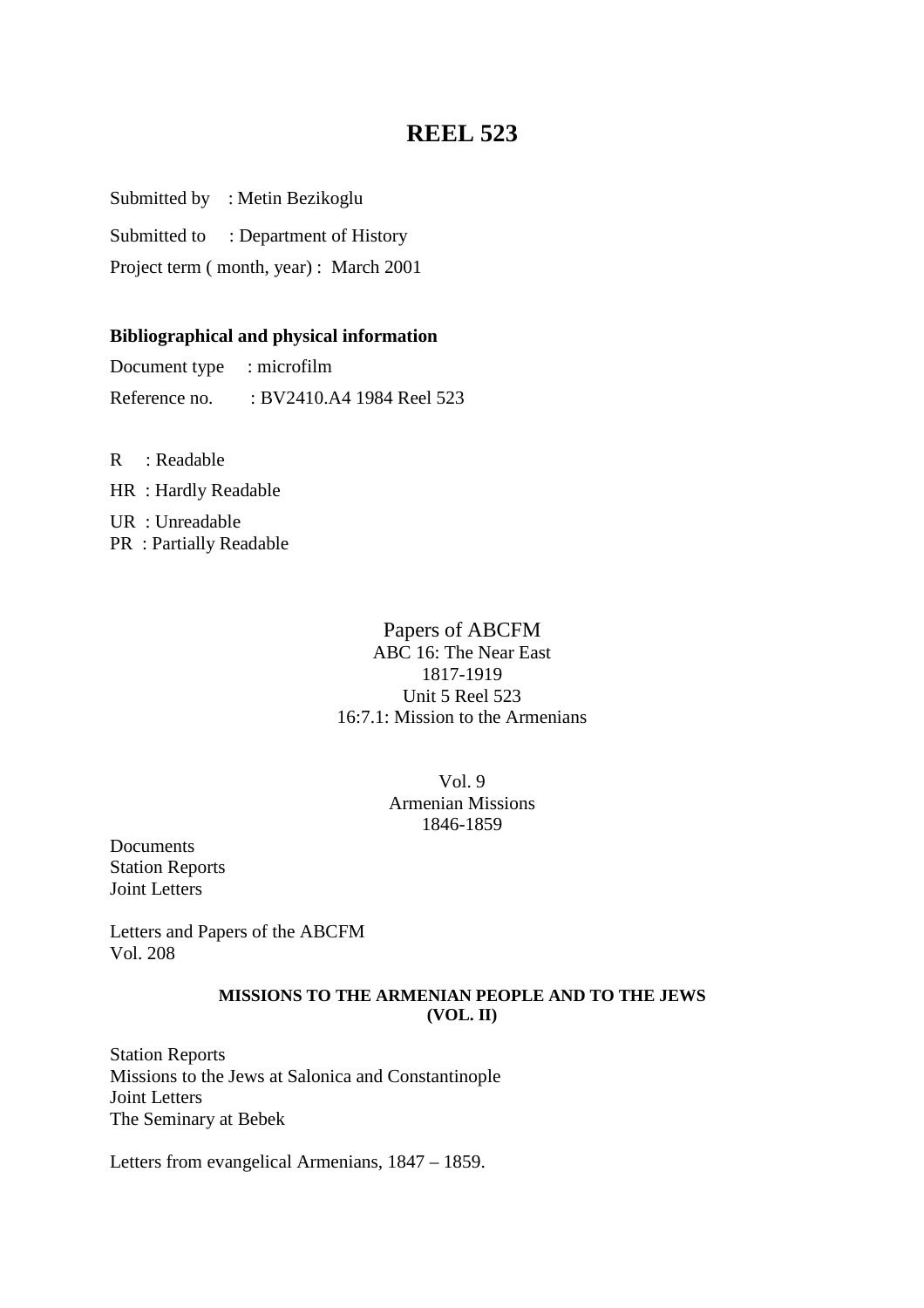Station Reports:

| Smyrna,                 | 1847-1859.                                                     | $1-19,$             |
|-------------------------|----------------------------------------------------------------|---------------------|
| 125.                    |                                                                |                     |
|                         | Publications at the Missionary House.                          | $\mathbf{1}$        |
|                         | Printing in 1847-8-9, 1852.                                    | 3, 4, 5, 8, 13, 125 |
|                         | Estimates of Expenses for 1848, 1850, 1851.                    | 2, 6, 9             |
|                         | Reports of Labours 1849, 1850, 1851-1859.                      | 5, 8, 10-19         |
|                         | Station Letter, 1849: The Press Smyrna as a Station.           | 7                   |
| <b>Broosa</b>           | 1849-1851                                                      | $20 - 25$           |
| Reports of Labours.     |                                                                | 20, 22, 25          |
| Estimates of Expenses.  |                                                                | 21, 24              |
|                         | Deed of a piece of land for a cemetery.                        | 23                  |
| Trabizond 1848-1856.    |                                                                | 26-36               |
| Reports of Labours.     |                                                                | 24, 27, 31-36       |
| Estimates of Expenses.  |                                                                | 28-30               |
| Erzroom 1849-1859.      |                                                                | $37 - 51$           |
|                         | Visit to Tercan, Erzincan.                                     | 42                  |
|                         | Ceghi, Arapkir, Kharpoot. 44                                   |                     |
|                         | Map of the field assigned to the Erzroom Station.              | 45                  |
|                         | Moosh, Arapkir, Kharpoot                                       | 50-51               |
| Aintab, 1849-1859.      |                                                                | 52-70               |
| Reports                 |                                                                | 52-80, 60-62, 67-69 |
|                         | Reasons for the organization of the Southern Armenian Mission. | 59                  |
|                         | Kemah, Kilis, Marash, Oorfa, Adana, Birijcik.                  | 60, 62, 68          |
| Letters to R. Anderson. |                                                                | 63,64               |
| Dr. Anderson's Visit.   |                                                                | 65                  |
|                         | Liquidation of the dept of the Aintab Chuch.                   | 66                  |
| <b>UR</b>               |                                                                | 69                  |
| Marsovan                | Reports, 1853-6                                                | 71-74               |
| Arapkir,                | Reports, 1854-9                                                | 75-80               |
|                         | Reports, 1854-9                                                | 81-86               |
| <b>Sivas</b>            | Reports, 1855-9                                                | 87-91               |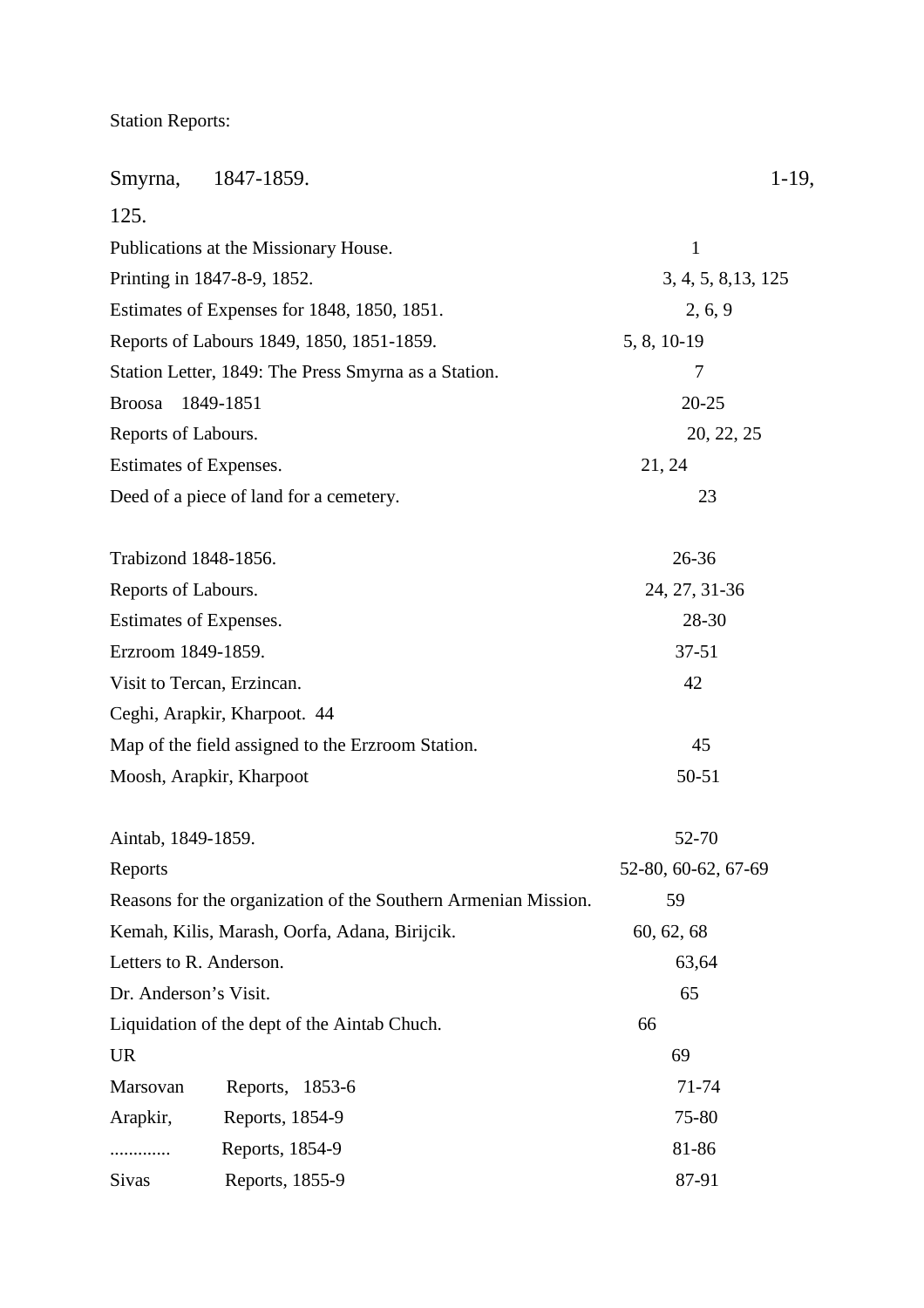| Kharpoot   | Reports, 1855-9                                    | 92-97   |
|------------|----------------------------------------------------|---------|
| Marash     | Reports, 1856-9                                    | 98-101  |
|            | Mr. Guarmani, The Agent of English Government      | 98      |
| Baghchejuk | Reports,<br>1856-9                                 | 102-105 |
| Antioch    | 1856-9<br>Reports,                                 | 106-108 |
| Aleppo     | Reports, 1858-1860                                 | 109-113 |
|            | Letter from Christians in Aleppo, 1855, in Turkish | 109     |
| Oorfa      | Reports, 1857-9                                    | 114-115 |
| Yozgat     | Reports, 1857-9                                    | 116-117 |
| Tocat      | Reports,                                           | 118-119 |

The Bulgarian Mission, First Report, 1858; History, Character and Language of the

| People.                                                   | 120                            |
|-----------------------------------------------------------|--------------------------------|
| Mission to the Jews at Salonica, 1849-1855                | 229-243                        |
| Annual Tabular Views, 1851, 1852,                         | 229, 230                       |
| Reports for 1849, 1855.<br>Estimates of Expenses, 1850-4. | 231, 243<br>232, 234, 235, 242 |
| Records of First Meeting, 1852                            | 236, 237                       |
| Mrs.  return to America.                                  | 233                            |
| Letters of the Mission.                                   | 238-241                        |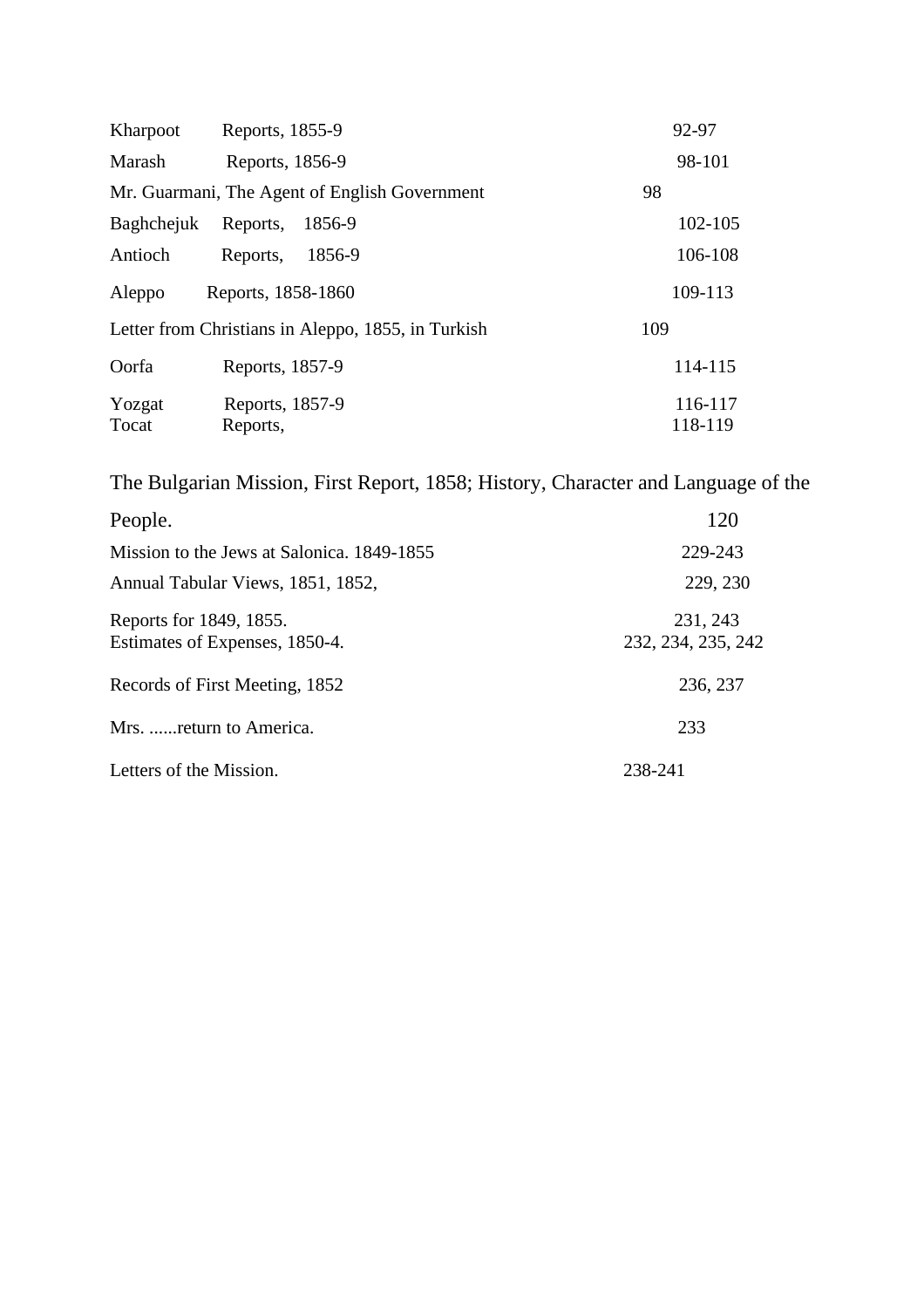SUBMITTED TO: The Department of History

SUBMITTED BY: Mehmet Ergin

TYPE OF DOCUMENT: MICROFILM

PROJECT TERM: OCTOBER 2000

#### REFERENCE NUMBER: BV2410.A4 1984 REEL524

DEGREE OF READABILITY: Readable R, partially readable PR, hardly readable HR, unreadable UR.

#### LETTERS

- 1) John B. Adger 1-5
- 2) O.P. Allen 6-19
- 3) Jasper Ball 20-46
- 4) H. Barnum 47-50
- 5) A.G. Beebee 51-81
- 6) N. Benjamin 82-122
- 7) Mrs. Benjamin 123-126
- 8) Edward Bliss 127-184
- 9) Isaac Bliss 185-230
- 10) Byington 231-243
- 11) Mr. and Mrs. Clark 244-274
- 12) J. and J.G. Caffing 275-289
- 13) Oliver Crane 290-319
- 14) Edward M. Dodd 320-422

#### **LETTERS**

- 1) From John B. Adger to Rufus Anderson: from 22 December 1846 to 19 April 1849, UR.
- 2) From O.P. Allen to Dr. Pomray: from 16 April 1855 to 15 September 1855, UR. From O.P. Allen to R. Anderson: from 21 march 1857 to 12 August 1859, HR. From O.P. Allen to James Gordon: 12 August 1859, HR.
- 3) From Jasper Ball to Dr. Pomray: 11 October 1852, HR. From Jasper Ball to R. Anderson: 26 November 1852 - ?, HR.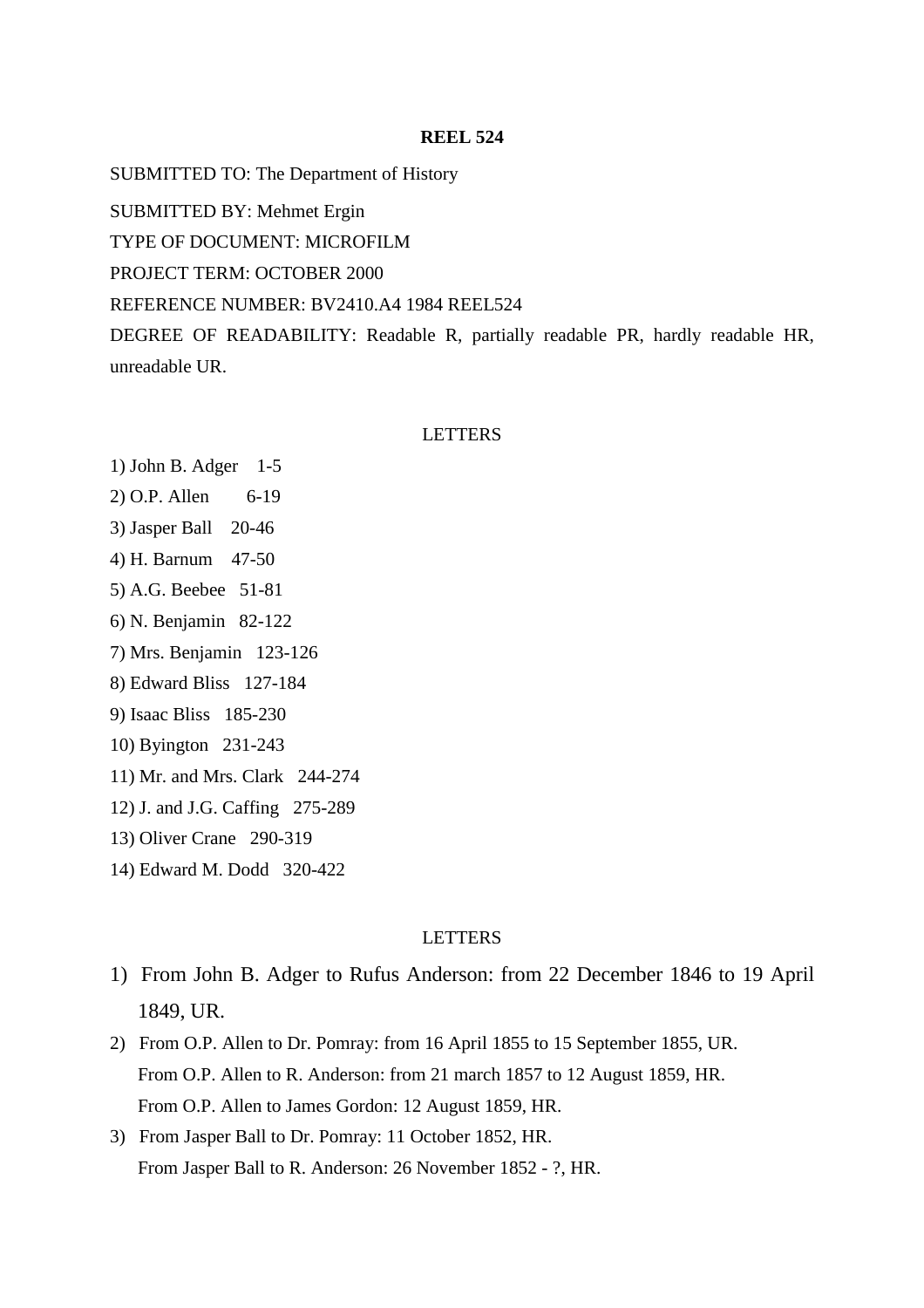"The Standard of Missionary Qualifications" by J. Ball, R.

- 4) From H. Barnum to R. Anderson: from 12 November 1858 to 28 September 1869, HR.
- 5) From A.G. Beebee to Pomray: from 18 April 1854 to 24 October 1855, HR. From A.G. Beebee to R. Anderson: from 16 May 1854 to 20 July 1859, HR. From A.G. Beebee to Dr. Bacon:2 July 1856, UR.
- 6) From N. Benjamin to Anderson: from 12 September 1846 to 23 May 1854, HR.
- 7) From Mrs. Benjamin to R. Anderson: from 16 June 1855 to 8 December 1858, UR.
- 8) From Edward Bliss to Secretary of ABCFM: 21 January 1847, PR. From Edward Bliss R. Anderson: 16 February 1847 to 11 February 1859, HR. From Edward Bliss to Pomray: from 24 May 1849 to 20 September 1855, HR.
- 9) From Isaac Bliss to Davis Green: 15 February 1847, HR. From Isaac Bliss to R. Anderson: from 6 March 1847 to 25 July 1856, HR. From Isaac Bliss to Pomray: from 16 February 1854 to 18 February 1856, HR. From Isaac Bliss to Mr. Leat: from 20 October 1855 to ?, UR.
- 10) From Byington to R. Anderson: from 18 November 1857 to 11 November 1858, HR.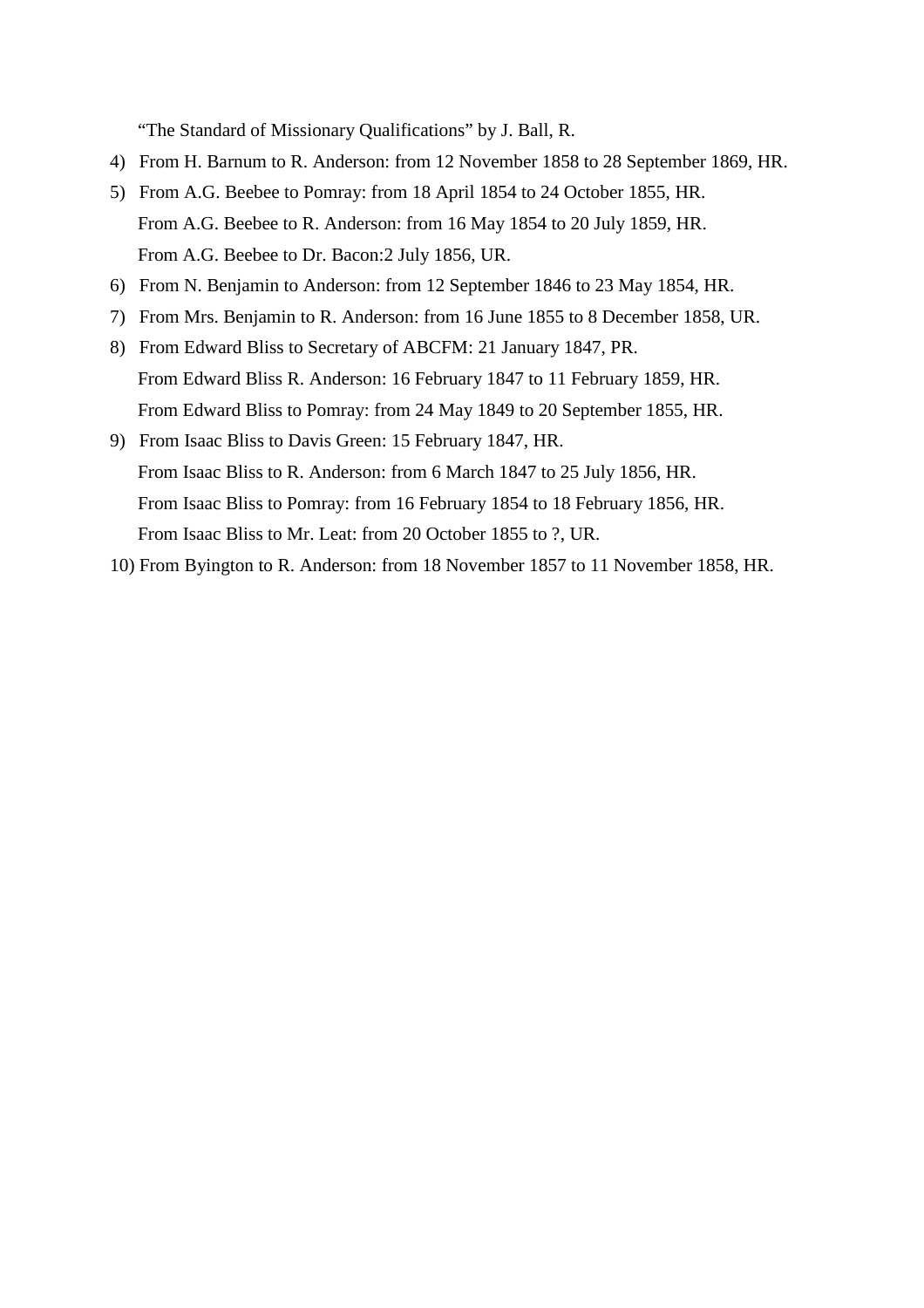SUBMITTED TO: The Department of History SUBMITTED BY: Mehmet Ergin PROJECT TERM: NOVEMBER 2000 TYPE OF DOCUMENT: MICROFILM REFERENCE NUMBER: BV2410.A4 1984 REEL 525 DEGREE OF READABILITY: Readable R, partially readable PR, hardly readable HR,

unreadable UR.

#### LETTERS

1) Mr. and Mrs. Clark 244-274

2) J. and J.G. Caffling 275-289

3) Oliver Crane 290-319

4) Edward M. Dodd 320-422

#### LETTERS

- 1) Letters by Mr. Clark: from 1 November 1852 to 29 December 1859, HR. From Mrs. Clark to R. Anderson: from 23 July 1857 to 30 July 1859, PR.
- 2) From J. and J.G. Caffling to R. Anderson: from 24 December 1855 to 30 April 1859, HR. From J and J.G. Caffling to Pomroy: 26 September 1856, HR.
- 3) From Oliver Crane to R. Anderson: from 25 January 1848 to 29 April 1856, PR. From Oliver Crane to Greene: from 5 June 1848 to 30 December 1854, HR. From Oliver Crane to Wood: 2 August 1854, HR.
- 4) From Edward M. Dodd to : R. Anderson: from 18 June 1847 to 2 October 1859, PR. From Edward M. Dodd to Green: from 15 January 1848 to 21 January 1848, HR. From Edward M. Dodd to Mr. Leat: from 31 march 1849 to 24 April 1857, HR. From Edward M. Dodd to Pomray: from 19 June 1849 to 12 June 1855, HR. From Edward M. Dodd to the Secretaries of the Board 1847, PR.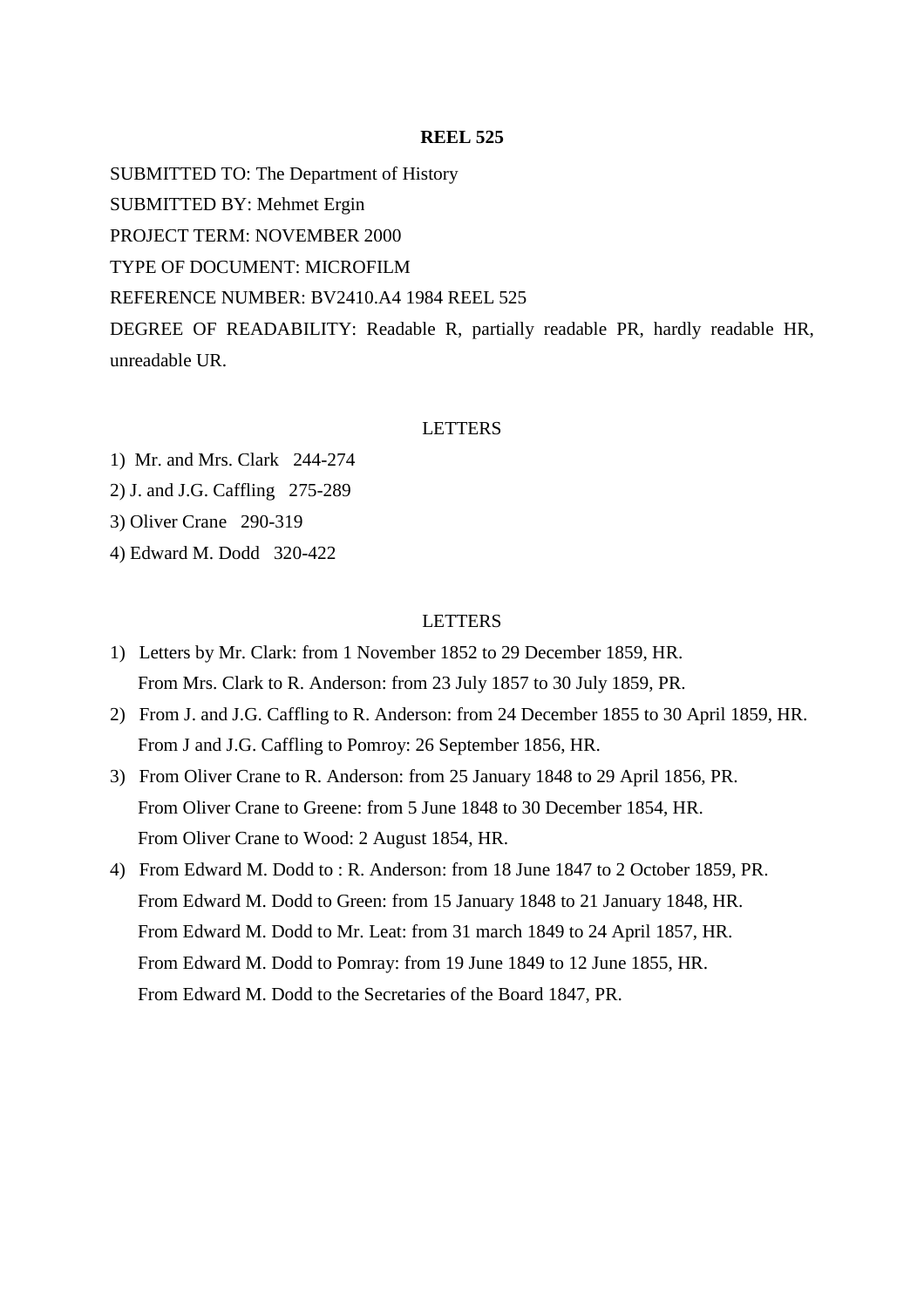**SUBMITTED TO:** History Department

**SUBMITTED BY:** Mehmet Ergin

**PROJECT TERM: DECEMBER 2000** 

**TYPE OF DOCUMENT:** Microfilm

**REFERENCE NUMBER:** BV2410.A4 1984 Reel 526

**DEGREE OF READABILITY:** Readable R, partially readable PR, hardly readable HR, unreadable UR.

#### **LETTERS**

1) G.W. Dummore  $1 - 49$ 2) Mrs. Dummore 50 - 56

3) H.G.O. Dwight  $57 - 314$ 

#### **LETTERS**

- 1) From G.W. Dummore to Dr. Pomroy: 25 September 1850, HR. From G.W. Dummore to Rufus Anderson: from 28 October 1850 to 14 August 1859, HR. Essay: The Kuzulbash, 12 February 1858, HR.
- 2) From Mrs. Dummore to Dr. Pomroy: from 9 January 1857 to 27 September 1858, HR. From Mrs. Dummore to Rufus Anderson: 4 October 1858, HR.
- 3) From H.G.O. Dwight to Rufus Anderson: from 16 January 1846 to 17 November 1859, HR.

From H.G.O. Dwight to Rev. Hallock: 15 December 1847, HR.

From H.G.O. Dwight to Dr. Pomroy: from 2 October 1849 to 28 February 1850, HR.

Essay: sent to Anderson, Editor's Table: Letter from Constantinople by H.G.O. Dwight, 13 May 1852, R.

From H.G.O. Dwight to Mrs. Dohster: 28 July 1853, HR.

Essay: sent to Anderson, The Jurnal of Missions: They come, They come, 16 August 1854, HR.

From H.G.O. Dwight to Dr. Pomroy: from 28 October 1854 to 30 August 1855, HR.

Essay: 7 May 1855, HR. (page 233)

From H.G.O. Dwight to Rev. Bacon: from 2 June 1856 to 8 June 1856, HR.

From H.G.O. Dwight to Rev. Farnsworth: 2 March 1857, HR.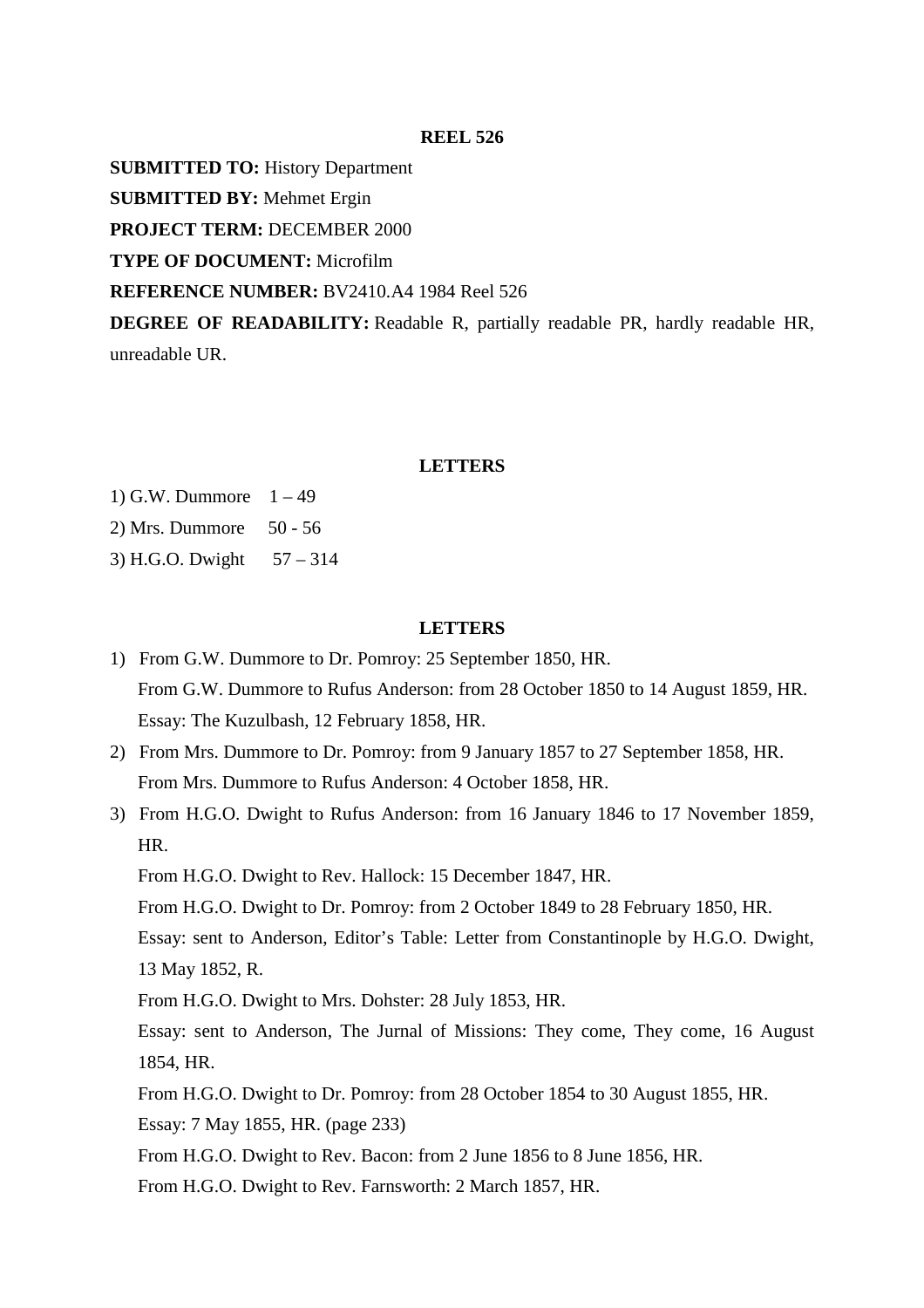**SUBMITTED TO**: History Department

**SUBMITTED BY**: Mehmet Ergin

**PROJECT TERM**: JANUARY 2001

**TYPE OF DOCUMENT**: Microfilm

**REFERENCE NUMBER**: BV2410.A4 1984 Reel 527

**DEGREE OF READABILITY**: Readable **R**, partially readable **PR**, hardly readable **HR**, unreadable **UR**.

#### **ARMENIAN MISSIONS**

### **1846 – 1859**

## **Letters E – H**

| <b>Everett, Joel S.</b>         | $1 - 49$    |
|---------------------------------|-------------|
| Farmsworth, W.A.                | $50 - 76$   |
| Goodell, Edwin                  | $77 - 84$   |
| Goodell, W. & family $85 - 190$ |             |
| Greene, J.K.                    | $191 - 198$ |
| Hamlin, Cyrus                   | $199 - 299$ |
| <b>Haynes, Miss Melvina</b>     | $300 - 304$ |
| Herrick, Rev. F.                | $305 - 310$ |
| Homes, H.A.                     | $311 - 346$ |
| <b>Hutchinson, William</b>      | $347 - 358$ |

- **1.** From Everett, Joel S. To:
	- Dr. Rufus Anderson, September 21, 1844 January 28, 1856 (HR)
	- Rev. David Green, November 26, 1844 (HR)
	- Rev. S. Pomroy, October 19, 1855 (HR)
	- An article by Rev. Everett in May 1858 titled "Book Publication as a Means of Evangelising Turkey" (R)
- **2.** From Farmsworth, W.A. To:
	- Mr. Treat, April 27, 1852 (PR)
	- Dr. Rufus Anderson, July 8, 1852 January 20, 1859 (BR)
	- The Secretariat of ABCFM, September 22, 1854 August 25, 1859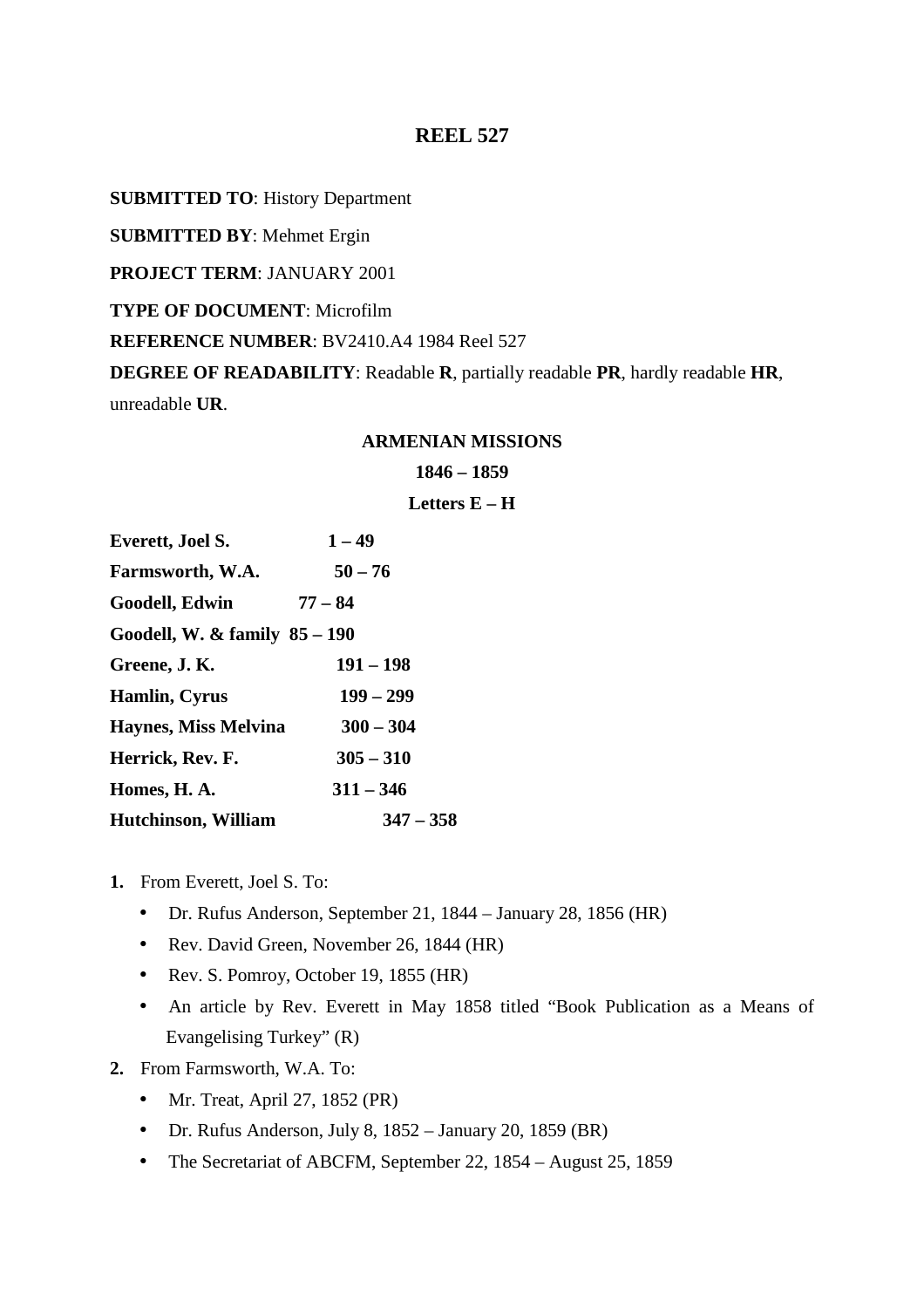- An article for the Journal of Missions "A little heaven beneath the whole ..." (HR)
- **3.** From Goodell, Edwin To:
	- Rev. Pomroy, July 5, 1853 January 18, 1856 (PR)
	- Dr. Rufus Anderson, June 24, 1854 (PR)
	- The Secretariat of ABCFM, December 28, 1855 (PR)
- **4.** From W. Goodell & family To:
	- Rev. Dr. Anderson, January 7, 1847 September 4, 1857 (HR)
	- Mr. Goodell, August 26,  $1851$  November 11,  $1856$  (UR)
	- Rev. Pomroy, November 26,  $1851 May 11$ ,  $1856$  (HR)
	- $\bullet$  H. Hill, January 1, 1853 (UR)
	- Rev. Treat, September 4, 1857 (UR)
- **5.** From Jos. K. Greene To:
	- Dr. Anderson, August 14, 1858 December 19, 1859
- **6.** From Cyrus Hamlin To:
	- Dr. Anderson, November 14, 1844 December 31, 1859 (PR)
	- Rev. Pomroy, September 28, 1849 March 1857 (PR)
	- Mr. Goodell, December 25, 1851 (PR)
	- Mr. Treat, July 21,  $1857 March 9$ ,  $1858 (BR)$
	- Report on the annual meeting of the missions in Turkey, 1850. (BR)
- **7.** From Haynes, Miss Melvina To:
	- Dr. Anderson, November 6, 1851 (UR)
- **8.** From Herrick, Rev. F. To:
	- Rev. Mr. Treat, June 9, 1859 (HR)
	- Dr. Anderson, June 10,  $1859 -$  December 5, 1859 (HR)
- **9.** From Homes, H.A. To:
	- Dr. Anderson, March 6, 1849 January 4, 1851 (HR)
	- Mr Treat, May 16, 1848 (HR)
	- Committee of ABCFM, May 3, 1856 (PR)
	- Journal of H.A. Homes, August 4, 1849 (HR)

**10.** From Hutchinson, William To:

- Mr. Treat, April 19,  $1858 -$ October 2,  $1858$  (PR)
- Rev. Pomroy, June 19, 1858 (PR)
- Dr. Anderson, June 25, 1858 December 29, 1859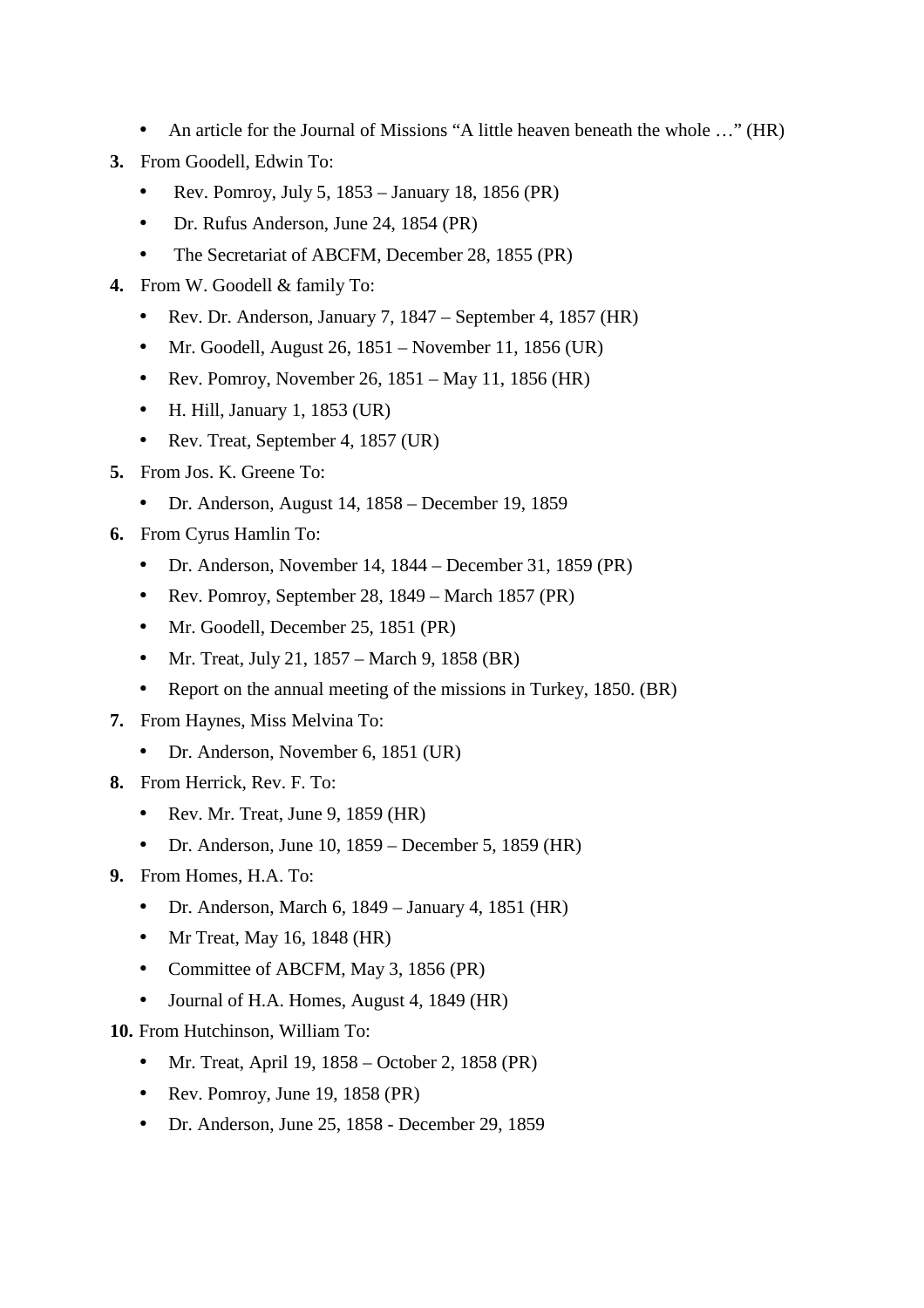Documenting the Content of the Microfilm Collection Concerning the American Board of Commissioners for Foreign Missions upon the Near East, 1817-1919 by the Department of History

Submitted to: Department of History

Submitted by: Sibel Ertürk

Project Term: October 2000

Type of Document: Microfilm

Reference Number: BV2410.A4 1984 Reel 528

Degree of Readability: Readable R, Partially Readable PR, Hardly Readable HR, Unreadable UR.

## LETTERS

- 1. Judson, 1-2
- 2. Jewett, Fayette, 3-32
- 3. Johnston, T. P., 33-111
- 4. Johnston, Mrs. M. G.,112-132
- 5. Ladd, Daniel, 133-185
- 6. Leonard, Y., 186-207
- 7. Maynard, Eliphal, 208-222
- 8. Maynard, Mrs. C., 223-227
- 9. Meriam, William, 228-233
- 10.Morgan, H. B., 234-270
- 11.Morse, Chat Jr., 271-283
- 12.Mutting, George B., 284-319

## LETTERS

1. From Judson to the Presidential Committee: 28 September 1844, PR.

To Rev. Anderson D. D.: 10 April 1848, R.

2. From Fayette Jewett to Rev. Dr. Pomroy: from 28 September 1852 to 15 November 1855, PR.

To Dr. Anderson: from 9 November 1852 to18 November 1859, R.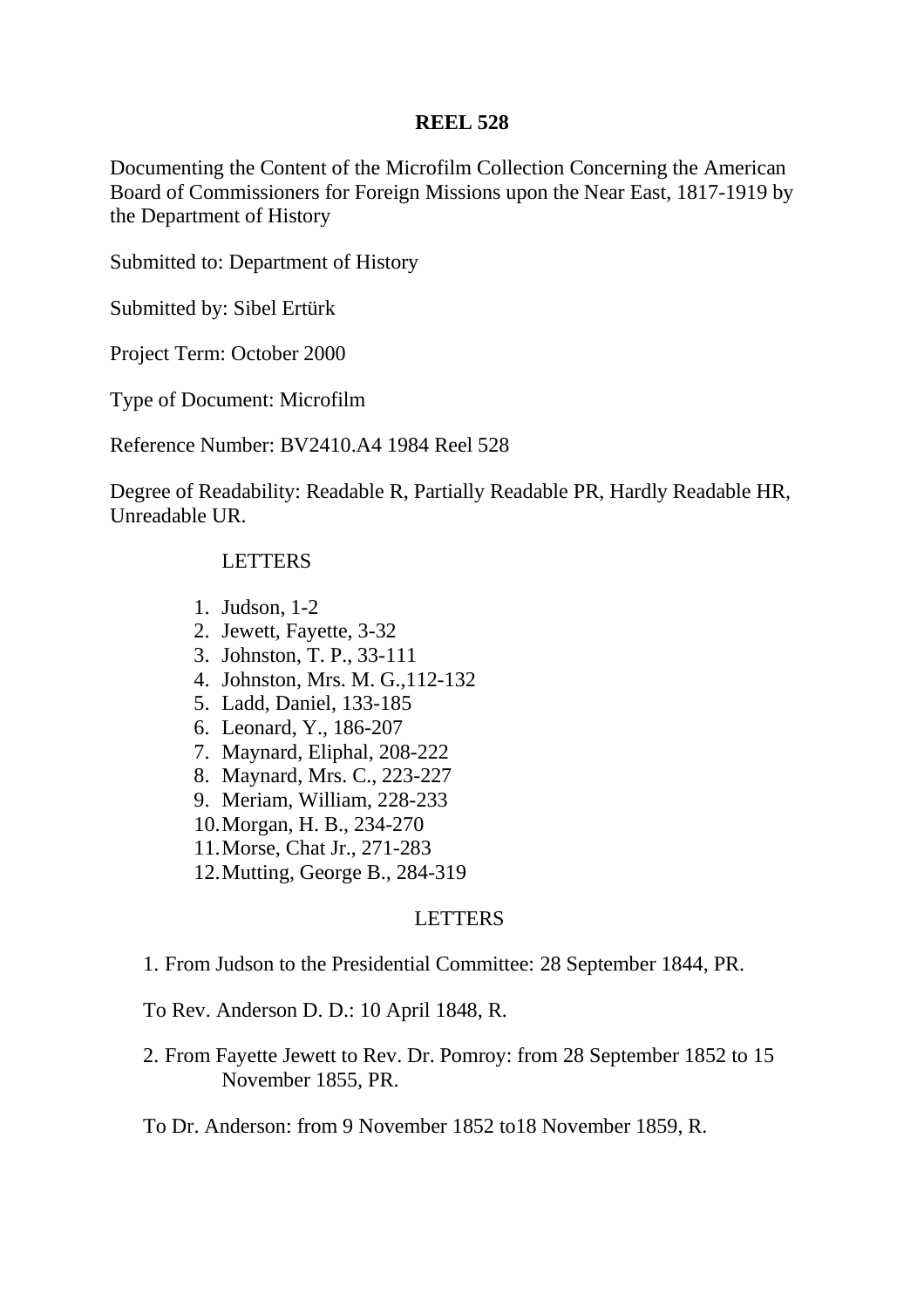- 3. From T. P. Johnston to Anderson: from 7 November 1846 to 9 December 1859, PR.
- To Rev. Treat: 30 December 1854, PR.
- To Rev. Pomroy: 14 September 1855 to 1 January 1857, PR.
- To Bell: 26 January 1854, UR.
- 4. From Mrs. M. Johnston to Anderson: from 15 February 1844 to 6 February 1852, HR.
- To Pomroy: from 17 February 1852 to 21 November 1855, R.
- To the Presidential Committee: from 29 July 1856 to 5 August 1856, PR.
- 5. From Daniel Ladd to Anderson: from 23 February 1847 to 6 November 1859, R.
- To Sclah Treat: from 28 June 1850 to 30 December 1859, R.
- To Pomroy: from 14 September 1855 to 7 April 1856, R.
- To Wood: 14 November 1857, R.
- 6. From Leonard to Pomroy: from 12 June 1854 to 15 November 1856, R.

To Anderson: from 4 July 1856 to 17 August 1859, R.

- 7. 7) From Eliphal Maynard to Anderson: from 26 July 1848 to 29 August 1849, PR.
	- To Daniel Greene: from 11 May 1848 to 20 July 1848, PR.

To Pomroy: 2 November 1848, R

8) From Celestia Maynard to Anderson: from 4 October 1849 to 17 December 1850,

## UR.

- 9) From William Meriam to Anderson: from 19 October 1858 to 25 October 1859, R.
- 10) From B. Morgan to Pomroy: from 8 December 1850 to 29 November 1854, R.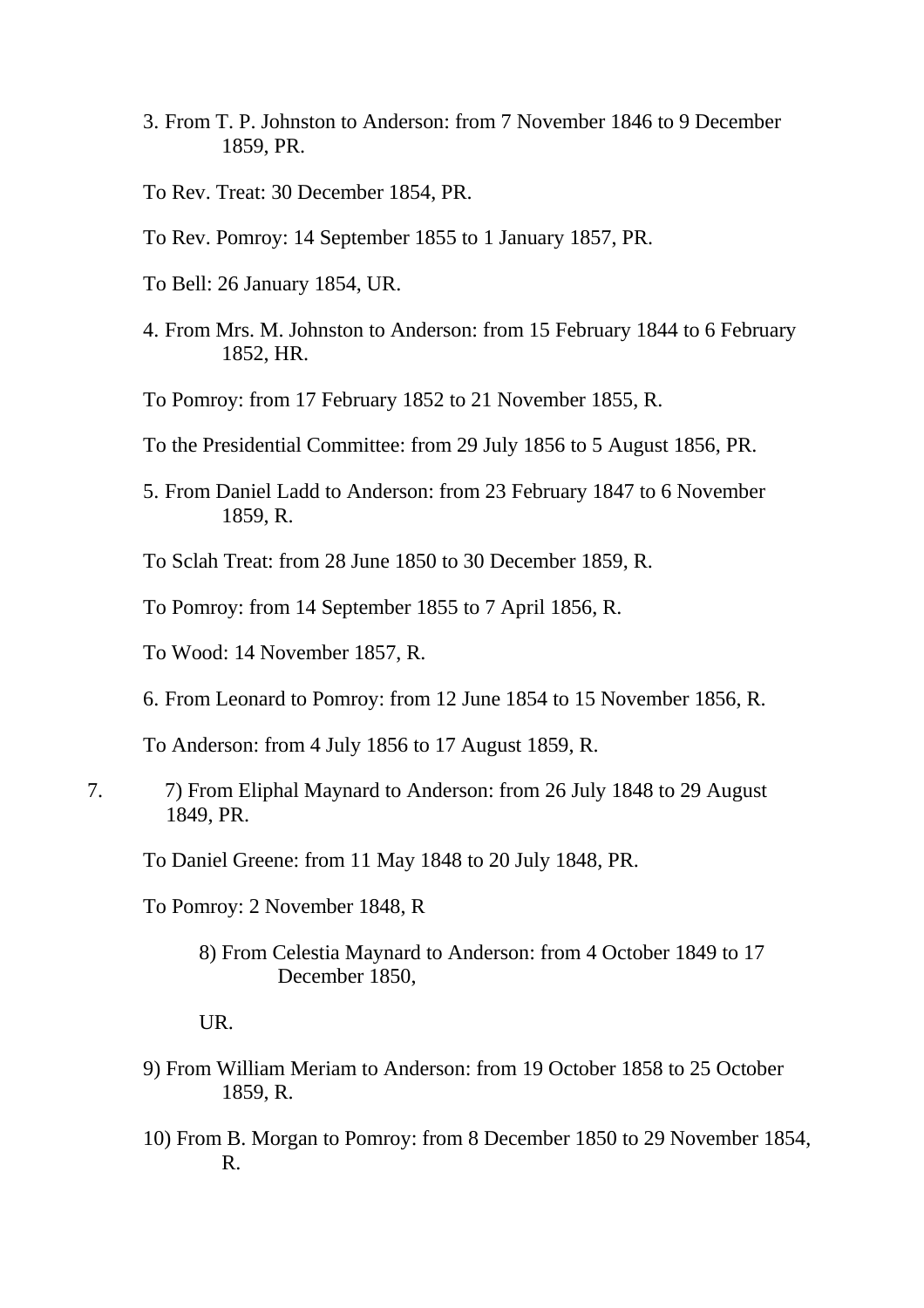To Anderson: from 24 June 1851 to 21 September 1854, PR.

11) From Morse to Treat: 19 October 1851, R.

To Pomroy: 1 November 1855, R

To Anderson: from 10 July 1856 to 27 April 1859, R.

12) From Mutting to Anderson: from 21 April 1851 to 3 August 1854, PR.

To Pomroy: from 20 August 1851 to 28 August 1855, R.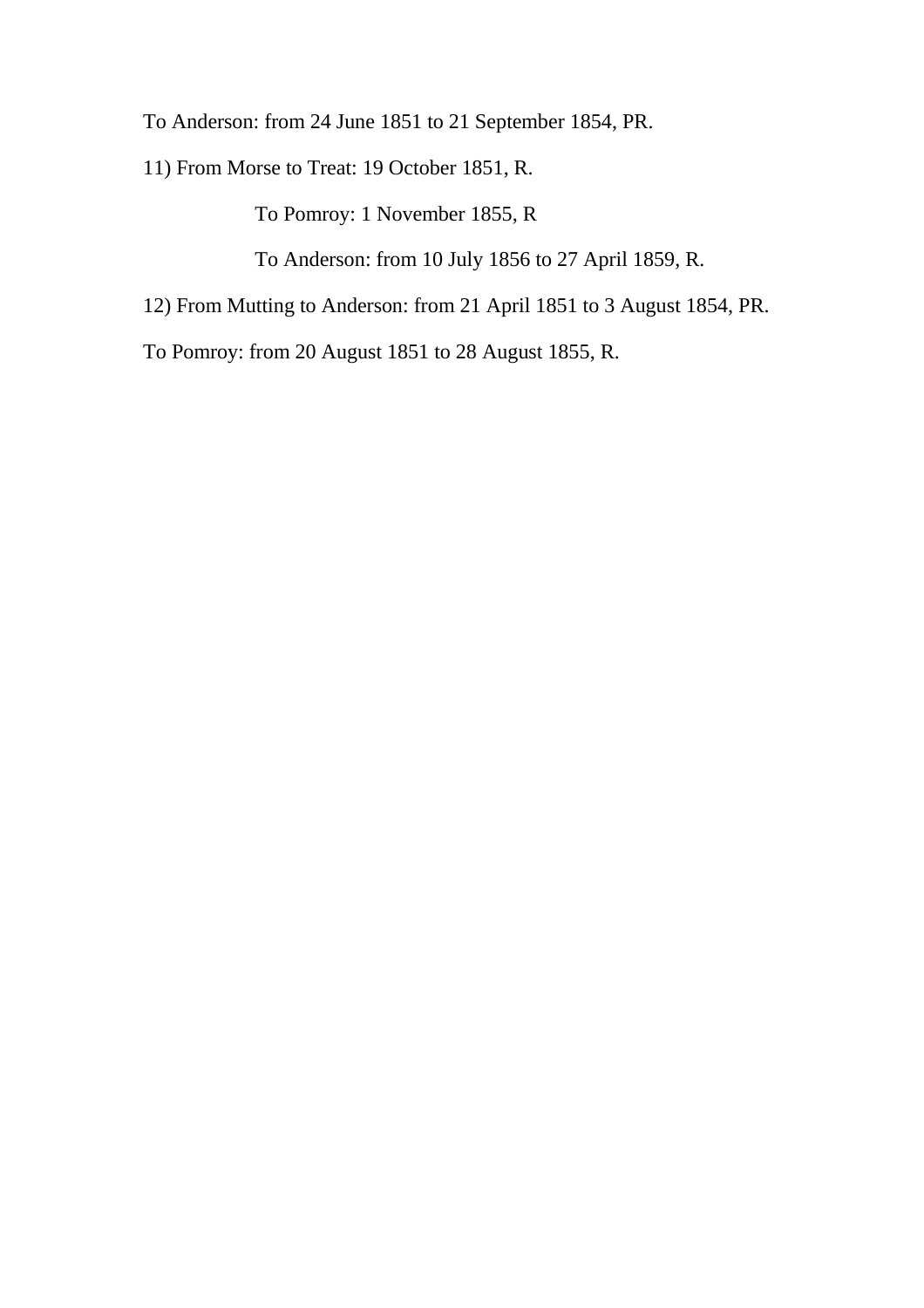Submitted to: Department of History

Submitted by: Sibel Ertürk

Project Term: November 2000

Type of Document: Microfilm

Reference Number: BV2410.A4 1984 Reel 529

Degree of Readability: Readable R, Partially Readable PR, Hardly Readable HR, Unreadable UR.

## LETTERS

## PART I (PA-POL)

- 1) Parsons, Benjamin, 1-22
- 2) Parsons, Justin, W., 23-83
- 3) Parsons, Mrs. Catherine J., 84-86
- 4) Peabody, Josiah, 87-159
- 5) Perkins, George A., 160-186
- 6) Pettibone, Fayette, 187-200
- 7) Plumer, Alexander R., 201-205
- 8) Pollard, George A., 206-227

### **Letters**

1) From Benjamin Parsons to Pomroy D.D.: from 26 December1853 to 17 January 1856, PR.

To Rev. Rufus Anderson D. D.: from17 May 1854 to 7 December 1858,

PR.

2) From Justin W. Parsons to Rev. Dr. Greene: from 12 February 1848 to 24 June 1848, PR.

To Dr. Anderson: from 19 January 1849 to 2 August 1849, PR.

To Rev. B. Prat: from 9 June 1849 to 21 January 1859, PR.

To Pomroy: from 6 December 1849 to 20 December 1849, PR.

- 3) From Mrs. Catherine J. Parsons to Anderson: from 2 May 1859 to 26 May 1859, PR.
- 4) From Josiah Peabody to Anderson: from 9 January 1847 to 8 November 1859,PR.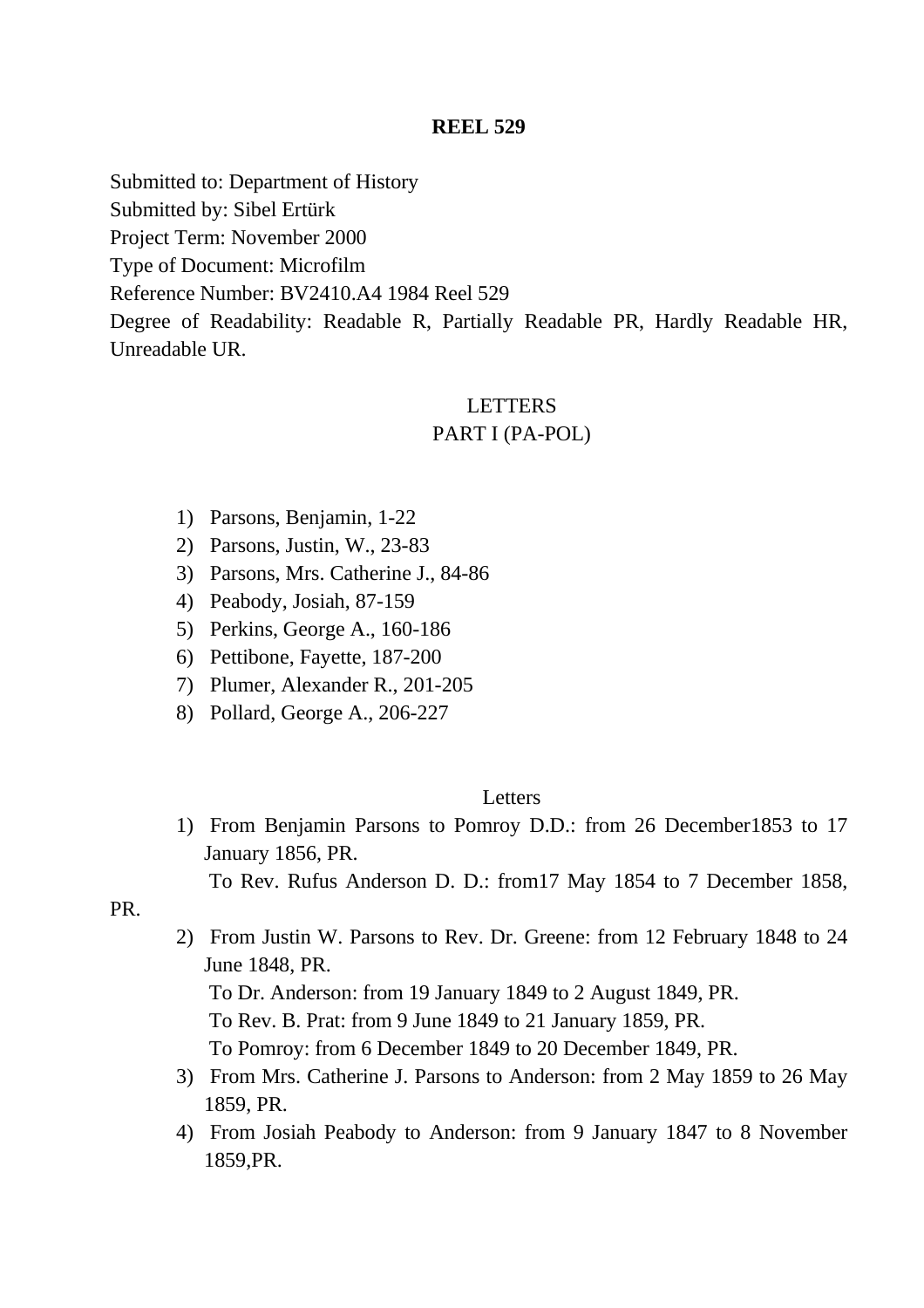To Hornes: 20 April 1852, R. To Pomroy: 21 May 1851, R. To the Committee: 14 October 1859, R.

5) From Rev. George A. Perkins to Pomroy: from 25 October 1853 to 7 January 1859, R.

To Anderson: from10 April 1954 to 29 August 1859, R.

6) From Rev. Fayette Pettibone to Anderson: from 30 January 1854 to 26 December 1859, PR.

To Pomroy: from 23 October 1854 to 6 March 1859, R.

To Rev. S. B. Prat: 30 April 1858, PR.

7) From Rev. Alexander R. Plumer to Pomroy: 26 July 1854, R.

To Anderson: from 2 August 1858 to 20 June 1859, R.

8) From Rev. George Adams Pollard to Pomroy: from 16 October 1854 to 4 July

1856, R.

To Anderson: from 3 December 1856 to 17 November 1859, PR.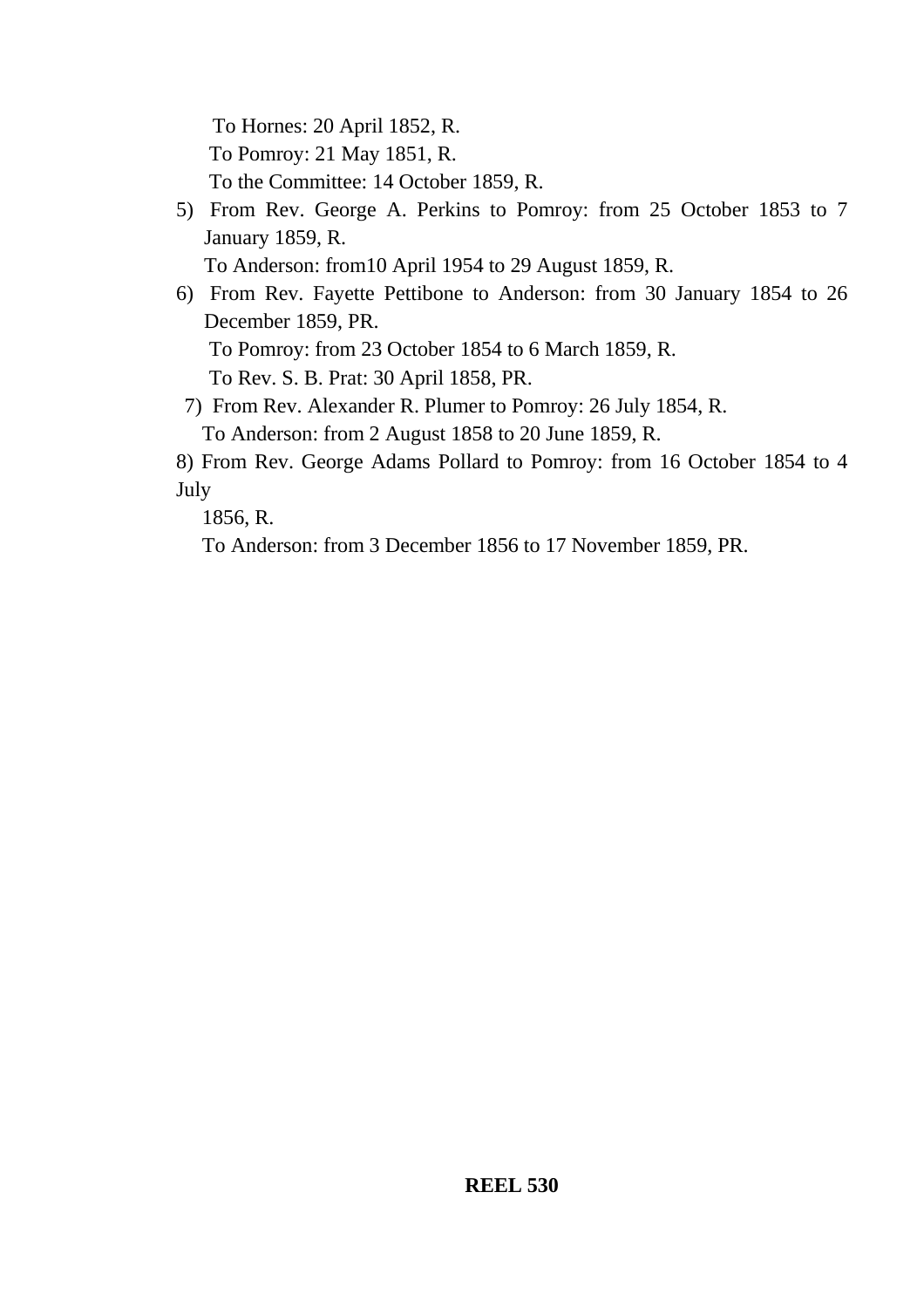Submitted to: Department of History Submitted by: Sibel Ertürk Project Term: December 2000 Type of Document: Microfilm Reference Number: BV2410.A4 1984 Reel 530

Degree of Readability: Readable R, Partially Readable PR, Hardly Readable HR, Unreadable UR.

## LETTERS

## PART II (POW-R)

- 1. Powers, Philander, 228-300
- 2. Powers, Mrs. Sarah, 244-265
- 3. Proctor, Miss Myra A., 301-303
- 4. Pratt, Andrew, 304-352
- 5. Pratt, Mrs. Sarah, 353
- 6. Riggs, Elias, 354-453
- 7. Richardson, Sanford, 454-483

## Letters

1) From Rev. Philander G. Powers to Rufus Anderson: from 31 March 1847 to 20 September 1859, PR.

To Rev. H. (?): from 4 December 1852 to 17 May 1853, PR.

- 2) From Mrs. Sarah Powers to Mrs. Goodell: 12 February 1853, HR.
- 3) From Miss Myra A. Proctor to R. Anderson: 8 April 1859, UR.
- 4) From Rev. Andrew T Pratt to R. Anderson: from 3 March 1852 to 16 November 1859, PR.

To Pomroy: from 20 May 1852 to 28 April 1853, PR.

- 5) From Sarah Pratt to R. Anderson: 7 December 1859, R.
- 6) From Rev. Elias Riggs to R. Anderson: from 8 September 1846 to 20 December 1859, PR. To Rev. Higham: 18 February 1847, PR. To Hill: 19 March 1847, R. To Pomroy. From 15 August 1855 to 7 October 1856, PR. To Rev. S. B. Treat: 22 February 1859, PR.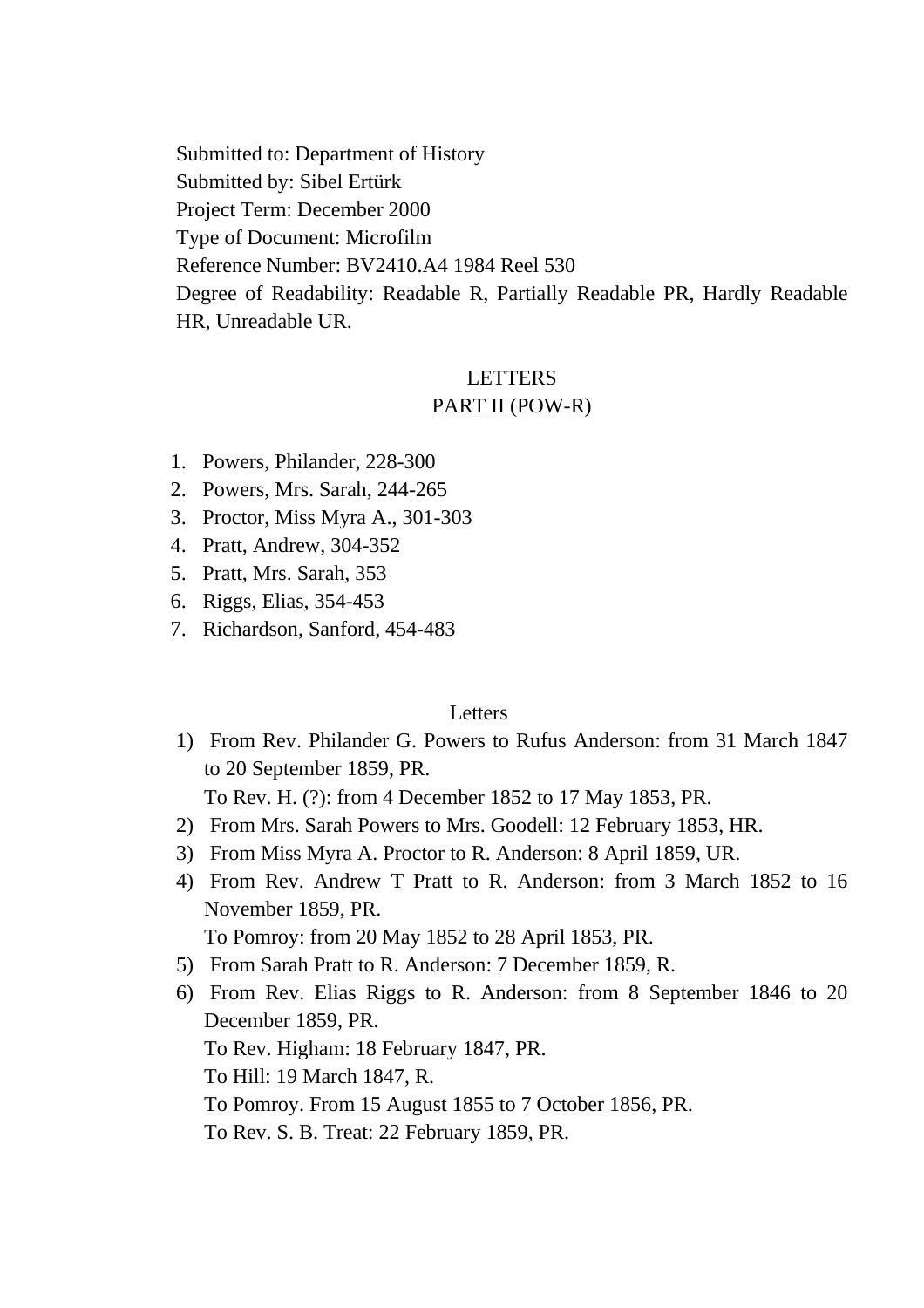7) From Rev. Sanford Richardson to R. Anderson: from 15 May 1854 to

December 1859, PR. To Pomroy: from 24 July 1854 to 6 November 1855, PR.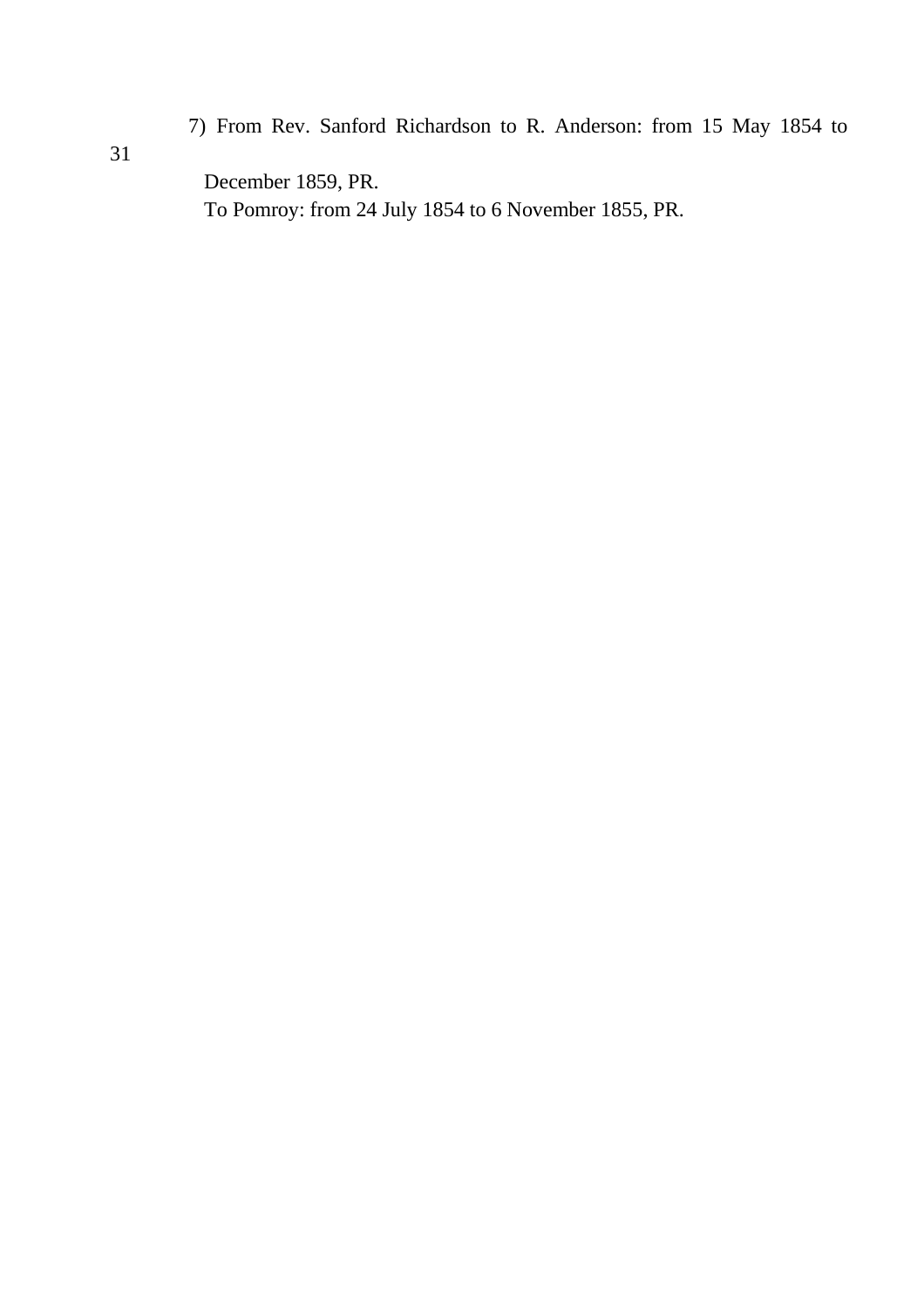Submitted to: Department of History Submitted by: Sibel Ertürk Project Term: January 2001 Type of Document: Microfilm Reference Number: BV2410.A4 1984 Reel 531 Degree of Readability: Readable R, Partially Readable PR, Hardly Readable HR, Unreadable UR.

## LETTERS

## PART I (S-W)

- 1. Schauffler, William G., 1-93
- 2. Schauffler, Henry A., 94-96
- 3. Schneider, Benjamin, 97-151, 162-216
- 4. Schneider, E. G. A., 152-161
- 5. Smith, Azeriah, 217-244
- 6. Smith, G. S, 245,246
- 7. Sutfhen, J. W., 247-255

## Letters

1) From W. G. Schauffler to Rufus Anderson: from 5 February 1847 to 27 December 1859, PR. To Rev. Brigham: 26 November 1847, R. To Dr. Eliah B. Treat: from 2 October 1853 to 9 April 1859, PR. To Mr. Redhouse: 19 June 1856, R. To Rev. L. Bacon: 1 July 1856, R. To Pomroy: from 27 April 1857 to 29 April 1857, R.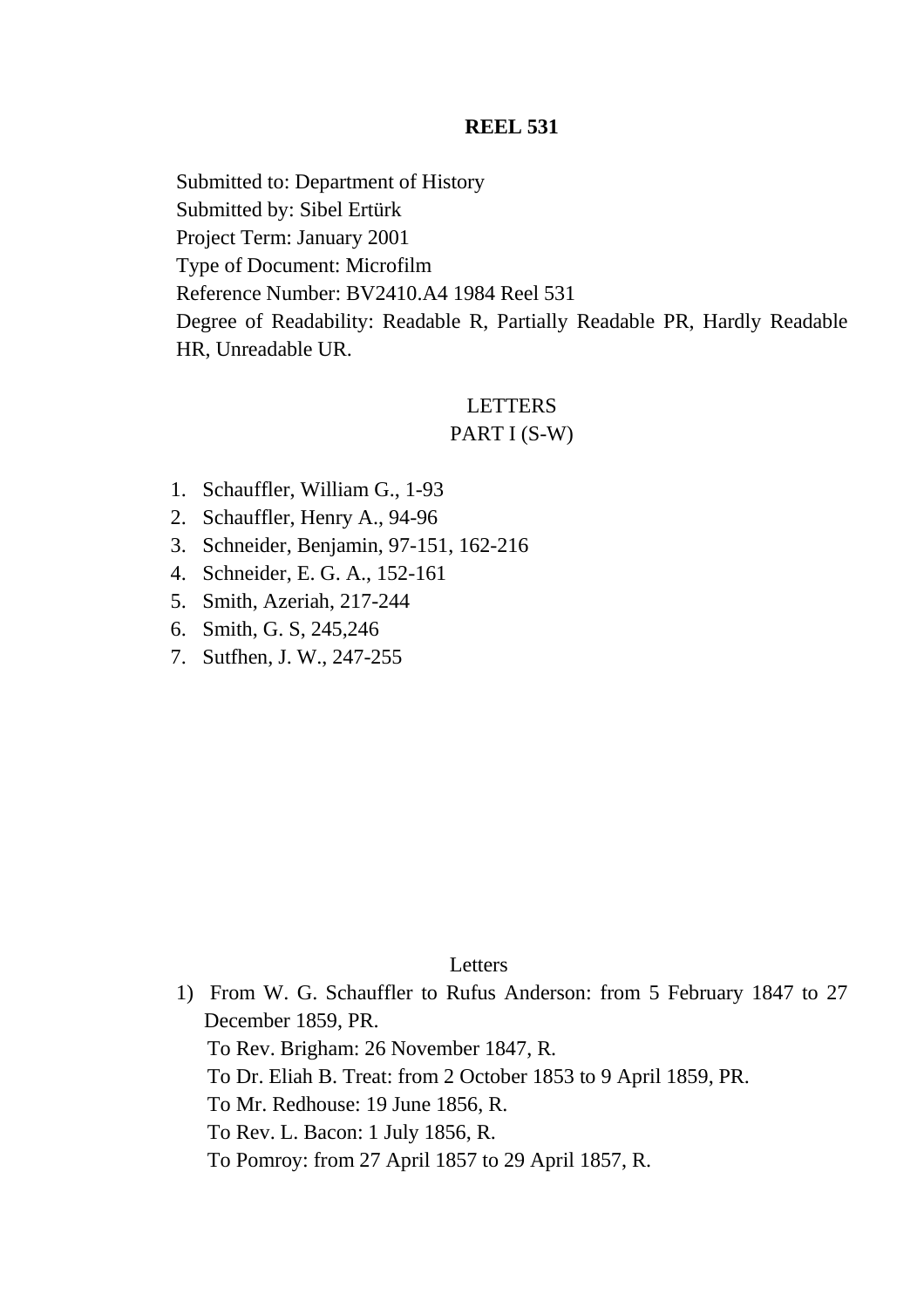To Mr. Robert: 28 July 1858, R.

- To Rev. Joseph Barklay: 10 March 1859, R.
- 2) From Henry Schauffler to Pomroy: 9 July 1855, R. To Anderson: from 14 March 1859 to 17 December 1859, R.
- 3) From Benjamin Schneider to Anderson: from 19 February 1847 to 26 October 1859, PR. To Dr. Dwight: 3 April 1850, R.

To Rev. Nathan Dole: 29 March 1854, R.

To Pomroy. From 2 November 1854 to 23 October 1857, R.

To Leonard Bacon D. D.: 13 September 18??, PR.

- 4) From E. G. A. Schneider to Anderson: from 9 July 1851 to 26 March 1852, HR.
- 5) From Azeriah Smith to Anderson: from 9 February 1846 to 10 March 1858, PR.

To Henry Hill: 5 November 1848, PR.

TO Rev. D. Hudson: 14 October 1851, R.

6) From G. S. Smith to Anderson: from 27 July 1851 to 22 September 1851,

R.

7) From J. W. Sutfhen to Anderson: from 16 June 1851 to 19 July 1852, R. To Pomroy: 3 October 1851, R.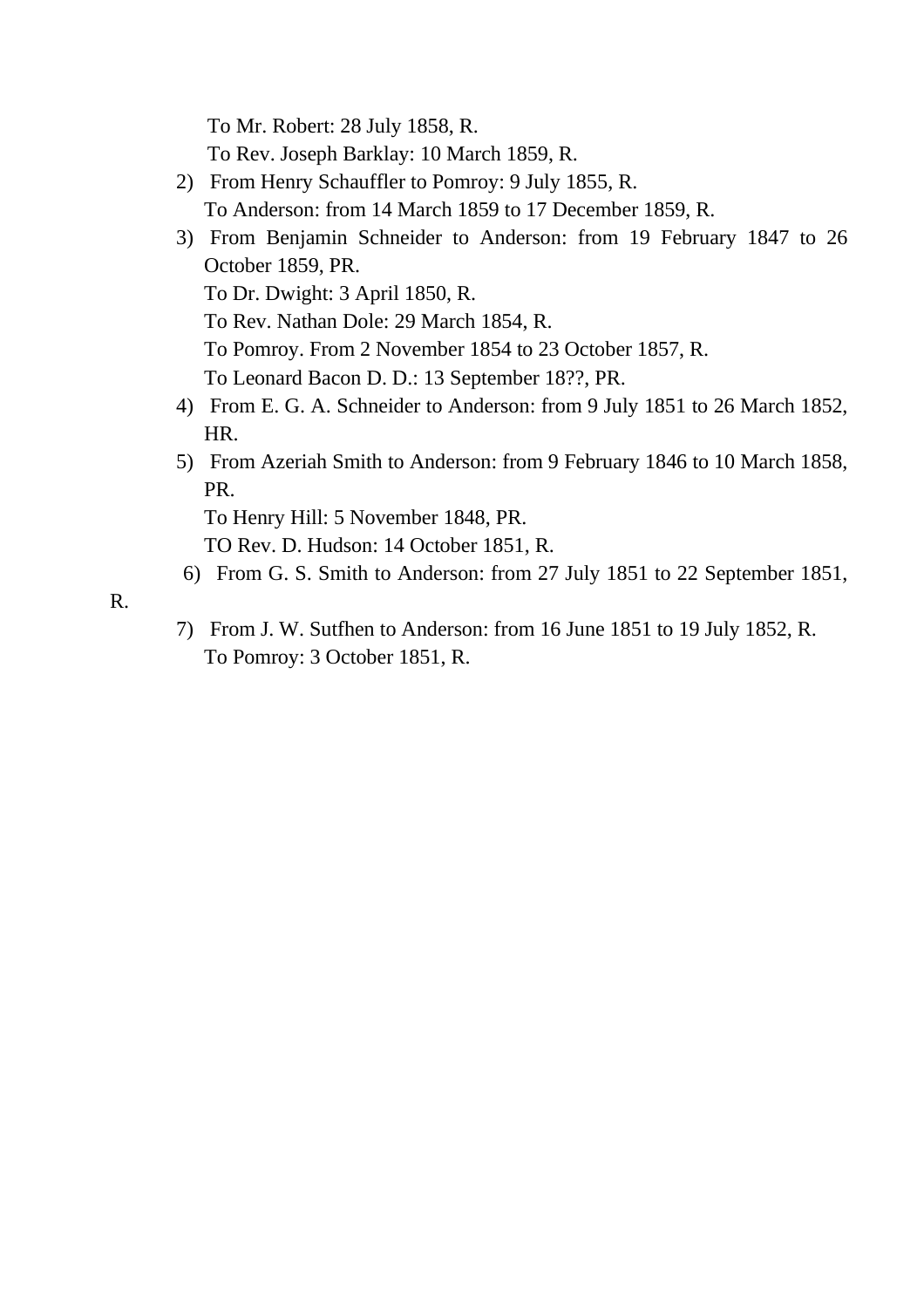Submitted by : Metin Bezikoglu

Submitted to : Department of History Project term ( month, year) : April 2001

#### **Bibliographical and physical information**

Document type : microfilm

Reference no. : BV2410.A4 1984 Reel 532

R : Readable

- HR : Hardly Readable
- UR : Unreadable
- PR : Partially Readable

Papers of The ABCFM

ABC 16: The Near East 1817-1919

Unit 5 Reel 532

16.7.1: Mission to the Armenians

## VOL 15 Armenian Missions 1846-1859 Letters S-W

### PART II

- 256- Letter from Mary G to R. Anderson/ UR
- 257- Letter from Mary G to R. Anderson/ UR
- 258- Letter from Mary G to R. Anderson/ UR
- 259- Letter from Mary G to R. Anderson/ UR
- 260- Letter from Mary G to R. Anderson/ UR
- 261- Letter from Mary G to R. Anderson/ UR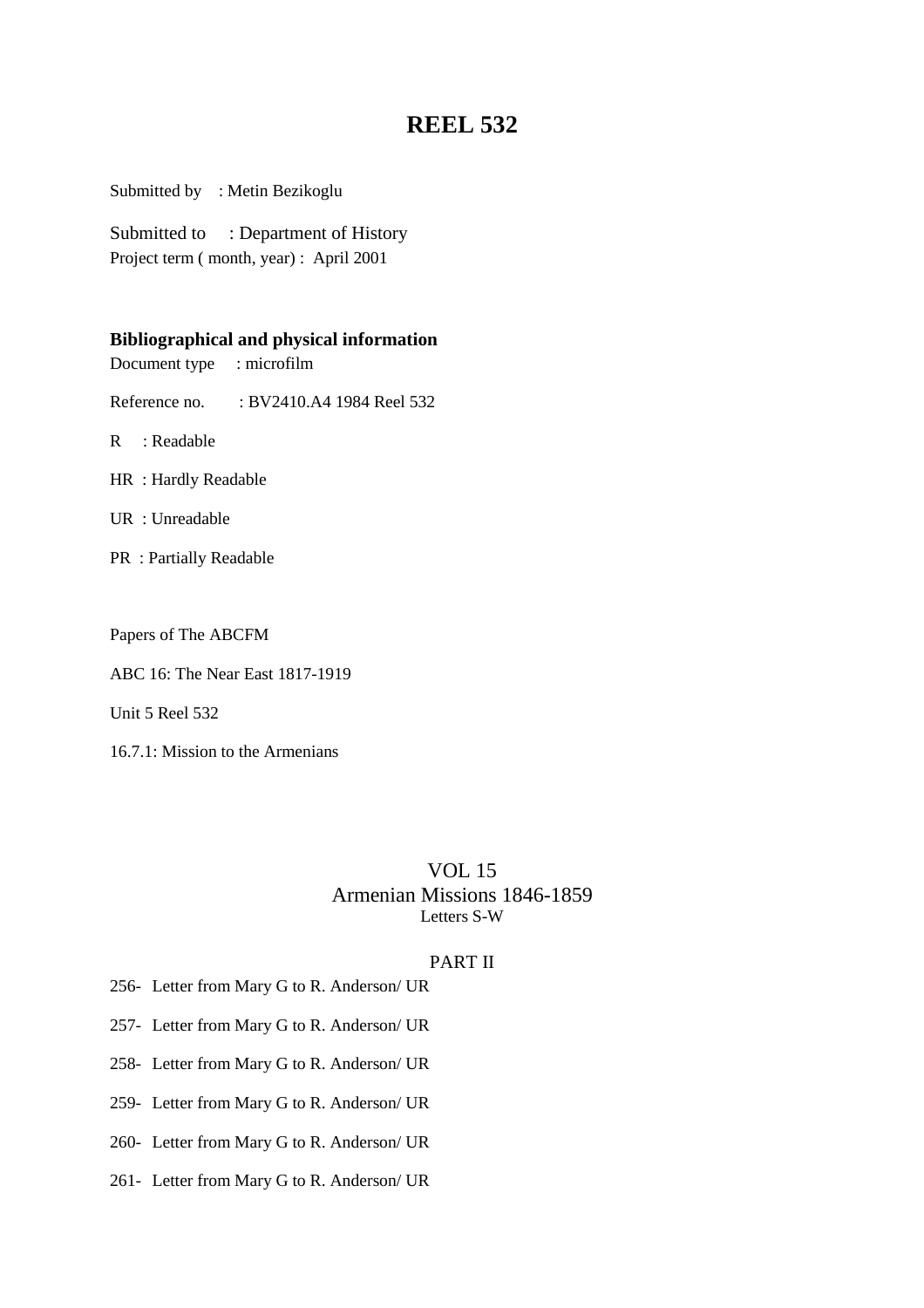- 262- Letter from Tilman G. Trowbridge to R. Anderson/ Nov. 19, 1855/ R
- 263- Letter from Tilman G. Trowbridge to R. Anderson/ Dec. 5, 1855/ R
- 264- Letter from Tilman G. Trowbridge to R. Anderson/ Apr. 7, 1856/ PR
- 265- Letter from Tilman G. Trowbridge to R. Anderson/ UR
- 266- Letter from Tilman G. Trowbridge to R. Anderson/ Nov. 17, 1856/ R
- 267- Letter from Tilman G. Trowbridge to R. Anderson/ Nov. 24, 1856/ R
- 268- Letter from Tilman G. Trowbridge to R. Anderson/ June 12, 1857/ R
- 269- Letter from Tilman G. Trowbridge to R. Anderson/ July 15, 1857/ R
- 270- Letter from Tilman G. Trowbridge to R. Anderson/ Sept, 5, 1857/ R
- 271- Letter from Tilman G. Trowbridge to R. Anderson/ Sept. 20, 1857/ R
- 272- Letter from Tilman G. Trowbridge to R. Anderson/ Aug. 25, 1857/ R
- 273- Letter from Tilman G. Trowbridge to R. Anderson/ Sept. 20, 1857/ R
- 274- Letter from Tilman G. Trowbridge to R. Anderson/ Dec. 7, 1857/ R
- 275- Letter from Tilman G. Trowbridge to R. Anderson/ Dec. 10, 1857/ R
- 276- Letter from Tilman G. Trowbridge to R. Anderson/ Dec. 24, 1857/ R
- 277- Letter from Tilman G. Trowbridge to R. Anderson/ January 11, 1858/ R
- 278- Letter from Tilman G. Trowbridge to R. Anderson/ Feb. 15, 1858/ R
- 279- Letter from Tilman G. Trowbridge to R. Anderson/ March 10, 1858/ R
- 280- Letter from Tilman G. Trowbridge to R. Anderson/ June 18, 1858/ R
- 281- Letter from Tilman G. Trowbridge to R. Anderson/ July 21, 1858/ R
- 282- Letter from Tilman G. Trowbridge to R. Anderson/ Sept 17, 1858/ PR
- 283- Letter from Tilman G. Trowbridge to R. Anderson/ Dec. 20, 1858/ R
- 284- Letter from Tilman G. Trowbridge to R. Anderson/ June 29, 1859/ PR
- 285- Letter from Tilman G. Trowbridge to R. Anderson/ July 25, 1859/ PR
- 286- Letter from Tilman G. Trowbridge to R. Anderson/ July 26, 1859/ HR
- 287- Letter from Tilman G. Trowbridge to R. Anderson/ Aug. 24, 1859/ R
- 288- Letter from Tilman G. Trowbridge to R. Anderson/ Nov. 8, 1859/ R
- 289- Letter from Tilman G. Trowbridge to R. Anderson/ Nov. 28, 1859/ R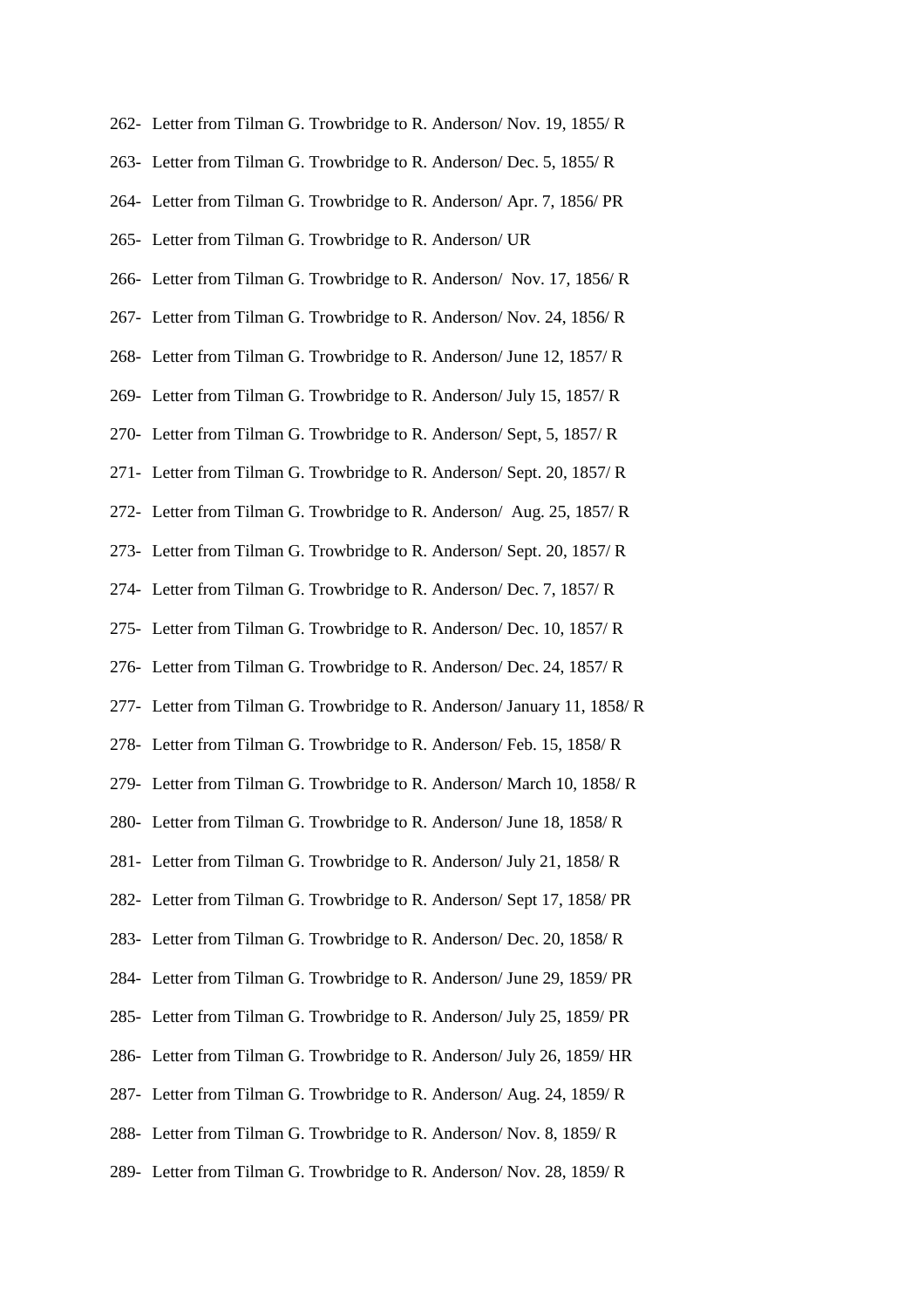- 290- Letter from Tilman G. Trowbridge to R. Anderson/ Dec. 12, 1859/ PR
- 291- Report/ July 7 1858/ R
- 292- Letter from Henry L. to R. Anderson/ HR
- 293- Letter from Henry L. to R. Anderson/ UR
- 294- Journal/ March 14, 1847/ HR
- 295- Letter from Henry L. to R. Anderson/ March 25, 1847/ HR
- 296- Journal/ March 26, 1847/ HR
- 297- Letter from Henry L. to R. Anderson/ UR
- 298- Letter from Henry L. to R. Anderson/ UR
- 299- Letter from Henry L. to R. Anderson/ Nov. 5, 1848/ HR
- 300- Letter from Henry L. to R. Anderson/ Dec. 5, 1848/ R
- 301- Letter from Henry L. to R. Anderson/ March 20, 1849/ HR
- 302- Letter from Henry L. to R. Anderson/ Aug. 9, 1849/ PR
- 303- Letter from Henry L. to R. Anderson/ Oct. 27, 1849/ HR
- 304- Letter from Henry L. to R. Anderson/ Dec. 19, 1849/ HR
- 305- Letter from Henry L. to R. Anderson/ Jan. 18, 1850/ HR
- 306- Letter from Henry L. to R. Anderson/ Feb. 23, 1850/ HR
- 307- Letter from Henry L. to R. Anderson/ April 1850/ HR
- 308- Letter from Henry L. to R. Anderson/ Apr. 6, 1850/ HR
- 309- Letter from Henry L. to R. Anderson/ Apr. 9, 1850/ HR
- 310- Letter from Henry L. to R. Anderson/ Apr. 11, 1850/ HR
- 311- Telegraph from Henry L. to R. Anderson/ Apr. 19, 1850/ R
- 312- Letter from Henry L. to R. Anderson/ July 20, 1850/ HR
- 313- Letter from Henry L. to R. Anderson/ Dec. 19, 1850/ HR
- 314- Letter from Henry L. to R. Anderson/ Feb. 4, 1851/ HR
- 315- Letter from Henry L. to R. Anderson/ Jan. 4, 1851/ HR
- 316- Letter from Henry L. to R. Anderson/ Feb. 15, 1851/ HR
- 317- Letter from Henry L. to R. Anderson/ March 5, 1851/ R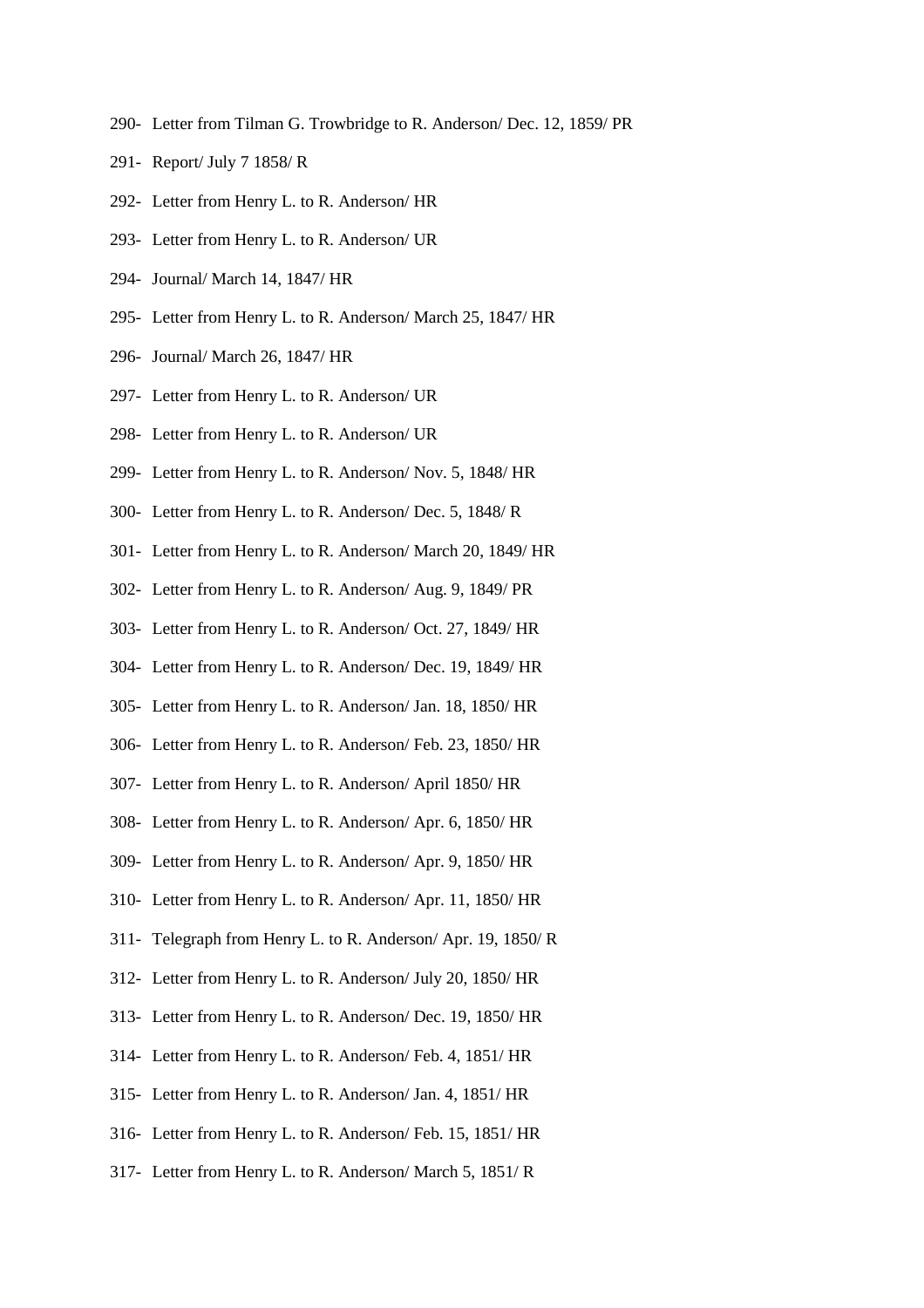- 318- Letter from Henry L. to R. Anderson/ Apr. 10, 1851/ PR
- 319- Letter from Henry L. to R. Anderson/ May 15, 1851/ PR
- 320- Letter from Henry L. to R. Anderson/ June 25, 1851/ R
- 321- Letter from Henry L. to R. Anderson/ July 9, 1851/ R
- 322- Letter from Henry L. to R. Anderson/ Aug. 6, 1851/ PR
- 323- Letter from Henry L. to R. Anderson/ Sept. 17, 1851/ HR
- 324- Letter from Henry L. to R. Anderson/ Dec. 3, 1851/ R
- 325- Letter from Henry L. to R. Anderson/ Dec. 5, 1851/ R
- 326- Letter from Henry L. to R. Anderson/ Feb. 25, 1852/ R
- 327- Letter from Henry L. to R. Anderson/ March 25, 1852/ R
- 328- Journal/ Dec. 12, 1851/ PR
- 329- Letter from Henry L. to R. Anderson/ Apr. 27, 1852/ R
- 330- Letter from Henry L. to R. Anderson/ May 7, 1852/ HR
- 331- Letter from Henry L. to R. Anderson/ Sept. 10, 1852/ R
- 332- Letter from Henry L. to R. Anderson/ Sept. 10, 1852/ UR
- 333- Letter from Henry L. to R. Anderson/ Sept. 30, 1852/ R
- 334- Letter from Henry L. to R. Anderson/ Oct. 7, 1852/ PR
- 335- Letter from Henry L. to R. Anderson/ Oct. 14, 1852/ PR
- 336- Letter from Henry L. to R. Anderson/ Oct. 9, 1852/ PR
- 337- Letter from Henry L. to R. Anderson/ Nov. 11, 1852/ PR
- 338- Letter from Henry L. to R. Anderson/ Dec. 2, 1852/ PR
- 339- Letter from Henry L. to R. Anderson/ Sept. 24, 1852/ HR
- 340- Letter from Henry L. to R. Anderson/ Dec. 24, !853/ R
- 341- Letter from Henry L. to R. Anderson/ Dec. 30, 1852/ PR
- 342- Letter from Henry L. to R. Anderson/ Jan. 6, 1853/ PR
- 343- Letter from Henry L. to R. Anderson/ Jan. 6, 1853/ R
- 344- Letter from Henry L. to R. Anderson/ Jan. 20, 1853/ R
- 345- Letter from Henry L. to R. Anderson/ Jan. 27, 1853/ R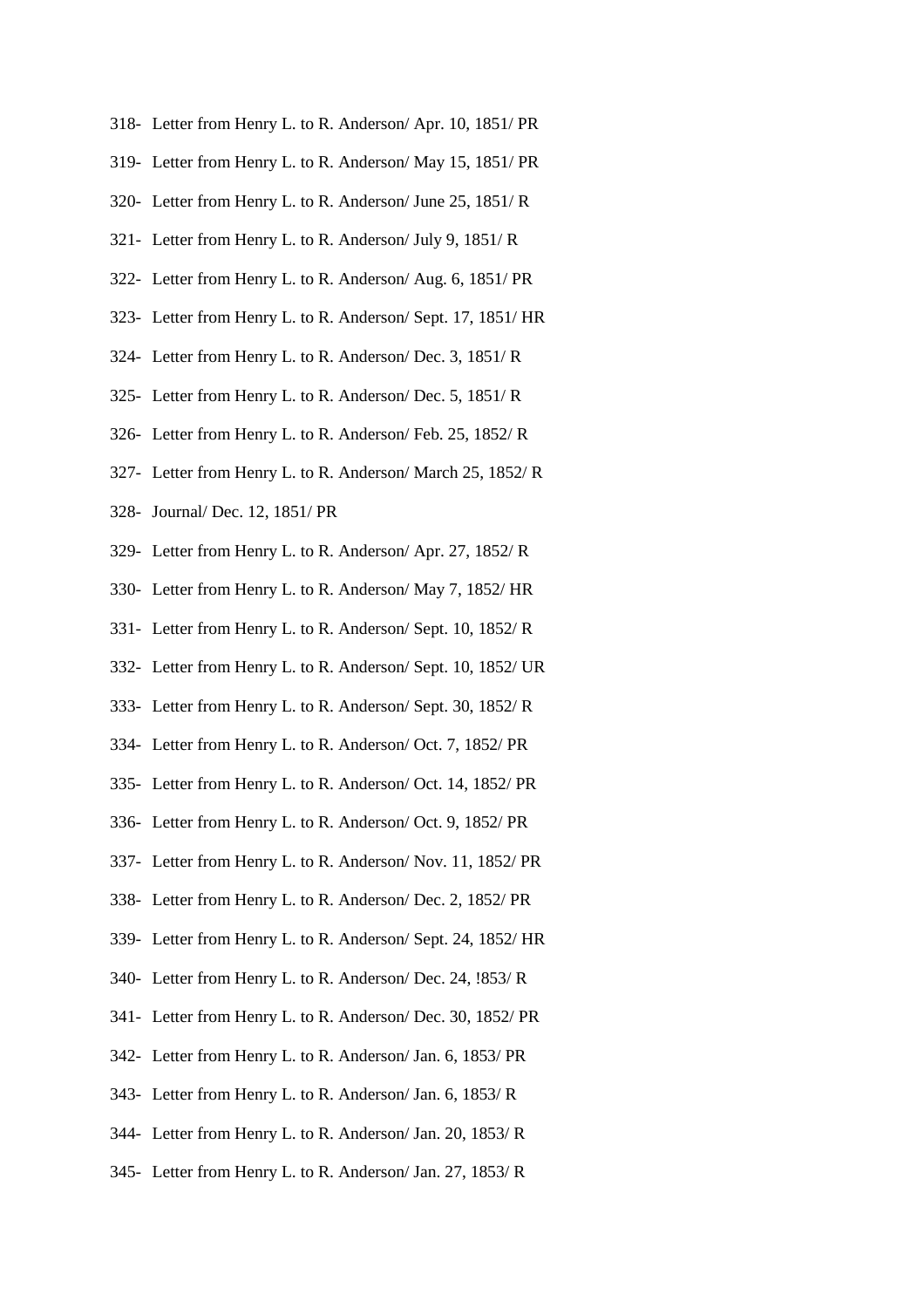- 346- Letter from Henry L. to R. Anderson/ Feb. 3, 1853/ R
- 347- Letter from Henry L. to R. Anderson/ Feb. 24, 1853/ R
- 348- Letter from Henry L. to R. Anderson/ March 23, 1853/ PR
- 349- Letter from Henry L. to R. Anderson/ March 31, 1853/ PR
- 350- Letter from Henry L. to R. Anderson/ May 12, 1853/ HR
- 351- Letter from Henry L. to R. Anderson/ June 27, 1853/ PR

352- (no entry)

- 353- Letter from Henry L. to R. Anderson/ June 14, 1853/ PR
- 354- Letter from Henry L. to R. Anderson/ June 28, 1853/ PR
- 355- Letter from Henry L. to R. Anderson/ June 21, 1853/ PR
- 356- Letter from Henry L. to R. Anderson/ July 5, 1853/ R
- 357- Letter from Henry L. to R. Anderson/ Sept. 6, 1853/ R
- 358- Letter from Henry L. to R. Anderson/ Sept. 14, 1853/ R
- 359- Letter from Henry L. to R. Anderson/ Sept. 20, 1853/ R
- 360- Letter from Henry L. to R. Anderson/ Sept. 27, 1853/ R
- 361- Letter from Henry L. to R. Anderson/ Oct. 11, 1853/ PR
- 362- Letter from Henry L. to R. Anderson/ Oct. 25, 1853/ PR
- 363- Letter from Henry L. to R. Anderson/ March 23, 1854/ R
- 364- Letter from Henry L. to R. Anderson/ Apr. 8, 1854/ PR
- 365- Letter from Henry L. to R. Anderson/ May 31, 1854/ PR
- 366- Letter from Henry L. to R. Anderson/ June 22, 1854/ PR
- 367- Letter from Henry L. to R. Anderson/ July 13, 1854/ PR
- 368- Letter from Henry L. to R. Anderson/ Sept 2, 1854/ PR
- 369- Letter from Henry L. to R. Anderson/ Dec. 28, 1854/ PR
- 370- Letter from Henry L. to R. Anderson/ Jan. 26, 1853/ R
- 371- Letter from Henry L. to R. Anderson/ Feb. 19, 1853/ R
- 372- First Annual Report of the Local Station-1855/ R
- 373- Annual Meeting of the Mission to the Armenians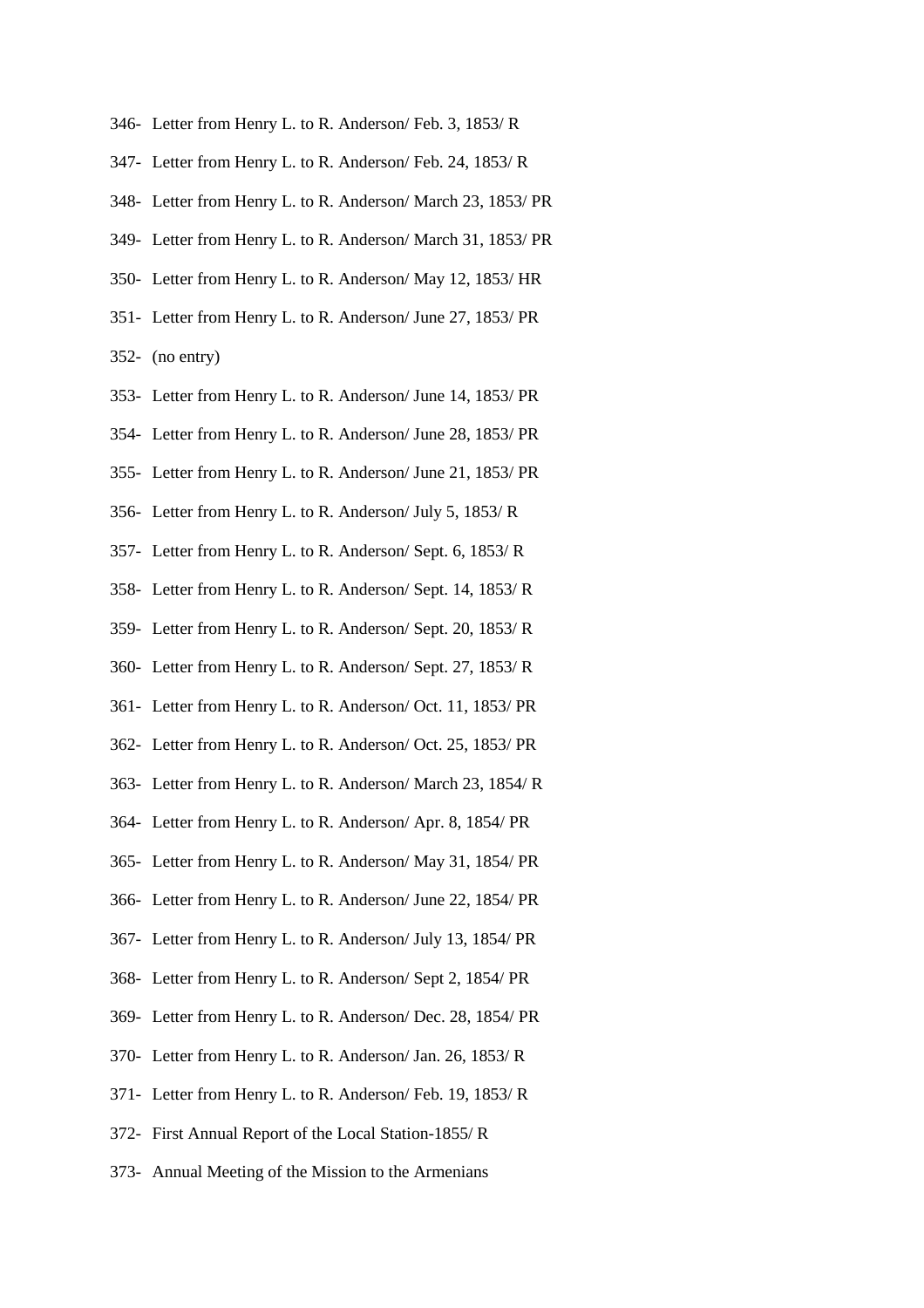#### 374- UR

- 375- On the training of a Native Ministry/ PR
- 376- Letter from Henry L. to R. Anderson/ June 11, 1855/ PR
- 377- Letter from Henry L. to R. Anderson/ July 31, 1855/ PR
- 378- Letter from Henry L. to R. Anderson/ Sept. 25, 1855/ HR
- 379- Letter from Henry L. to R. Anderson/ Nov. 5, 1855/ PR
- 380- Letter from Henry L. to R. Anderson/ Nov. 23, 1855/ R
- 381- Letter from Henry L. to R. Anderson/ Jan. 3, 1856/ R
- 382- Letter from Henry L. to R. Anderson/ Jan. 3, 1856/ R
- 383- Letter from Henry L. to R. Anderson/ Feb. 6, 1856/ R
- 384- Letter from Henry L. to R. Anderson/ May 22, 1856/ R
- 385- Report of the Local Station 1856/ R
- 386- Letter from Henry L. to R. Anderson/ June 12, 1856/ PR
- 387- Letter from Henry L. to R. Anderson/ June 26, 1856/ R
- 388- Letter from Henry L. to R. Anderson/ June 26, 1856/ R
- 389- Letter from Henry L. to R. Anderson/ Oct. 16, 1856/ R
- 390- Letter from Henry L. to R. Anderson/ Feb. 2, 1857/ R
- 391- Letter from Henry L. to R. Anderson/ Apr. 27, 1857/ PR
- 392- Report of the Local Station 1857/ PR
- 393- UR
- 394- Letter from Henry L. to R. Anderson/ Sept. 2, 1857/ HR
- 395- Letter from Henry L. to R. Anderson/ Dec. 30, 1857/ PR
- 396- Letter from Henry L. to R. Anderson/ March 5, 1858/ PR
- 397- Letter from Henry L. to R. Anderson/ Apr. 8, 1858/ PR
- 398- Report of the Local Station 1858/ HR
- 399- Letter from Henry L. to R. Anderson/ Aug. 25, 1858/ PR
- 400- Letter from Henry L. to R. Anderson/ Oct. 13, 1858/ HR
- 401- Letter from Henry L. to R. Anderson/ Feb. 15, 1859/ HR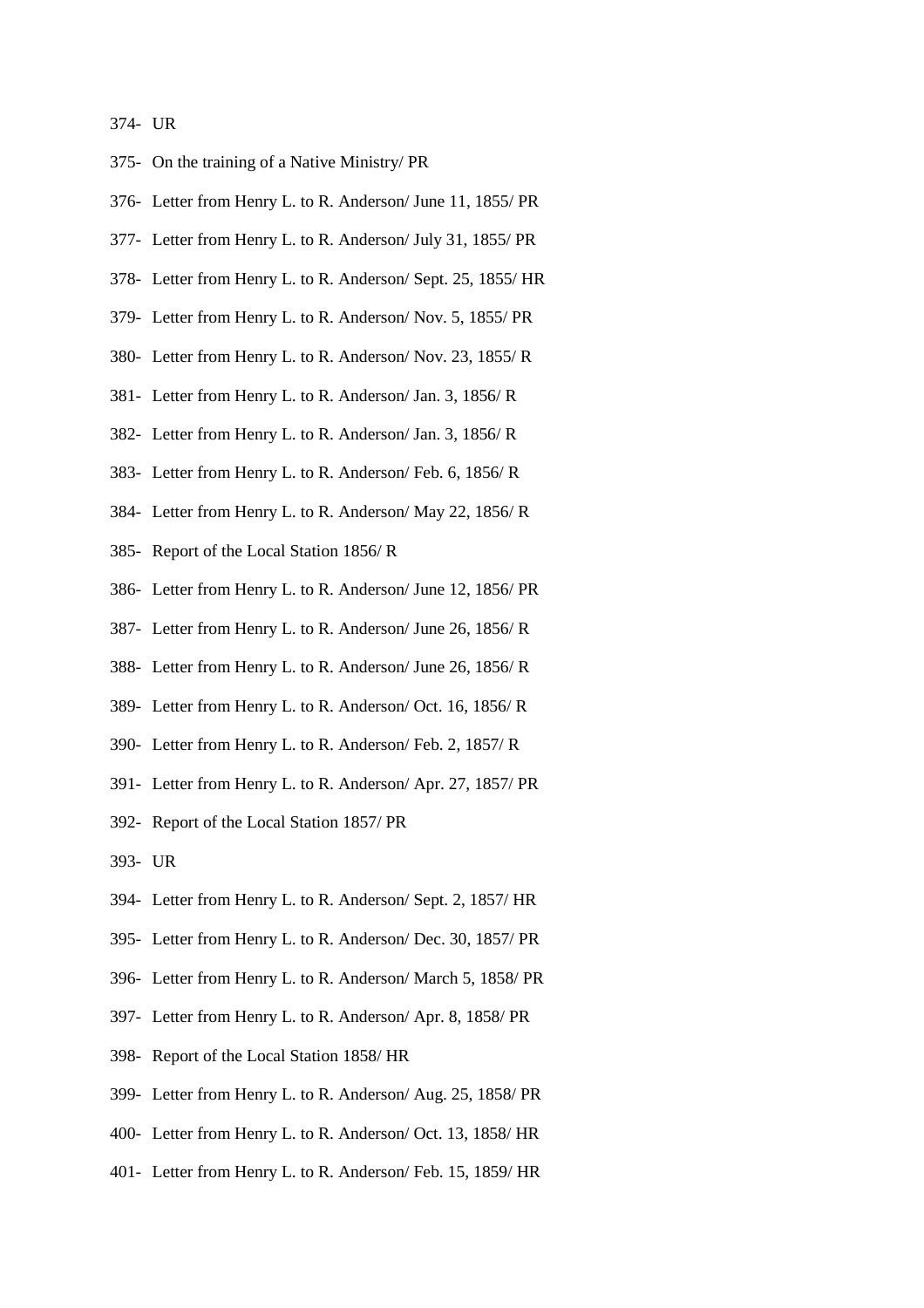- 402- Letter from Henry L. to R. Anderson/ Apr. 24, 1859/ R
- 403- Letter from Henry L. to R. Anderson/ Aug. 3, 1859/ R
- 404- Letter from Henry L. to R. Anderson/ Nov. 19, 1859/ PR
- 405- Letter from Henry L. to R. Anderson/ Dec. 23, 1859/ PR
- 406- Letter from Henry L. to R. Anderson/ Sept. 29, 1858/ PR
- 407- Letter from George Washburn to R. Anderson/ Sept. 16, 1857/ PR
- 408- Letter from George Washburn to R. Anderson/ Jan. 8, 1858/ PR
- 409- Letter from H. S. West to R. Anderson/ Jan. 11, 1859/ PR
- 410- Letter from H. S. West to R. Anderson/ June 20, 1858/ PR
- 411- Letter from H. S. West to R. Anderson/ July 25, 1858/ PR
- 412- Letter from H. S. West to R. Anderson/ June 26, 1858/ PR
- 413- Letter from H. S. West to R. Anderson/ June 28, 1858/ PR
- 414- Letter from H. S. West to R. Anderson/ July 9, 1858/ PR
- 415- Letter from H. S. West to R. Anderson/ July 15, 1858/ PR
- 416- Letter from H. S. West to R. Anderson/ July 19, 1858/ PR
- 417- Letter from H. S. West to R. Anderson/ July 22, 1858/ PR
- 418- Letter from H. S. West to R. Anderson/ July 27, 1858/ PR
- 419- Letter from H. S. West to R. Anderson/ July 27, 1858/ PR
- 420- Letter from H. S. West to R. Anderson/ Aug. 5, 1858/ R
- 421- Letter from H. S. West to R. Anderson/ .....11, 1858/ PR
- 422- Letter from H. S. West to R. Anderson/ ?/ PR
- 423- Letter from H. S. West to R. Anderson/ Nov. 17, 1859/ PR
- 424- Letter from Maria A. West to R. Anderson/ July 5, 1852/ PR
- 425- Letter from Maria A. West to R. Anderson/ Sept. 20, 1852/ PR
- 426- Letter from Maria A. West to R. Anderson/ Oct. 6, 1852/ PR
- 427- Letter from Maria A. West to R. Anderson/ UR
- 428- UR
- 429- Letter from Maria A. West to R. Anderson/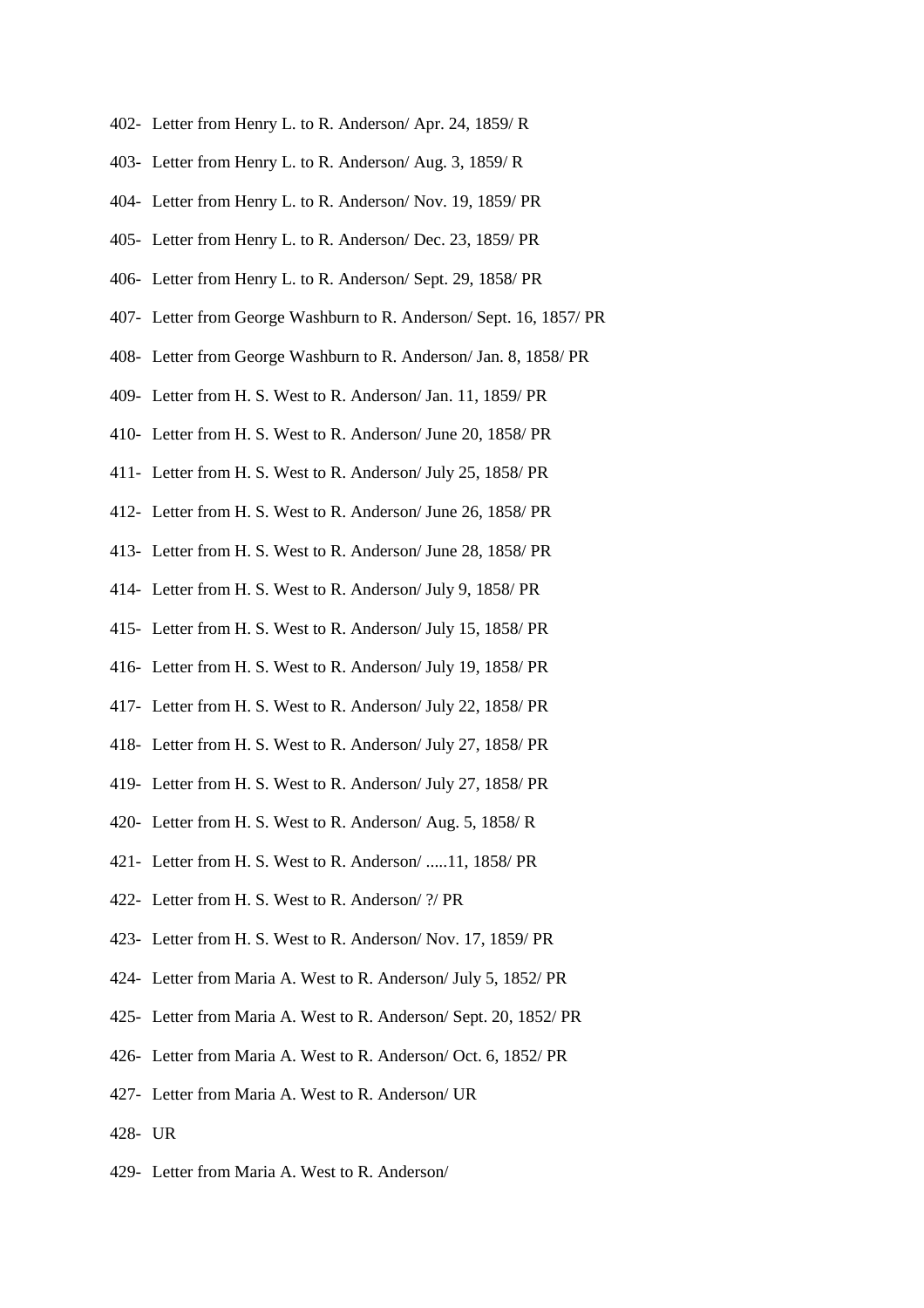430- UR

- 431- Letter from Maria A. West to R. Anderson/ UR
- 432- Letter from Maria A. West to R. Anderson/ UR
- 433- UR
- 434- UR
- 435- Letter from Maria A. West to R. Anderson/ UR
- 436- Letter from Maria A. West to R. Anderson/ UR
- 437- Letter from Maria A. West to R. Anderson/ June 3, 1858/ HR
- 438- UR
- 439- Letter from Maria A. West to R. Anderson/ UR
- 440- Letter from Maria A. West to R. Anderson/ UR
- 441- Letter from Maria A. West to R. Anderson/ UR
- 442- Letter from Maria A. West to R. Anderson/ UR
- 443- Letter from Maria A. West to R. Anderson/ UR
- 444- Letter from Maria A. West to R. Anderson/ UR
- 445- Letter from Maria A. West to R. Anderson/ July 21, 1859/ HR
- 446- Letter from Maria A. West to R. Anderson/ Sept. 26, 1859/ HR
- 447- Letter from Maria A. West to R. Anderson/ Nov. 8, 1859/ HR
- 448- Letter from Sarah E. West to R. Anderson/ UR
- 449- Letter from Sarah E. West to R. Anderson/ UR
- 450- Letter from Sarah E. West to R. Anderson/ UR
- 451- Letter from Sarah E. West to R. Anderson/ UR
- 452- Letter from G. A. Wheeler to R. Anderson/ June 5, 1856/ HR
- 453- Letter from G. A. Wheeler to R. Anderson/ July 2, 1857/ HR
- 454- Letter from G. A. Wheeler to R. Anderson/ Aug. 25, 1856/ HR
- 455- Letter from G. A. Wheeler to R. Anderson/ Nov. 6, 1856/ HR
- 456- Letter from G. A. Wheeler to R. Anderson/ Nov. 19, 1856/ HR
- 457- Letter from G. A. Wheeler to R. Anderson/ Dec. 9, 1856/ HR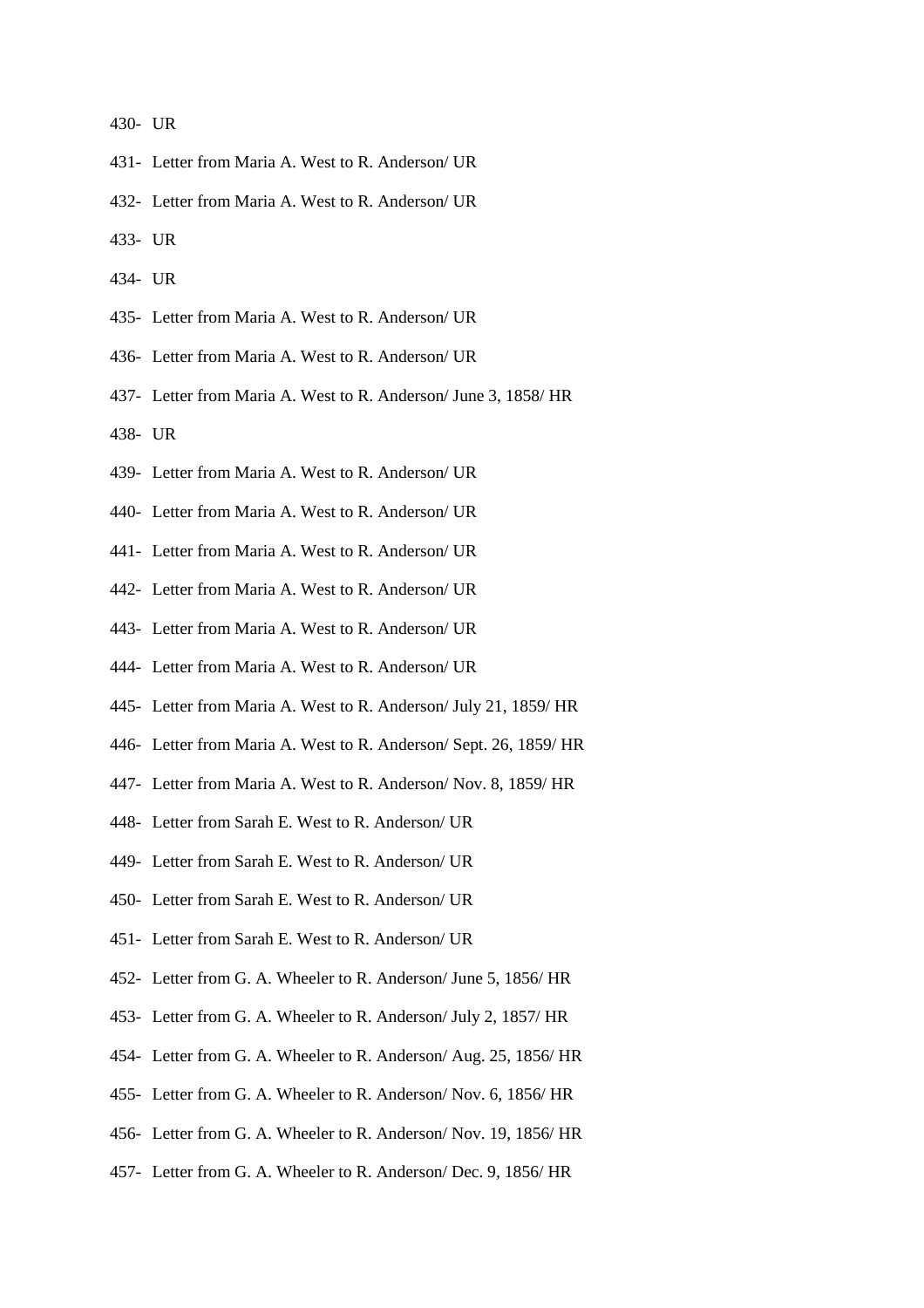458- UR

- 459- Letter from G. A. Wheeler to R. Anderson/ Dec. 19, 1856/ HR 460- UR
- 461- Letter from G. A. Wheeler to R. Anderson/ Nov. 21, 1857/ PR
- 462- Letter from G. A. Wheeler to R. Anderson/ UR
- 463- Letter from G. A. Wheeler to R. Anderson/ Jan. 18, 1858/ HR
- 464- Letter from G. A. Wheeler to R. Anderson/ March 20, 1858/ R
- 465- Letter from G. A. Wheeler to R. Anderson/ June 2, 1858/ R
- 466- Letter from G. A. Wheeler to R. Anderson/ July 14, 1858/ R
- 467- Letter from G. A. Wheeler to R. Anderson/ Nov. 13, 1858/ R
- 468- Letter from G. A. Wheeler to R. Anderson/ Dec. 16, 1858/ R
- 469- Letter from G. A. Wheeler to R. Anderson/ Feb. 12, 1859/ R
- 470- Letter from G. A. Wheeler to R. Anderson/ Apr. 4, 1859/ R
- 471- Letter from G. A. Wheeler to R. Anderson/ Nov. 15, 1859/ PR
- 472- Letter from G. A. Wheeler to R. Anderson/ June 10, 1859/ PR
- 473- Letter from G. A. Wheeler to R. Anderson/ July 2, 1859/ PR
- 474- Letter from G. A. Wheeler to R. Anderson/ Aug. 15, 1859/ R
- 475- Letter from G. A. Wheeler to R. Anderson/ Dec. 8, 1859/ R
- 476- Letter from H. White to R. Anderson/ 1854/ PR
- 477- Letter from H. White to R. Anderson/ Sept. 18, 1856/ R
- 478- Letter from H. White to R. Anderson/ Oct. 18, 1856/ PR
- 479- Letter from H. White to R. Anderson/ Dec. 9, 1856/ HR
- 480- Letter from H. White to R. Anderson/ Dec. 13, 1856/ HR
- 481- Letter from H. White to R. Anderson/ July 23, 1857/ PR
- 482- Letter from H. White to R. Anderson/ March 19, 1858/ HR
- 483- Letter from H. White to R. Anderson/ Jan. 1, 1859/ R
- 484- Letter from H. White to R. Anderson/ May 18, 1859/ R
- 485- Letter from H. White to R. Anderson/ June 20, 1859/ R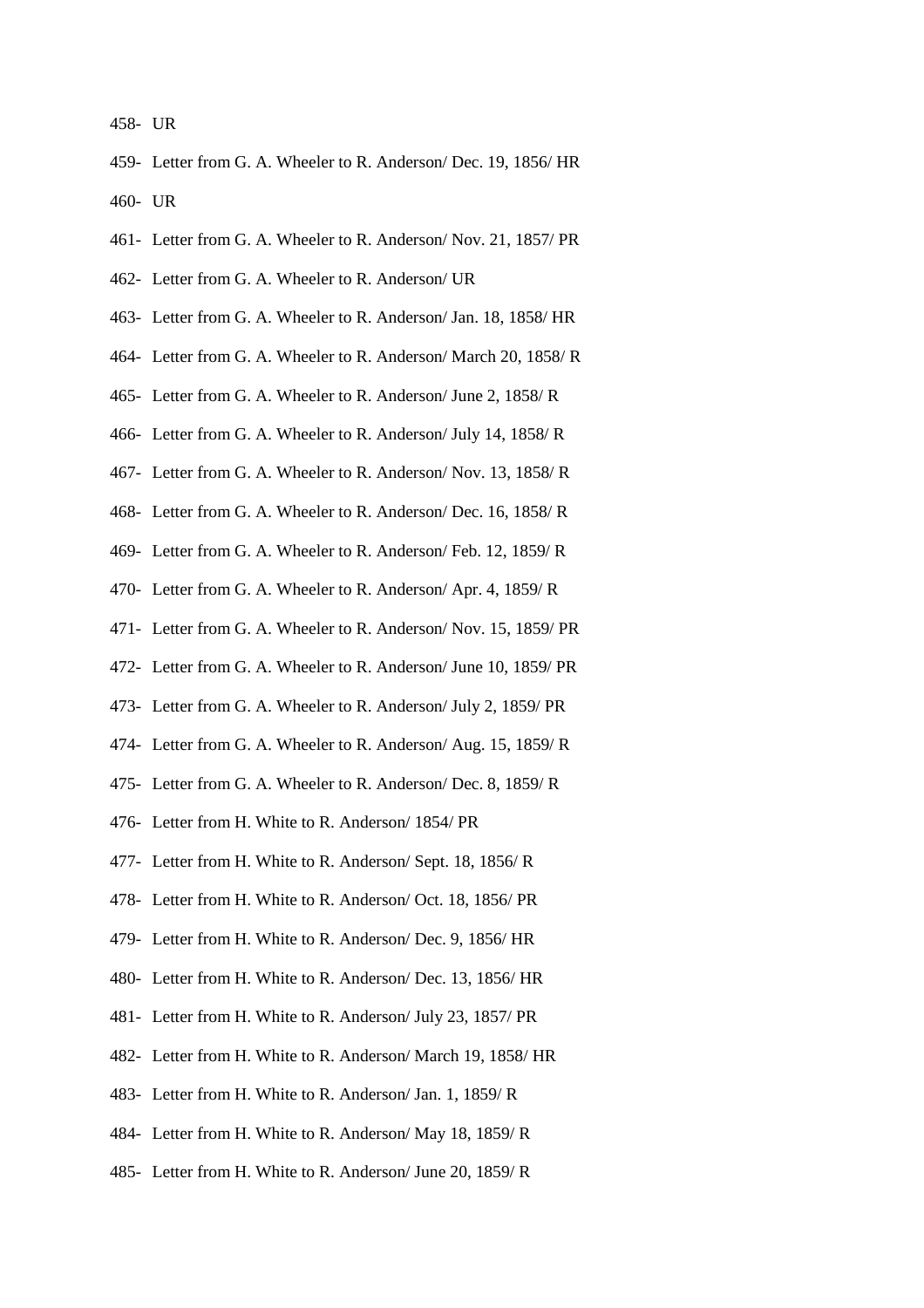- 486- Letter from H. White to R. Anderson/ July 25, 1859/ R
- 487- Letter from H. White to R. Anderson/ Nov. 15, 1859/ PR
- 488- Letter from O. W. Winchester to R. Anderson/ Apr. 15, 1856/ HR
- 489- Letter from O. W. Winchester to R. Anderson/ Dec. 8, 1856/ HR
- 490- Letter from O. W. Winchester to R. Anderson/ Dec. 15, 1856/ HR
- 491- Letter from O. W. Winchester to R. Anderson/ Dec. 19, 1856/ HR
- 492- Letter from O. W. Winchester to R. Anderson/ Jan. 14, 1858/ R
- 493- Letter from O. W. Winchester to R. Anderson/ March 11, 1859/ R
- 494- Letter from George Wood to R. Anderson/ Nov. 13, 1846/ PR
- 495- Letter from George Wood to R. Anderson/ March 18, 1847/ PR
- 496- Letter from George Wood to R. Anderson/ Nov. 9, 1847/ PR
- 497- Letter from George Wood to R. Anderson/ Apr. 24, 1848/ PR
- 498- Letter from George Wood to R. Anderson/ Apr. 24, 1848/ PR
- 499- Letter from George Wood to R. Anderson/ HR
- 500- Letter from George Wood to R. Anderson/ May 5, 1848/ R
- 501- Letter from George Wood to R. Anderson/ March 8, 1849/ HR
- 502- Letter from George Wood to R. Anderson/ March 8, 1849/ HR
- 503- Letter from George Wood to R. Anderson/ Apr. 10, 1849/ HR
- 504- Letter from George Wood to R. Anderson/ May 4, 1849/ HR
- 505- Letter from George Wood to R. Anderson/ Aug. 5, 1849/ HR
- 506- Letter from George Wood to R. Anderson/ July 13, 1849/ HR
- 507- Letter from George Wood to R. Anderson/ Nov. 14, 1849/ PR
- 508- Letter from George Wood to R. Anderson/ March 14, 1850/ PR
- 509- Letter from George Wood to R. Anderson/ May 11, 1850/ PR
- 510- Letter from George Wood to R. Anderson/ May 2, 1850/ PR
- 511- Letter from George Wood to R. Anderson/ May 24, 1850/ R
- 512- Letter from George Wood to R. Anderson/ May 11, 1850/ R
- 513- Letter from George Wood to R. Anderson/ June 5, 1850/ HR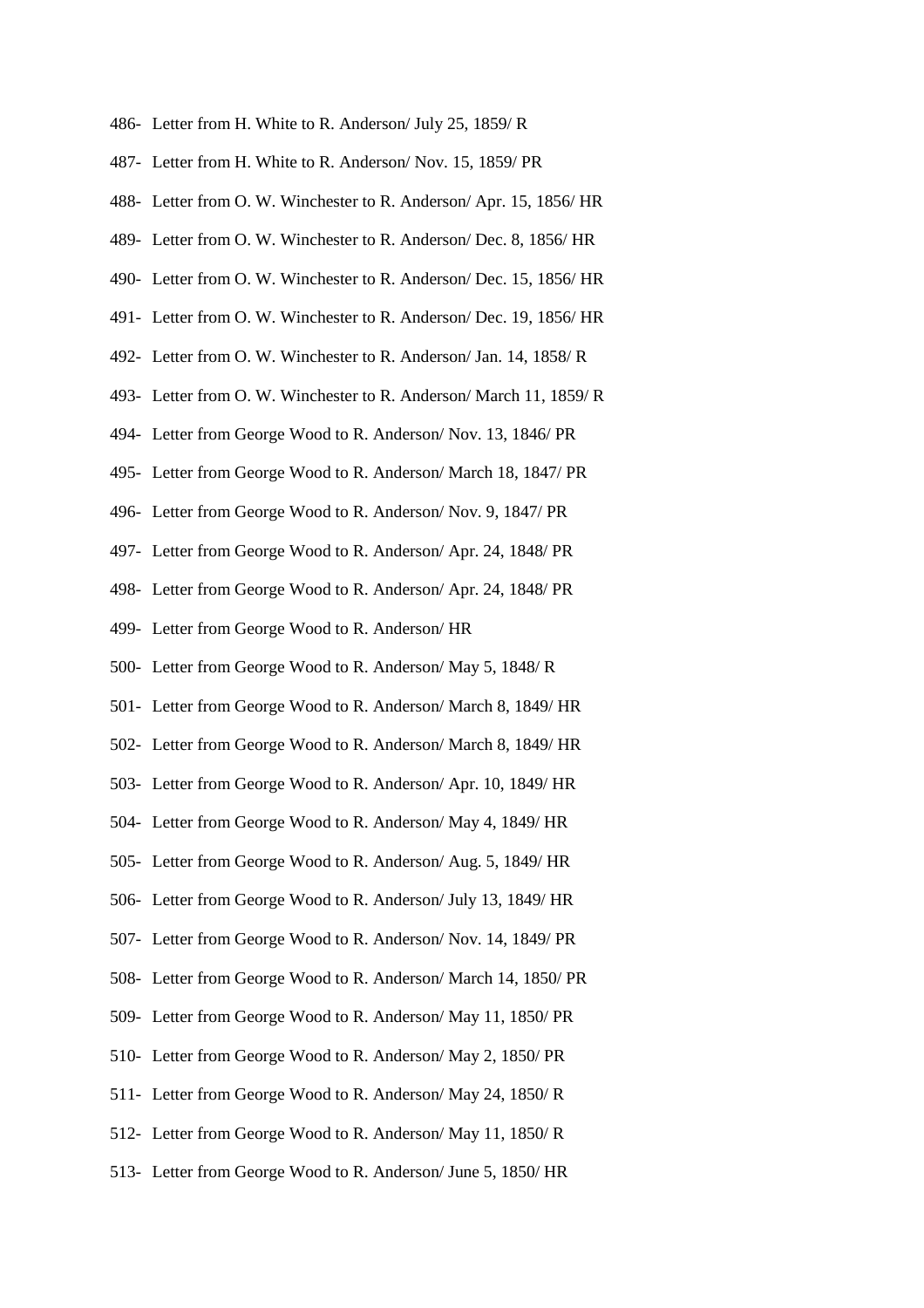- 514- Letter from George Wood to R. Anderson/ June 25, 1850/ R
- 515- Letter from George Wood to R. Anderson/ July 15, 1850/ PR
- 516- Letter from George Wood to R. Anderson/ Aug. 29, 1850/ PR
- 517- Letter from George Wood to R. Anderson/ Nov. 20, 1850/ PR
- 518- UR
- 519- Letter from George Wood to R. Anderson/ Dec. 26, 1850/ HR
- 520- Letter from George Wood to R. Anderson/ March 19, 1851/ HR
- 521- Letter from George Wood to R. Anderson/ July 31, 1851/ PR
- 522- Letter from George Wood to R. Anderson/ Sept. 25, 1851/ HR
- 523- Letter from George Wood to R. Anderson/ Oct. 7, 1851/ HR
- 524- Letter from George Wood to R. Anderson/ Jan. 4, 1853/ R
- 525- Letter from George Wood to R. Anderson/ Jan. 5, 1852/ HR
- 526- Letter from George Wood to R. Anderson/ Jan. 27, 1852/ HR
- 527- Letter from George Wood to R. Anderson/ ? / PR
- 528- Letter from George Wood to R. Anderson/ Apr. 12, 1852/ PR
- 529- Letter from George Wood to R. Anderson/ Apr. 27, 1852/ PR
- 530- Letter from George Wood to R. Anderson/ May 26, 1852/ PR
- 531- Letter from George Wood to R. Anderson/ June 21, 1852/ PR
- 532- Letter from George Wood to R. Anderson/ June 25, 1852/ PR

END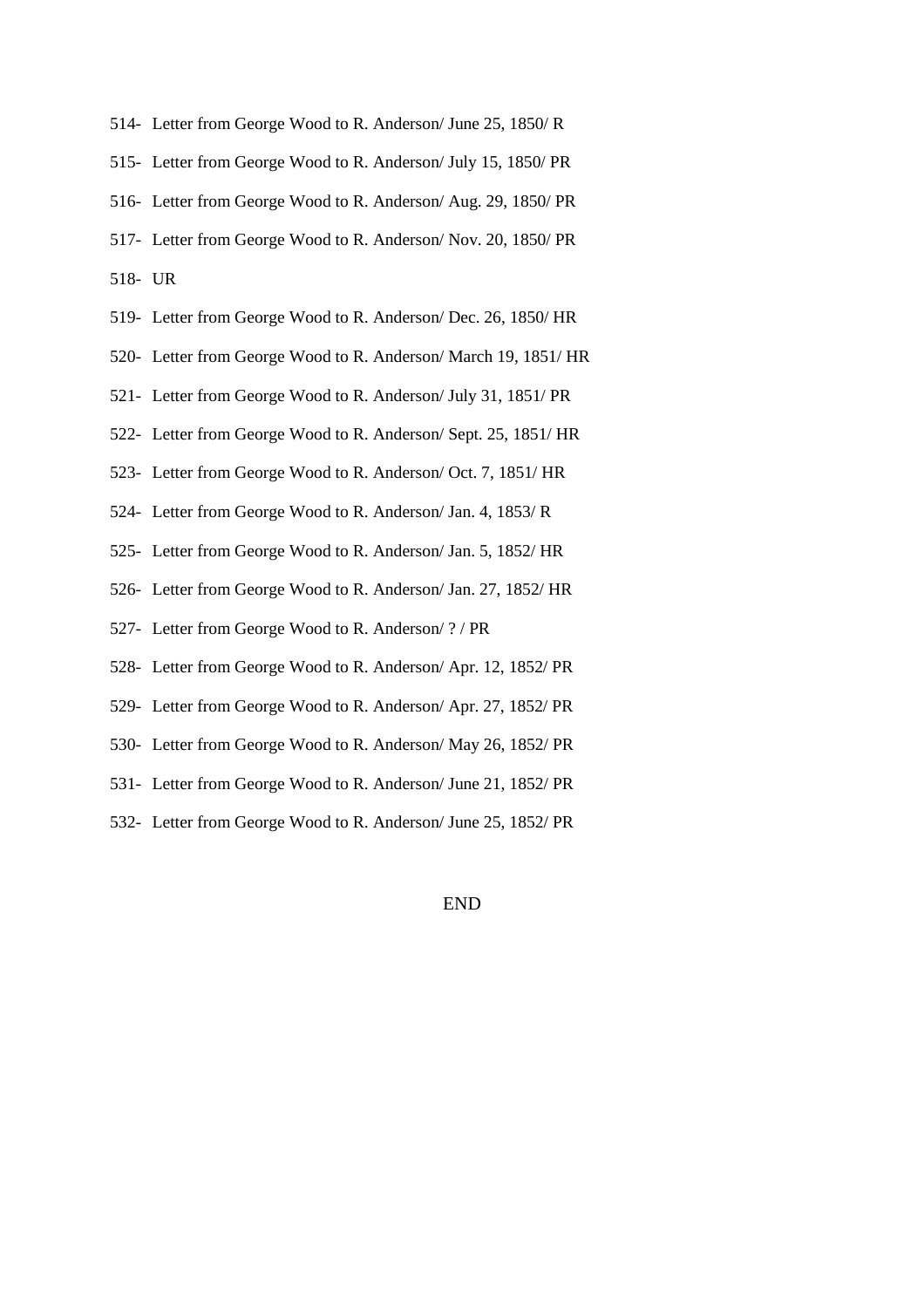Submitted by : Metin Bezikoglu

Submitted to : Department of History

Project term ( month, year) : May 2001

Bibliographical and physical information

Document type : microfilm

Reference no. : BV2410.A4 1984 Reel 533

R : Readable

HR : Hardly Readable

UR : Unreadable

PR : Partially Readable

Papers of the ABCFM

ABC 16: The Near East 1817-1919

Unit 5 Reel 533 16.7.1: Mission to the Armenians

Vol. 16

American College for Girls, Constantinople, 1872-1908.

Documents

Reports

Letters.

American College for Girls, Constantinople.

Papers and Correspondence, 1872-1908

A Special Collection

(103 Pieces)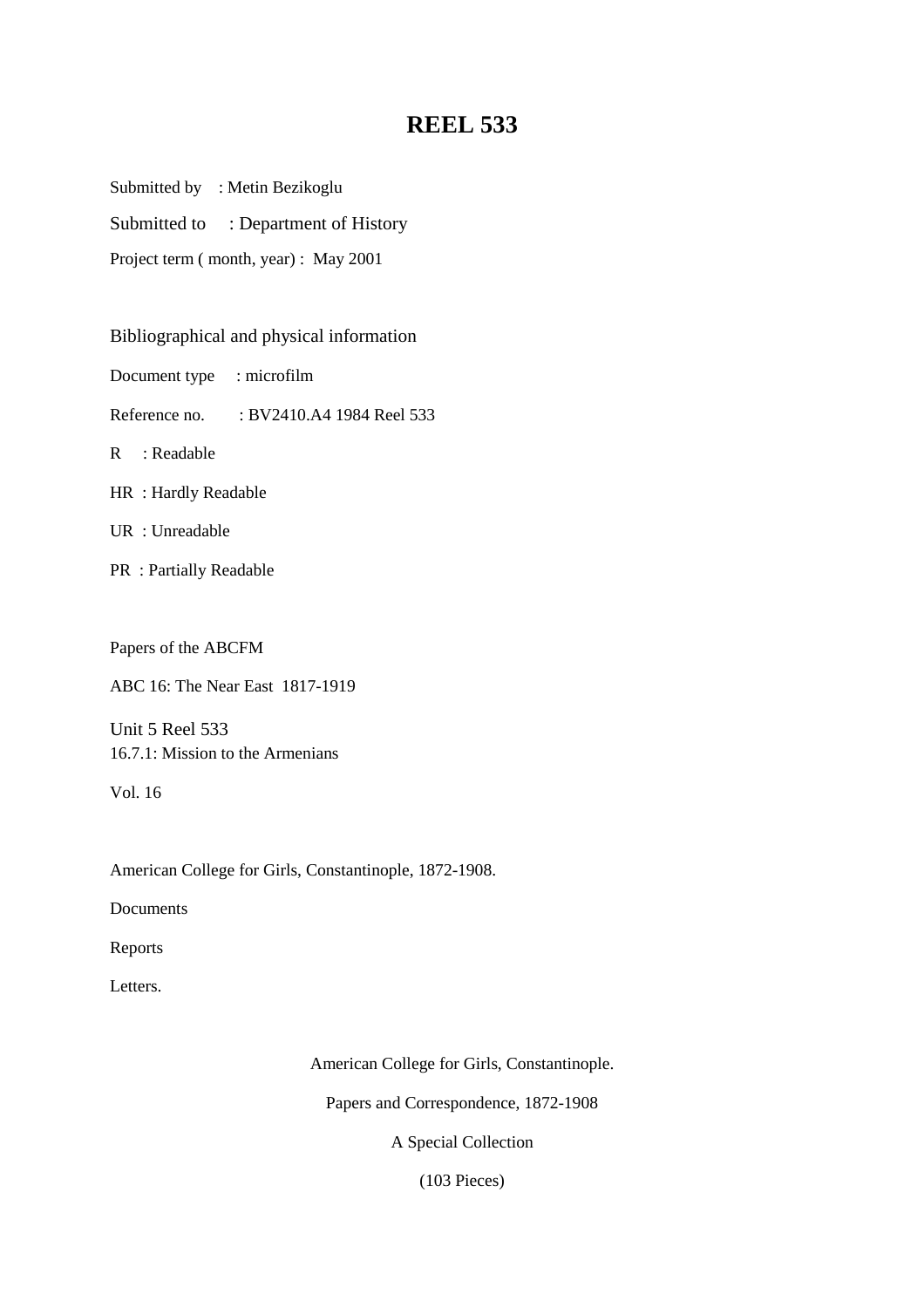| 1872-1889: The Home, Constantinople                                                                                                                           | No. Pieces   |
|---------------------------------------------------------------------------------------------------------------------------------------------------------------|--------------|
| Folder 1. Woman's Board of Missions, Correspondence with "The Home",                                                                                          |              |
| July 18, 1881- December 16, 1889.                                                                                                                             |              |
| From Woman's Board                                                                                                                                            | 3            |
| To Woman's Board                                                                                                                                              | 17           |
| <b>Folder 2.</b> ABCFM, correspondence with the Woman's Board of Missions,                                                                                    |              |
| May 3, 1775- February 14, 1882                                                                                                                                |              |
| From ABCFM                                                                                                                                                    | 7            |
| To ABCFM                                                                                                                                                      | 1            |
| From: The Woman's Board                                                                                                                                       |              |
| Folder 3. ABCFM, correspondence with "The Home", Dec. 29, 1881-                                                                                               |              |
| Sept. 30, 1882                                                                                                                                                |              |
| From ABCFM                                                                                                                                                    | 1            |
| To ABCFM                                                                                                                                                      | 4            |
| From: "The Home" Officials, Edwin F. Bliss, I. F. Pettibone                                                                                                   |              |
| 1890-1908: American College for Girls at Constantinople (formerly "The Home")                                                                                 |              |
| Folder 4. Agreement between the Woman's Board of Missions and the American College for Girls<br>for the College's use of the Scutari Property. March 17, 1890 |              |
| Folder 5. Letter of acceptance by American College Trustees to the Woman's                                                                                    |              |
| Board of the transfer of the College's property to an independent Board of Trustees                                                                           |              |
| October 29, 1908.                                                                                                                                             | $\mathbf{1}$ |
| Folder 6. Trustees (Woman's Board of Missions) of the American College                                                                                        |              |
| for Girls at Constantinople, Record Book, with accompanying documents and                                                                                     |              |
| correspondence, March 17, 1890- Nov. 16, 1894.                                                                                                                | $\mathbf{1}$ |
| Includes: copies of Charter, Constitution, etc.; a history of "The Home"                                                                                      |              |
| (1872-1889), by Carrie Borden; Minutes, Annual Reports.                                                                                                       |              |
| Folder 7. Trustees (WBM) of the American College for Girls,                                                                                                   |              |

Correspondence. July 1890-1891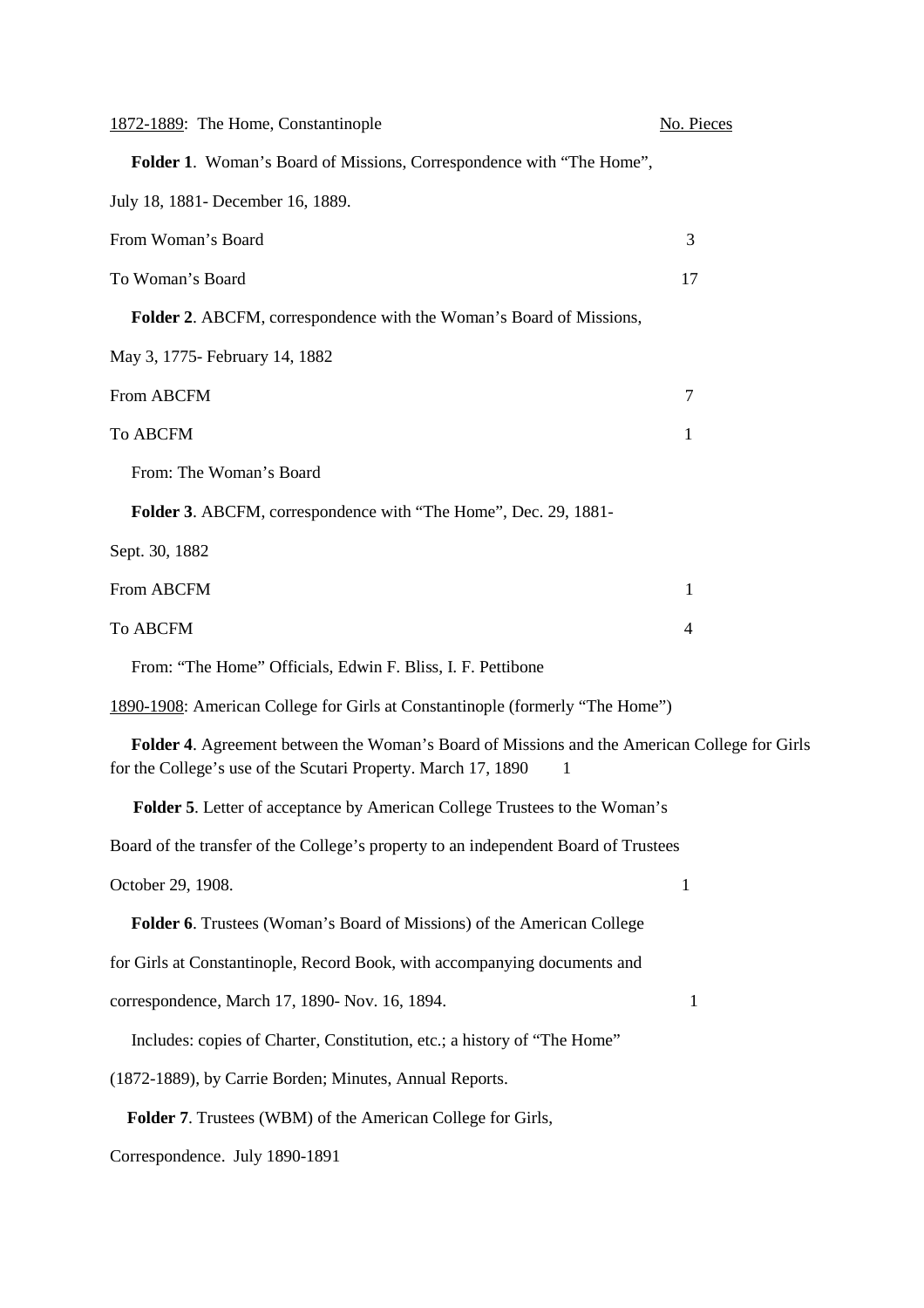| <b>From Trustees</b> |  |
|----------------------|--|
|                      |  |
|                      |  |

### To Trustees 20

From American College Personal:

Carrie Borden

Isabel F. Dodd Florence A. Fensham

Lydia A. Gile

Helen E. Melvin

Susan H. Omstead

Mary M. Patrick

Ida W. Prime

#### **Folder 8**. Trustees (WBM) of the American College for Girls,

correspondence, 1892

From Trustees 1 To Trustees 21

From American College Personal:

 Isabel F. Dodd H. O. Dwight Florence A. Fensham

A. L. Long

H. E. Melvin

M. M. Patrick

I. W. Prime

A. I. Smith

**Folder 9**. Trustees (WBM) of the American College for Girls,

correspondence, 1893- October 15, 1894

From Trustees 0 To Trustees 12

From American College Personal: